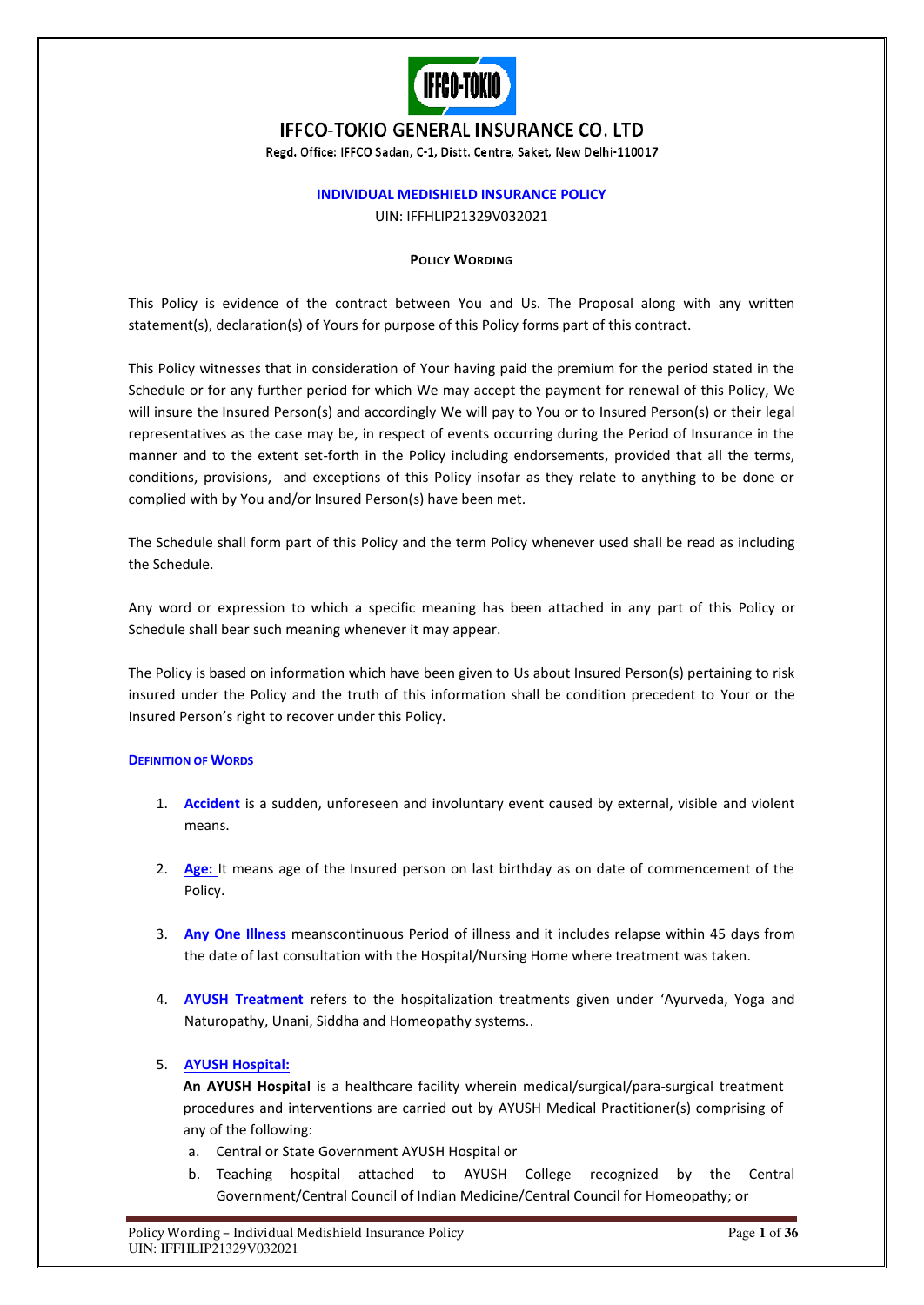

- c. AYUSH Hospital, standalone or co-located with in-patient healthcare facility of any recognized system of medicine, registered with the local authorities, wherever applicable, and is under the supervision of a qualified registered AYUSH Medical Practitioner and must comply with all the following criterion:
	- i. Having at least 5 in-patient beds;
	- ii. Having qualified AYUSH Medical Practitioner in charge round the clock;
	- iii. Having dedicated AYUSH therapy sections as required and/or has equipped operation theatre where surgical procedures are to be carried out;
	- iv. Maintaining daily records of the patients and making them accessible to Our authorized representative.

# 6. **AYUSH Day Care Centre**

**AYUSH Day Care Centre** means and includes Community Health Centre (CHC), Primary Health Centre (PHC), Dispensary, Clinic, Polyclinic or any such health centre which is registered with the local authorities, wherever applicable and having facilities for carrying out treatment procedures and medical or surgical/para-surgical interventions or both under the supervision of registered AYUSH Medical Practitioner (s) on day care basis without in-patient services and must comply with all the following criterion:

- i. Having qualified registered AYUSH Medical Practitioner(s) in charge;
- ii. Having dedicated AYUSH therapy sections as required and/or has equipped operation theatre where surgical procedures are to be carried out;
- iii. Maintaining daily records of the patients and making them accessible to Our authorized representative.

# 7. **Break in Policy**

It means the period of gap that occurs at the end of the existing policy term, when the premium due for renewal on a given policy is not paid on or before the premium renewal date or within 30 days thereof.

- 8. **Cashless facility** means a facility extended by Us to the insured where the payments, of the costs of treatment undergone by the insured in accordance with the policy terms and conditions, are directly made to the network provider by the insurer to the extent pre-authorization is approved.
- 9. **Condition Precedent** shall mean a policy term or condition upon which the Insurer's liability under the policy is conditional upon.
- 10. **Congenital Anomaly** refers to a condition(s) which is present since birth, and which is abnormal with reference to form, structure or position.
	- a. **Internal Congenital Anomaly:** Anomaly which is not in the visible and accessible parts of the body
	- b. **External Congenital Anomaly:** Anomaly which is in the visible and accessible parts of the body.
- 11. **Co-payment** is a cost-sharing requirement under a health insurance policy that provides that the policyholder/insured will bear a specified percentage of the admissible claims amount. A copayment does not reduce the sum insured.
- 12. **Critical Illness** means any Disease or Major Injuries as defined under Critical Illness which the Insured Person is diagnosed to have suffered from and which requires Hospitalization.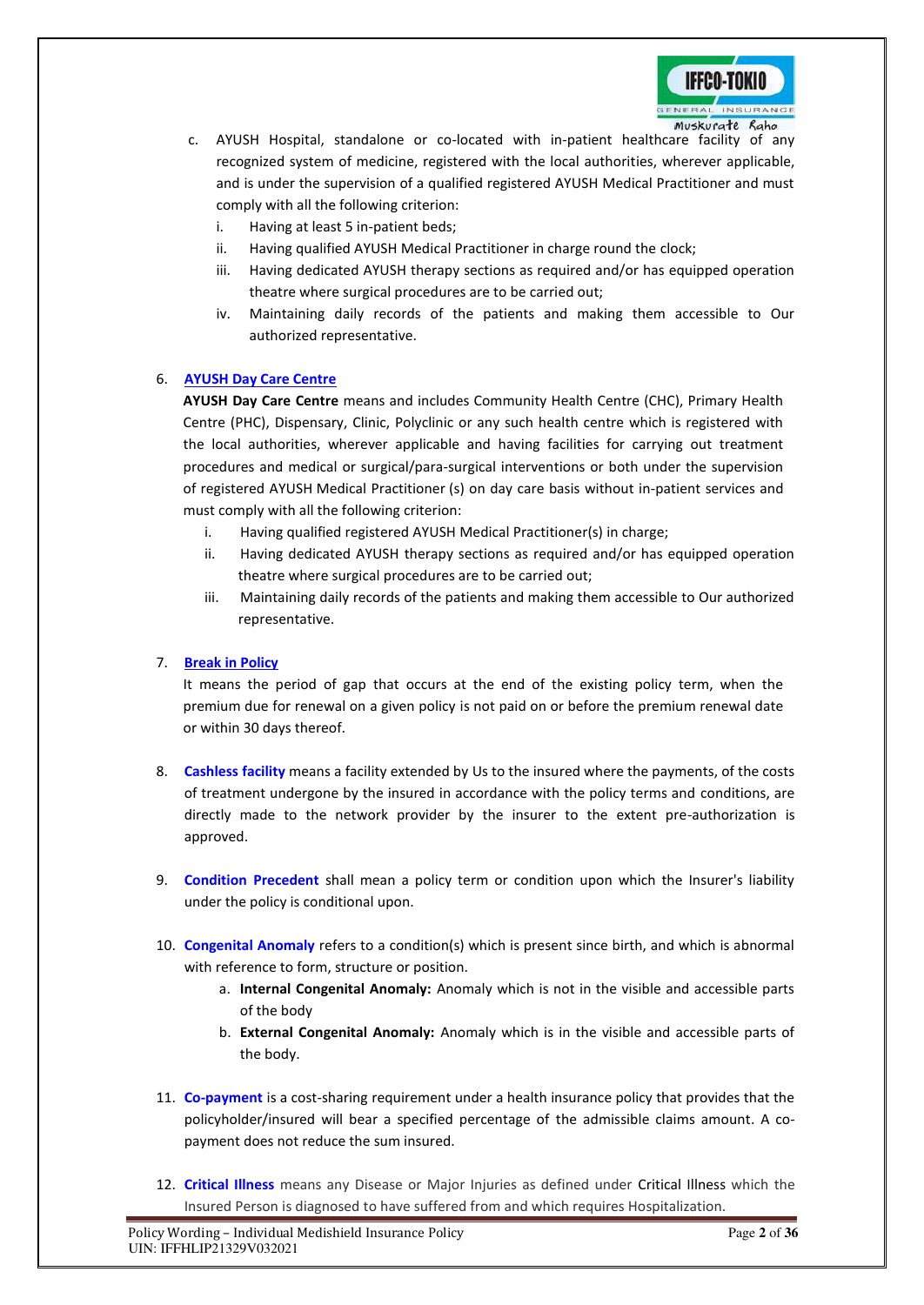

13. **Cumulative Bonus** Cumulative Bonus shall mean any increase or addition in the sum insured granted by Us without an associated increase in premium.

# 14. **Daycare centre**

It means any institution established for day care treatment of illness and/or injuries or a medical setup with a hospital and which has been registered with the local authorities, wherever applicable, and is under supervision of a registered and qualified medical practitioner AND must comply with all minimum criterion as under:

- i. has qualified nursing staff under its employment;
- ii. has qualified medical practitioner (s) in charge;
- iii. has a fully equipped operation theatre of its own where surgical procedures are carried out
- iv. maintains daily records of patients and shall make these accessible to Our authorized personnel.
- 15. **Day Care Treatment** means medical treatment, and/or *surgical procedure* which:
	- I. Is undertaken under General or Local Anesthesia in a *hospital/day care centre* in less than 24 (twenty-four) hrs. because of technological advancement, and
	- II. which would have otherwise required a hospitalization of more than 24 (twenty four) hours.

Treatment normally taken on an out-patient basis is not included in the scope of this definition.

- 16. **Dental Treatment** It means a treatment carried out by a dental practitioner including examinations, fillings (where appropriate), crowns, extractions and surgery.
- 17. **Domiciliary Hospitalization** means medical treatment for an illness/disease/injury which in the normal course would require care and treatment at a *hospital* but is actually taken while confined at home under any of the following circumstances:
	- i. the condition of the patient is such that he/she is not in a condition to be removed to a hospital or
	- ii. the patient takes treatment at home on account of non-availability of room in a hospital.
- 18. **Emergency Assistance Service Provider** means the licensed entity which will provide identified Emergency Medical Assistance and Personal Services to people travelling more than 150 kilometres from their declared place of residence in India

# 19. **Emergency Hospitalization:**

Hospitalization for an illness or injury which occur suddenly and unexpectedly and requires immediate treatment by a Medical practitioner to prevent death or serious long term impairment of the insured person's health.

20. **Grace Period** means the specified period of time immediately following the premium due date during which a payment can be made to renew or continue the policy in force without loss of continuity benefits such as waiting periods and coverage of *Pre- existing diseases.* Coverage is not available for the period for which no premium is received.

# 21. **Hospital/Nursing Home**

It means any institution established for in-patient care and day care treatment of illness and/or injuries and which has been registered as a hospital with the local authorities under the Clinical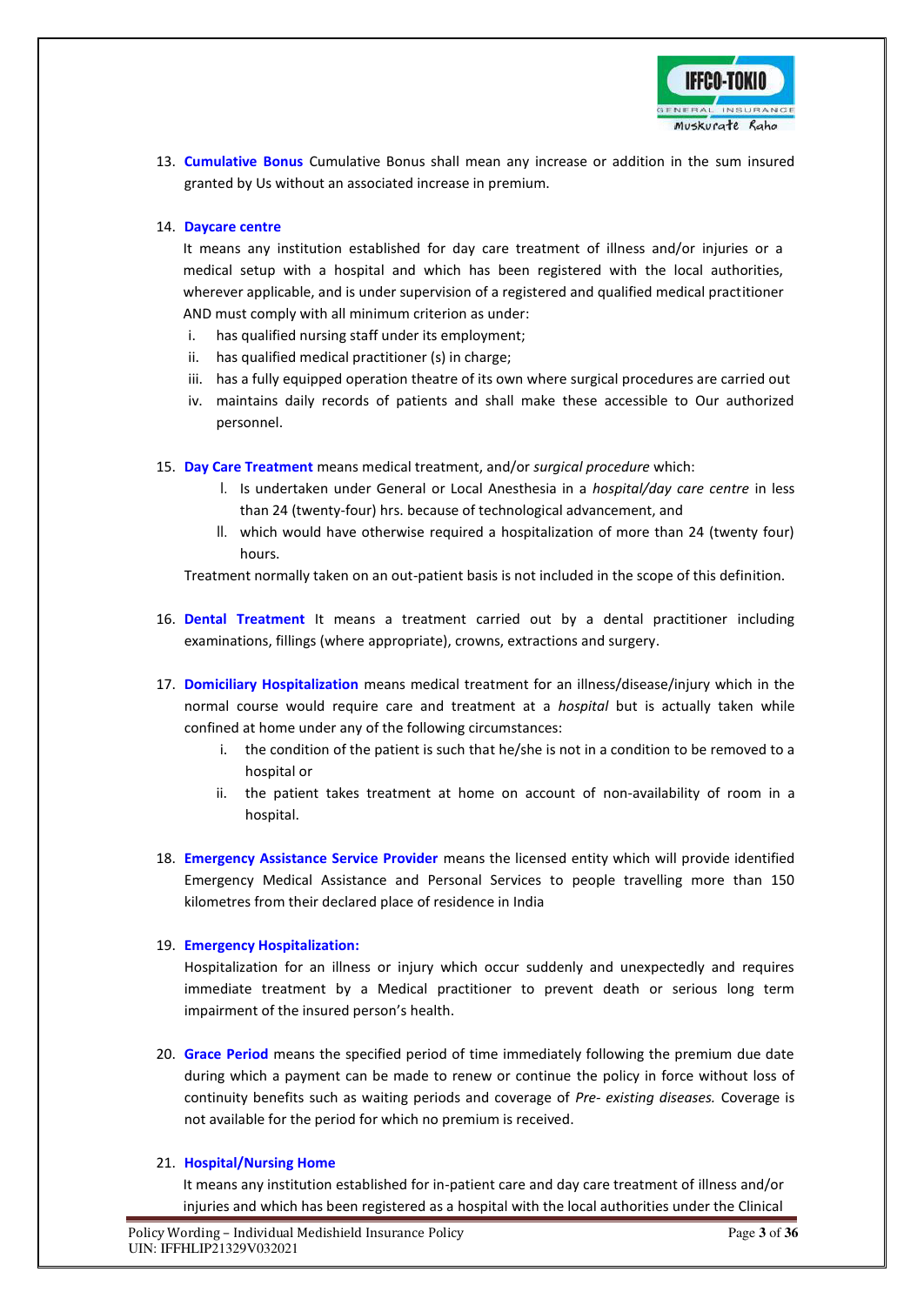

Establishments (Registration and Regulation) Act, 2010 or under the enactments specified under Schedule of Section 56(1) of the said Act, OR complies with all minimum criteria as under:

- i. has qualified nursing staff under its employment round the clock;
- ii. has at least ten inpatient beds, in those towns having a population of less than ten lakhs and fifteen inpatient beds in all other places;
- iii. has qualified medical practitioner (s) in charge round the clock;
- iv. has a fully equipped operation theatre of its own where surgical procedures are carried out
- v. maintains daily records of patients and shall make these accessible to Our authorized personnel.

*\*Following are the enactments specified under the Schedule of section 56 of clinical Establishments (Registration and Regulation) Act, 2010 as of October 2013* or any amendments thereof*.* 

- 1. The Andhra Pradesh Private Medical Care Establishments (Registration and Regulation) Act, 2002.
- 2. The Bombay Nursing Homes Registration Act, 1949.
- 3. The Delhi Nursing Homes Registration Act, 1953.
- 4. The Madhya Pradesh Upcharya Griha Tatha Rujopchar Sanbabdu Sthapamaue (Ragistrikaran Tatha Anugyapan) Adhiniyam, 1973.
- 5. The Manipur Homes and Clinics Registration Act, 1992.
- 6. The Nagaland Health Care Establishments Act, 1997.
- 7. The Orissa Clinical Establishments (Control and Regulation) Act, 1990.
- 8. The Punjab State Nursing Home Registration Act, 1991.
- 9. The West Bengal Clinical Establishments Act, 1950.

Note: Any make-shift or temporary hospital permitted temporarily by Central/ State Government and allowed by the IRDAI under specific situations shall also be regarded as a hospital.

22. **Hospitalization** means admission in a Hospital for a minimum period of 24 (Twenty-four) consecutive "In-patient Care" hours except for specified procedures/ treatments, where such admission could be for a period of less than 24 (Twenty-four) consecutive hours.

# 23. **Illness**

It means a sickness or a disease or pathological condition leading to the impairment of normal physiological function and requires medical treatment.

- i. **Acute Condition** means a disease, illness or injury that is likely to response quickly to treatment which aims to return the person to his or her state of health immediately before suffering the disease/ illness/ injury which leads to full recovery.
- ii. **Chronic Condition** means a disease, illness, or injury that has one or more of the following characteristics
	- a) it needs ongoing or long-term monitoring through consultations, examinations, checkups, and / or tests
	- b) it needs ongoing or long-term control or relief of symptoms
	- c) it requires rehabilitation for the patient or for the patient to be special trained to cope with it
	- d) it continues indefinitely
	- e) it recurs or is likely to recur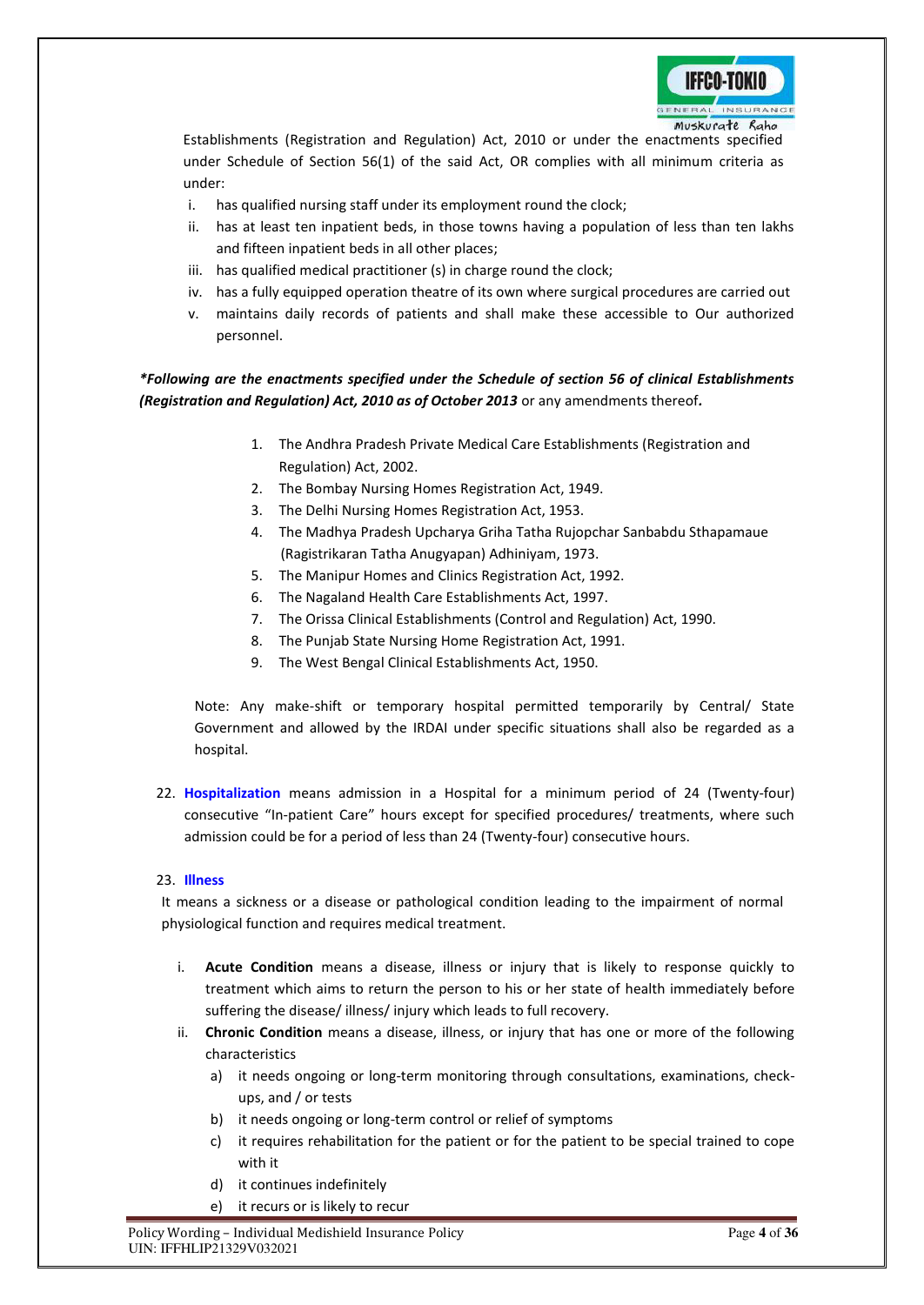

- 24. **Injury** means accidental physical bodily harm excluding illness or disease solely and directly caused by external, violent, visible and evident means which is verified and certified by a Medical Practitioner.
- 25. **Inpatient Care** means treatment for which the insured person has to stay in a *hospital* for more than 24 (twenty four) hours for a covered event.
- 26. **Insured Person** means the Person(s) named in the schedule of the Policy.
- 27. **Intensive Care Unit** means an identified section, ward or wing of a *hospital* which is under the constant supervision of a dedicated *medical practitioner(s),* and which is specially equipped for the continuous monitoring and treatment of patients who are in a critical condition, or require life support facilities and where the level of care and supervision is considerably more sophisticated and intensive than in the ordinary and other wards.
- 28. **Intensive Care Unit (ICU) Charges** means the amount charged by a hospital towards ICU expenses on a per day basis which shall include the expenses for ICU bed, general medical support services provided to any ICU patient including monitoring devices, critical care nursing and intensivist charges.
- 29. **Medical Advice** means any consultation or advice from a Medical Practitioner including the issuance of any prescription or follow-up prescription
- 30. **Medical Assistance Services** means the stipulated medical services offered by Emergency Assistance Service Provider during a medical emergency situation while You are away from home, consisting of medical consultation and evaluation, medical referrals, medical evacuation and medically supervised repatriation**.**
- 31. **Medical expenses** means those expenses that an Insured Person has necessarily and actually incurred for medical treatment on account of Illness or Accident on the advice of a Medical Practitioner, as long as these are no more than would have been payable if the Insured Person had not been insured and no more than other hospitals or doctors in the same locality would have charged for the same medical treatment.
- 32. **Medically Necessary Treatment**–Medically necessary treatment is defined as any treatment, tests, medication, or stay in *hospital* or part of a stay in *hospital* which
	- a. is required for the medical management of the illness or injury suffered by the insured;
	- b. must not exceed the level of care necessary to provide safe, adequate and appropriate medical care in scope, duration, or intensity;
	- *c.* must have been prescribed by a *medical practitioner,*
	- d. Must conform to the professional standards widely accepted in international medical practice or by the medical community in India.
- 33. **Medical Practitioner** is a person who holds a valid registration from the Medical Council of any State or Medical Council of India or Council for Indian Medicine or for Homeopathy set up by the Government of India or a State Government and is thereby entitled to practice medicine within its jurisdiction; and is acting within the scope and jurisdiction of license. The registered Medical Practitioner should not be the Insured or close family member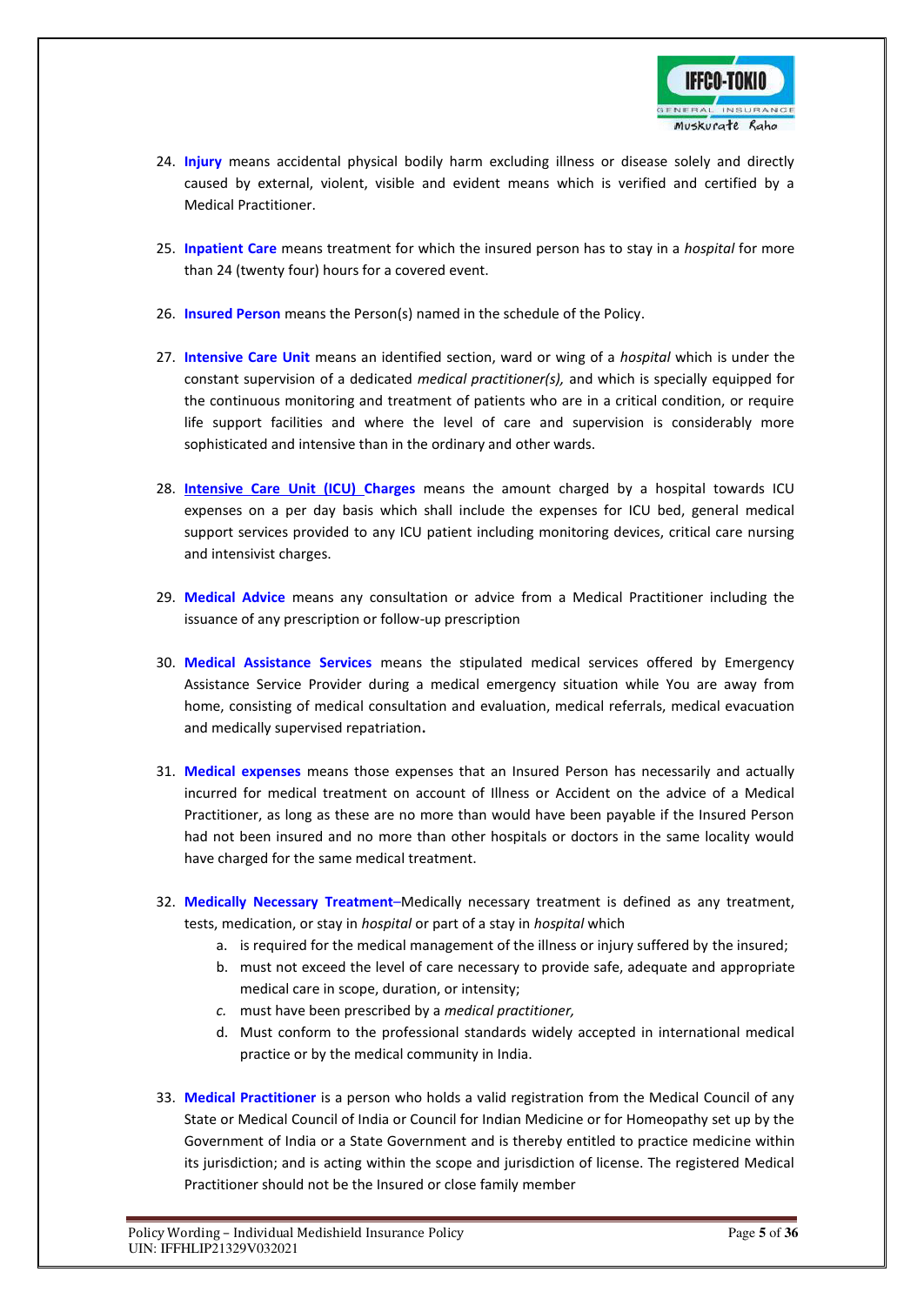

34. **Migration**

It means, the right accorded to health insurance policyholders (including all members under family cover and members of group Health insurance policy), to transfer the credit gained for pre-existing conditions and time bound exclusions, with the same insurer.

- 35. **Network Provider** means hospitals enlisted by an insurer, TPA or jointly by an insurer and TPA to provide medical services to an insured by a cashless facility. The list of network hospitals is dynamic and hence may change from time to time. We suggest you to please check our website www.iffcotokio.co.in or contact our call centre/ nearest office for updated list of such hospitals before admission.
- 36. **New Born Baby** means baby born during the Policy Period and is aged up to 90 days.
- 37. **Non- Network Provider** means any *hospital/* day care centre that is not part of the *network.*
- 38. **Notification of Claim** is the process of intimating a claim to Us or our TPA through any of the recognized modes of communication
- 39. **Out-Patient (OPD) treatment** means treatment in which the Insured visits a clinic / hospital or associated facility like a consultation room for diagnosis and treatment based on the advice of a Medical Practitioner. The Insured is not admitted as a day care or in-patient.
- 40. **Optional Extension** means optional coverage which is available to You apart from the Basic Cover under the Policy, which You can choose to take on payment of necessary additional premium.
- 41. **Personal Services** means the other emergency services offered by Emergency Assistance Service Provider during a medical emergency situation while You are away from home, consisting of message transmission, care of minor children left unattended due to medical incident, return of mortal remains, prescription assistance, and legal and interpreter referrals transportation to join patient and emergency cash coordination.
- 42. **Policy**

It means these Policy wordings, the Policy Schedule and any applicable endorsements or extensions attaching to or forming part thereof. The Policy contains details of the extent of cover available to the Insured person, what is excluded from the cover and the terms & conditions on which the Policy is issued to The Insured person.

- 43. **Policy Period/ Period of Insurance** It means period of one policy year as mentioned in the schedule for which the Policy is issued.
- 44. **Policy Schedule** It means the Policy Schedule attached to and forming part of Policy.
- 45. **Policy year** It means a period of twelve months beginning from the date of commencement of the policy period and ending on the last day of such twelve-month period. For the purpose of subsequent years, policy year shall mean a period of twelve months commencing from the end of the previous policy year and lapsing on the last day of such twelve-month period, till the policy period, as mentioned in the schedule.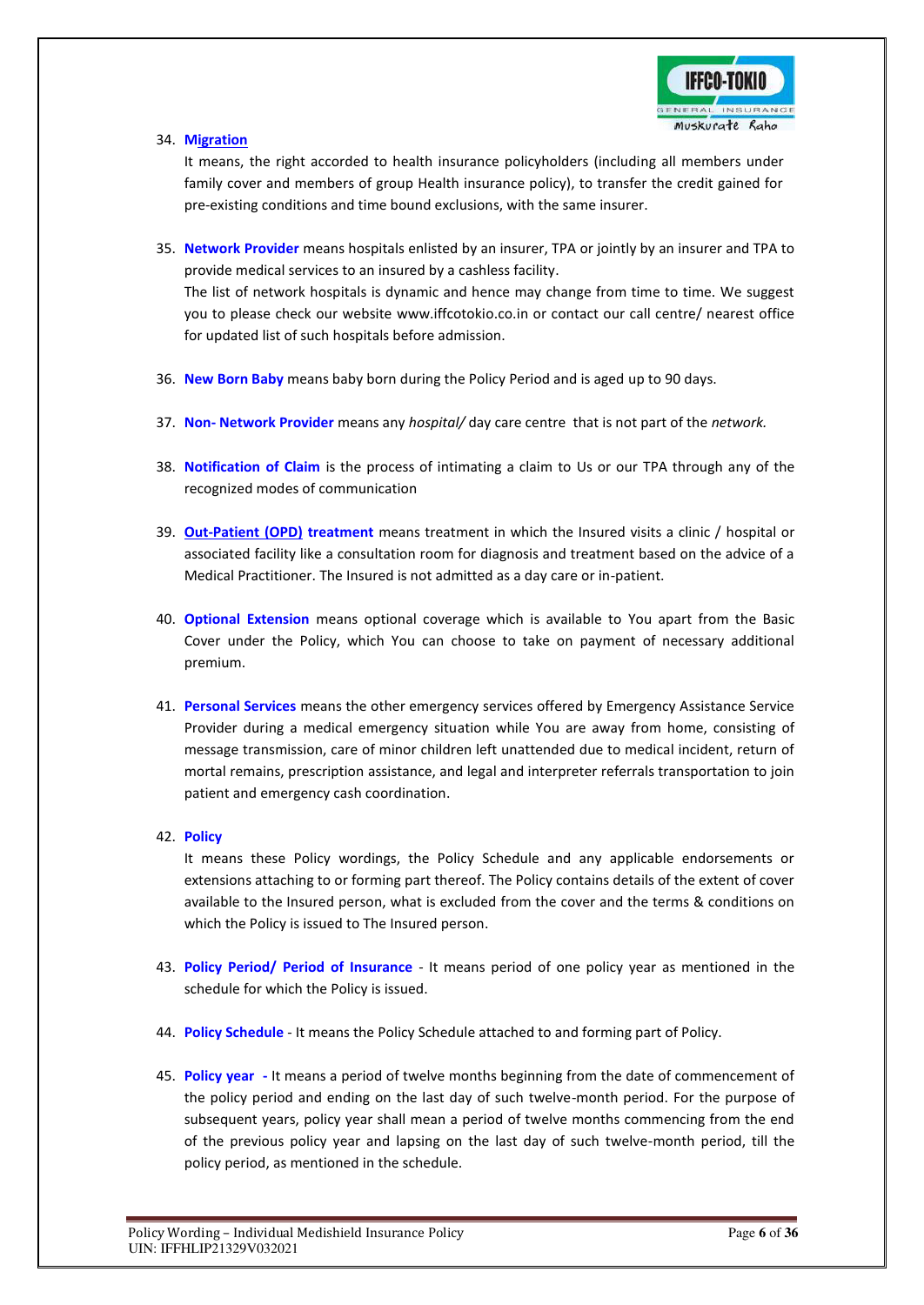

- 46. **Portability** means the right accorded to an individual health insurance policy holder (including all members under family cover), to transfer the credit gained for pre-existing conditions and time bound exclusions, from one insurer to another.
- 47. **Post Hospitalization Medical Expenses** means Medical Expenses incurred during predefined number of days immediately after the insured person is discharged from the hospital provided that:
	- i. Such Medical Expenses are incurred for the same condition for which the Insured Person's Hospitalization was required, and
	- ii. The In-patient Hospitalization claim for such Hospitalization is admissible by Us.

# 48. **Pre-existing Disease**

It means any condition, ailment, injury or disease

- a) That is/are diagnosed by a physician within 48 months prior to the effective date of the policy issued by the insurer or its reinstatement or
- b) For which medical advice or treatment was recommended by, or received from, a physician within 48 months prior to the effective date of the policy issued by the insurer or its reinstatement.

# 49. **Preferred Provider Network**

means hospitals or Network providers empanelled by ITGI on negotiated package rates to provide cashless facility to you.

- 50. **Pre-Hospitalization Medical Expenses** means Medical Expenses incurred during pre-defined number of days preceding the hospitalization of the Insured Person, provided that**:** 
	- i. Such Medical Expenses are incurred for the same condition for which the Insured Person's Hospitalization was required, and
	- ii. The In-patient Hospitalization claim for such Hospitalization is admissible by the Insurance Company.
- 51. **Proposal** means any signed proposal by filing up the questionnaires and declarations, written statements and any information in addition thereto supplied to Us by You.
- 52. **Qualified Nurse** means a person who holds a valid registration from the Nursing Council of India or the Nursing Council of any state in India
- 53. **Reasonable and Customary Charges** means the charges for services or supplies, which are the standard charges for the specific provider and consistent with the prevailing charges in the geographical area for identical or similar services, taking into account the nature of the illness / injury involved.
- 54. **Renewal** defines the terms on which the contract of insurance can be renewed on mutual consent with a provision of grace period for treating the renewal continuous for the purpose of gaining credit for pre-existing diseases, time-bound exclusions and for all waiting periods.
- 55. **Room rent** It means the amount charged by a hospital towards room and boarding expenses and shall include the associated medical expenses.

# 56. **Sub-limit**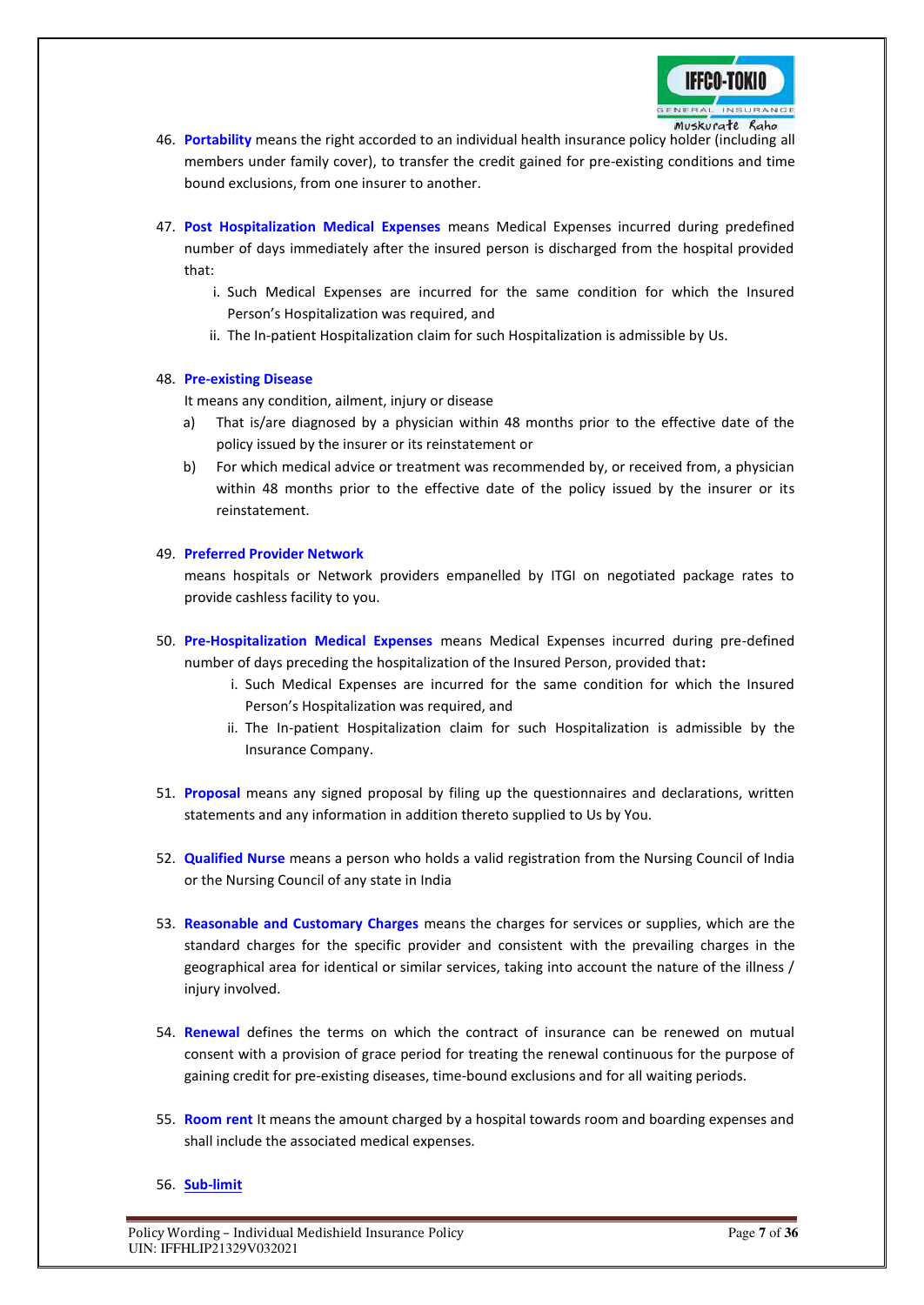

 It means a cost sharing requirement under a health insurance policy in which an insurer would not be liable to pay any amount in excess of the pre-defined limit.

- 57. **Sum Insured** means the pre-defined limit specified in the Policy Schedule. Sum Insured and Cumulative Bonus represents the maximum, total and cumulative liability for any and all claims made under the Policy, in respect of that Insured Person during the Policy Year.
- 58. **Surgery or Surgical Procedure** means manual and / or operative procedure (s) required for treatment of an illness or injury, correction of deformities and defects, diagnosis and cure of diseases, relief from suffering and prolongation of life, performed in a hospital or day care centre by a *medical practitioner*.
- 59. **Third Party Administrator (TPA)** means a Company registered with the Authority, and engaged by an insurer, for a fee or by whatever name called and as may be mentioned in the health services agreement, for providing health services.
- 60. **Terrorism/Terrorist Incident**means any actual or threatened use of force or violence directed at or causing damage, injury, harm or disruption, or the commission of an act dangerous to human life or property, against any individual, property or government, with the stated or unstated objective of pursuing economic, ethnic, nationalistic, political, racial or religious interests, whether such interests are declared or not. Robberies or other criminal acts, primarily committed for personal gain and acts arising primarily from prior personal relationships between perpetrator(s) and victim(s) shall not be considered terrorist activity. Terrorism shall also include any act, which is verified or recognized by the relevant Government as an act of terrorism.
- 61. **Unproven/Experimental treatment** is treatment including drug experimental therapy which is not based on established medical practice in India, is treatment experimental or unproven.
- 62. **Waiting Period**

It means a period from the inception of this Policy during which specified diseases/treatments are not covered. On completion of the period, diseases/treatments shall be covered provided the Policy has been continuously renewed without any break.

- 63. **We/Our/Us/Insurer** means **IFFCO-TOKIO GENERAL INSURANCE COMPANY LIMITED.**
- 64. **You/Your** means the Person(s) named as Insured in the Schedule, including all Insured Persons

# **CRITICAL ILLNESSES**

65. **Cancer of specified severity** A malignant tumour characterised by the uncontrolled growth &spread of malignant cells with invasion & destruction of normal tissues. This diagnosis must be supported by histological evidence of malignancy. The term cancer includes leukemia, lymphoma and sarcoma.

The following are excluded -

- i. All tumors which are histologically described as carcinoma in situ, benign, premalignant, borderline malignant, low malignant potential, neoplasm of unknown behavior, or non-invasive, including but not limited to: Carcinoma in situ of breasts, Cervical dysplasia CIN-1, CIN -2 and CIN-3.
- ii. Any non-melanoma skin carcinoma unless there is evidence of metastases to lymph nodes or beyond;
- iii. Malignant melanoma that has not caused invasion beyond the epidermis;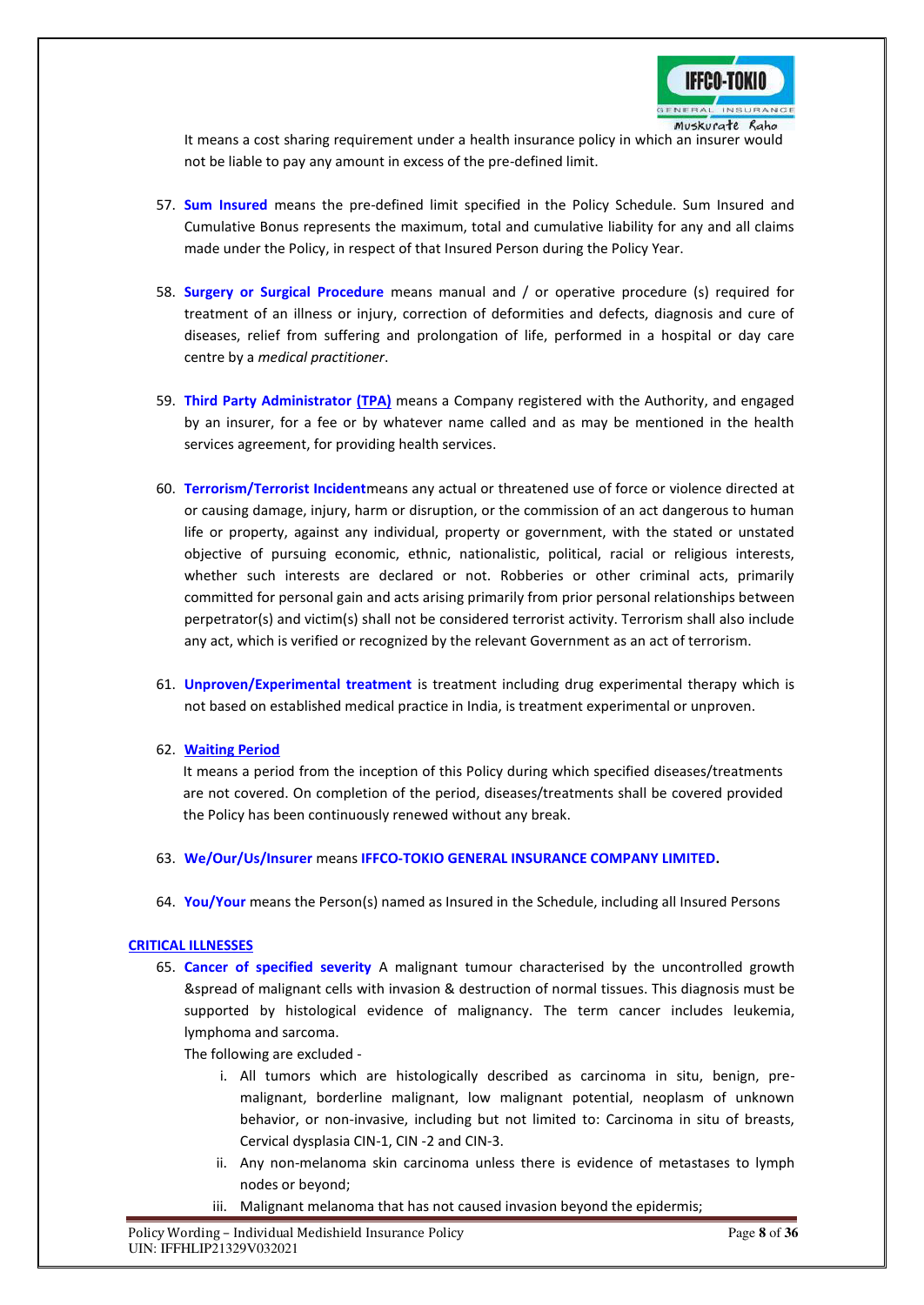

- iv. All tumors of the prostate unless histologically classified as having a Gleason score greater than 6 or having progressed to at least clinical TNM classification T2N0M0
- v. All Thyroid cancers histologically classified as T1N0M0 (TNM Classification) or below;
- vi. Chronic lymphocytic leukaemia less than RAI stage 3
- vii. Non-invasive papillary cancer of the bladder histologically described as TaN0M0 or of a lesser classification,
- viii. All Gastro-Intestinal Stromal Tumors histologically classified as T1N0M0 (TNM Classification) or below and with mitotic count of less than or equal to 5/50 HPFs;
- ix. All tumors in the presence of HIV infection.

# 66. **Coma Of Specified Severity**

**I.** A state of unconsciousness with no reaction or response to external stimuli or internal needs. This diagnosis must be supported by evidence of all of the following:

- a. no response to external stimuli continuously for at least 96 hours;
- b. life support measures are necessary to sustain life; and
- c. Permanent neurological deficit which must be assessed at least 30 days after the onset of the coma.

II. The condition has to be confirmed by a specialist medical practitioner. Coma resulting directly from alcohol or drug abuse is excluded.

# 67. **End Stage Liver Failure**

**I**. Permanent and irreversible failure of liver function that has resulted in all three of the following:

- i. Permanent jaundice; and
- ii. Ascites; and
- iii. Hepatic encephalopathy.

II. Liver failure secondary to drug or alcohol abuse is excluded.

- 68. **Kidney Failure Requiring Regular Dialysis** End stage renal disease presenting as chronic irreversible failure of both kidneys to function, as a result of which either regular renal dialysis (haemodialysis or peritoneal dialysis) is instituted or renal transplantation is carried out. Diagnosis has to be confirmed by a specialist medical practitioner.
- 69. **Third Degree Burns -**There must be third-degree burns with scarring that cover at least 20% of the body's surface area. The diagnosis must confirm the total area involved using standardized, clinically accepted, body surface area charts covering 20% of the body surface area.
- 70. **Major Injuries** means accidental bodily injuries caused by external, violent and visible cause leading to loss of limbs i.e. physical separation or permanent and total loss of use of one or more hand, foot or eye within 12 months from the date of injury.

# 71. **Major Organ /Bone Marrow Transplant**

- I. The actual undergoing of a transplant of:
	- i. One of the following human organs: heart, lung, liver, kidney, pancreas, that resulted from irreversible end-stage failure of the relevant organ, or
	- ii. Human bone marrow using haematopoietic stem cells. The undergoing of a transplant has to be confirmed by a specialist medical practitioner.

# **II. The following are excluded:**

- a. Other stem-cell transplants
- b. Where only islets of langerhans are transplanted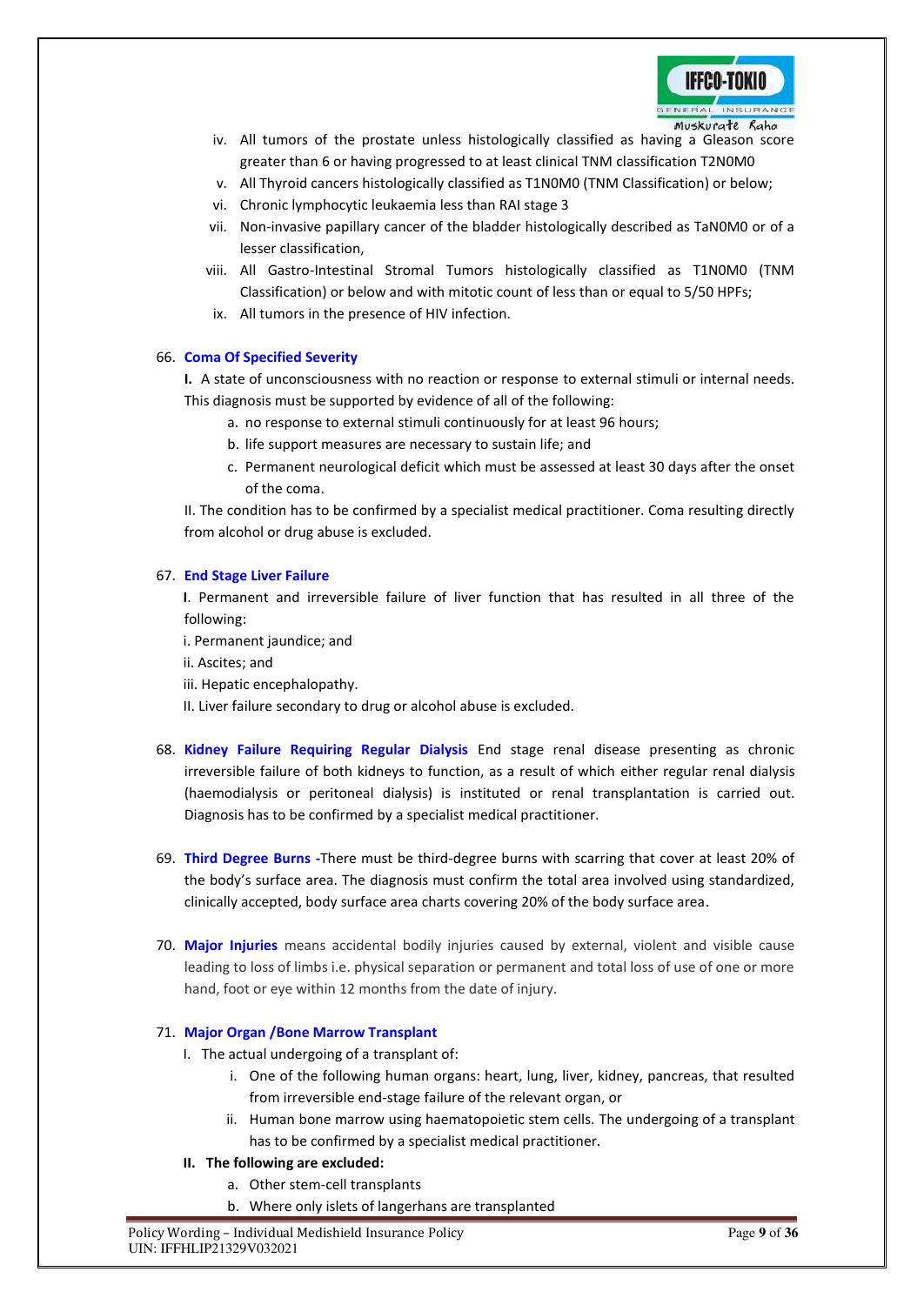

72. **Motor Neurone Disease with Permanent Symptoms** Motor neurone disease diagnosed by a specialist medical practitioner as spinal muscular atrophy, progressive bulbar palsy, amyotrophic lateral sclerosis or primary lateral sclerosis. There must be progressive degeneration of corticospinal tracts and anterior horn cells or bulbar efferent neurons. There must be current significant and permanent functional neurological impairment with objective evidence of motor dysfunction that has persisted for a continuous period of at least 3 months.

# 73. **Multiple Sclerosis With Persisting Symptoms**

I. The unequivocal diagnosis of Definite Multiple Sclerosis confirmed and evidenced by all of the following:

- i.investigations including typical MRI findings, which unequivocally confirm the diagnosis to be multiple sclerosis and
- ii.there must be current clinical impairment of motor or sensory function, which must have persisted for a continuous period of at least 6 months, and
- II. Other causes of neurological damage such as SLE and HIV are excluded.
- 74. **Myocardial Infarction (First Heart Attack Of Specified Severity)** The first occurrence of heart attack or myocardial infarction which means the death of a portion of the heart muscle as a result of inadequate blood supply to the relevant area. The diagnosis for Myocardial Infarction should be evidenced by all of the following criteria:
	- a. a history of typical clinical symptoms consistent with the diagnosis of Acute Myocardial Infarction (for e.g. typical chest pain)
	- b. new characteristic electrocardiogram changes
	- c. elevation of infarction specific enzymes, Troponins or other specific biochemical markers.

The Following are excluded:

a.Other acute Coronary Syndromes

b.Any type of angina pectoris

c. A rise in cardiac biomarkers or Troponin T or I in absence of overt ischemic heart disease OR following an intra-arterial cardiac procedure.

75. **Open Chest CABG -** The actual undergoing of heart surgery to correct blockage or narrowing in one or more coronary artery(s), by coronary artery bypass grafting done via a sternotomy (cutting through the breast bone) or minimally invasive keyhole coronary artery bypass procedures. The diagnosis must be supported by a coronary angiography and the realization of surgery has to be confirmed by a cardiologist.

# **The following are excluded:**

- i. Angioplasty and/or any other intra-arterial procedures
- 76. **Open Heart Replacement Or Repair Of Heart Valves:** The actual undergoing of open-heart valve surgery to replace or repair one or more heart valves, as a consequence of defects in, abnormalities of, or disease-affected cardiac valve(s). The diagnosis of the valve abnormality must be supported by an echocardiography and the realization of surgery has to be confirmed by a specialist medical practitioner. Catheter based techniques including but not limited to, balloon valvotomy/valvuloplasty are excluded.
- 77. **Permanent Paralysis Of Limbs** Total and irreversible loss of use of two or more limbs as a result of injury or disease of the brain or spinal cord. A specialist medical practitioner must be of the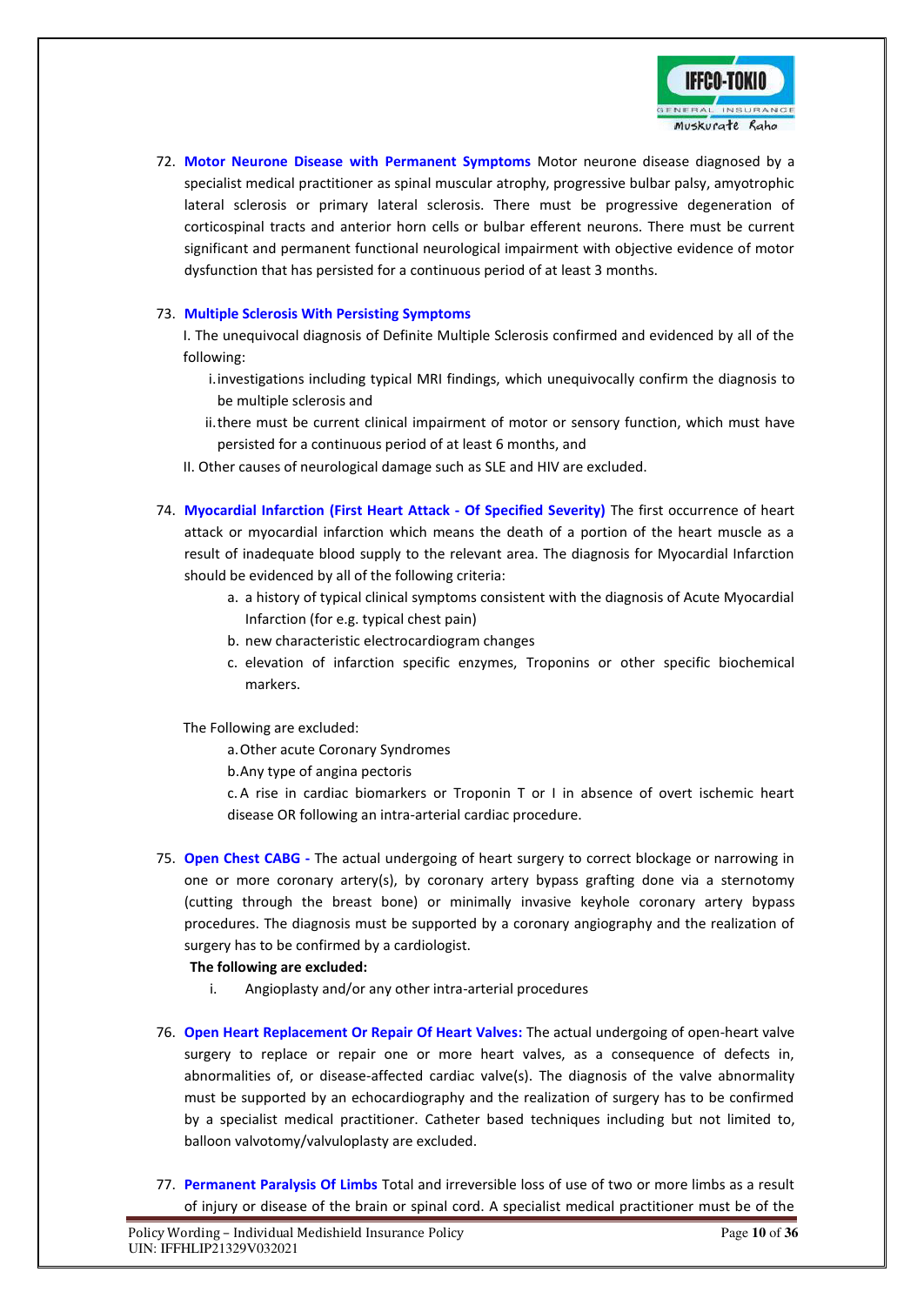

opinion that the paralysis will be permanent with no hope of recovery and must be present for more than 3 months.

78. **Stroke Resulting In Permanent Symptoms** Any cerebrovascular incident producing permanent neurological sequelae. This includes infarction of brain tissue, thrombosis in an intracranial vessel, haemorrhage and embolisation from an extra cranial source. Diagnosis has to be confirmed by a specialist medical practitioner and evidenced by typical clinical symptoms as well as typical findings in CT Scan or MRI of the brain. Evidence of permanent neurological deficit lasting for at least 3 months has to be produced.

# **The following are excluded:**

- i. Transient ischemic attacks (TIA)
- ii. Traumatic injury of the brain
- iii. Vascular disease affecting only the eye or optic nerve or vestibular functions.

# **BASIC COVER**

| <b>WHAT IS COVERED</b>                               | <b>WHAT IS NOT COVERED</b>                                                                   |
|------------------------------------------------------|----------------------------------------------------------------------------------------------|
| If the Insured Person sustains any Injury or         | WE will not pay for                                                                          |
| contracts any Disease or sustains any injury due     | 1. Pre-Existing Diseases(Code-Excl01)                                                        |
| to any accident (including any act of terrorism)     | Expenses related to the treatment of a pre-<br>i.                                            |
| and if, he/she has to incur Medically necessary      | Disease<br>(PED) and<br>existing<br>its<br>direct                                            |
| Hospitalization expenses, then We will pay           | complications shall be excluded until the                                                    |
| Reasonable and Customary Charges of the              | expiry of 36 months of continuous coverage                                                   |
| following Hospitalization expenses:                  | after the date of inception of the first policy                                              |
| 1. Room, Boarding and Nursing Expense as             | with us.                                                                                     |
| provided in the Hospital/Nursing Home subject        | In case of enhancement of sum insured the<br>ii.                                             |
| to following limits for                              | exclusion shall apply afresh to the extent of                                                |
| a) Sub limit per day for normal Room expenses        | sum insured increase.                                                                        |
| for                                                  | If the Insured Person is continuously covered<br>iii.                                        |
| (i) Sum Insured less than 3 Lakh: 1.0% of            | without any break as defined under the                                                       |
| Basic Sum Insured.                                   | portability norms of the extant IRDAI (Health                                                |
| (ii) Sum Insured 3 Lakh and above: As per            | Insurance) Regulations, then waiting period                                                  |
| Actuals                                              | for the same would be reduced to the extent                                                  |
|                                                      | of prior coverage.                                                                           |
| b)<br>Sub<br>limit<br>Intensive<br>day<br>for<br>per | Coverage under the policy after the expiry of<br>iv.                                         |
| Care/Therapeutic Unit expenses for                   | 36 months for any pre-existing disease is                                                    |
| (i) Sum Insured less than 3 Lakh: 2.5% of            | subject to the same being declared at the                                                    |
| Basic Sum Insured.                                   | time of application and accepted by us.                                                      |
| (ii) Sum Insured 3 Lakh and above: As per            |                                                                                              |
| Actuals                                              | <b>First Thirty Days Waiting Period (Code-Excl03)</b><br>2.                                  |
|                                                      | Expenses related to the treatment of any<br>i.                                               |
| c) Service Charges and Surcharge of Hospital /       | illness within 30 days from the first policy                                                 |
| Nursing Home: Actuals subject to a maximum           | commencement date shall be excluded                                                          |
| of 0.5% of Basic Sum Insured.                        | except claims arising due to an accident,                                                    |
|                                                      | provided the same are covered.                                                               |
| Surgeon, Anesthetist, Medical Practitioner,<br>2.    | This exclusion shall not, however, apply if<br>ii.<br>Insured<br>Person<br>has<br>Continuous |
| Consultants,<br>Specialist<br>(including<br>Fees     | the                                                                                          |
| consultation<br>telemedicine<br>through<br>as<br>per | Coverage for more than twelve months.                                                        |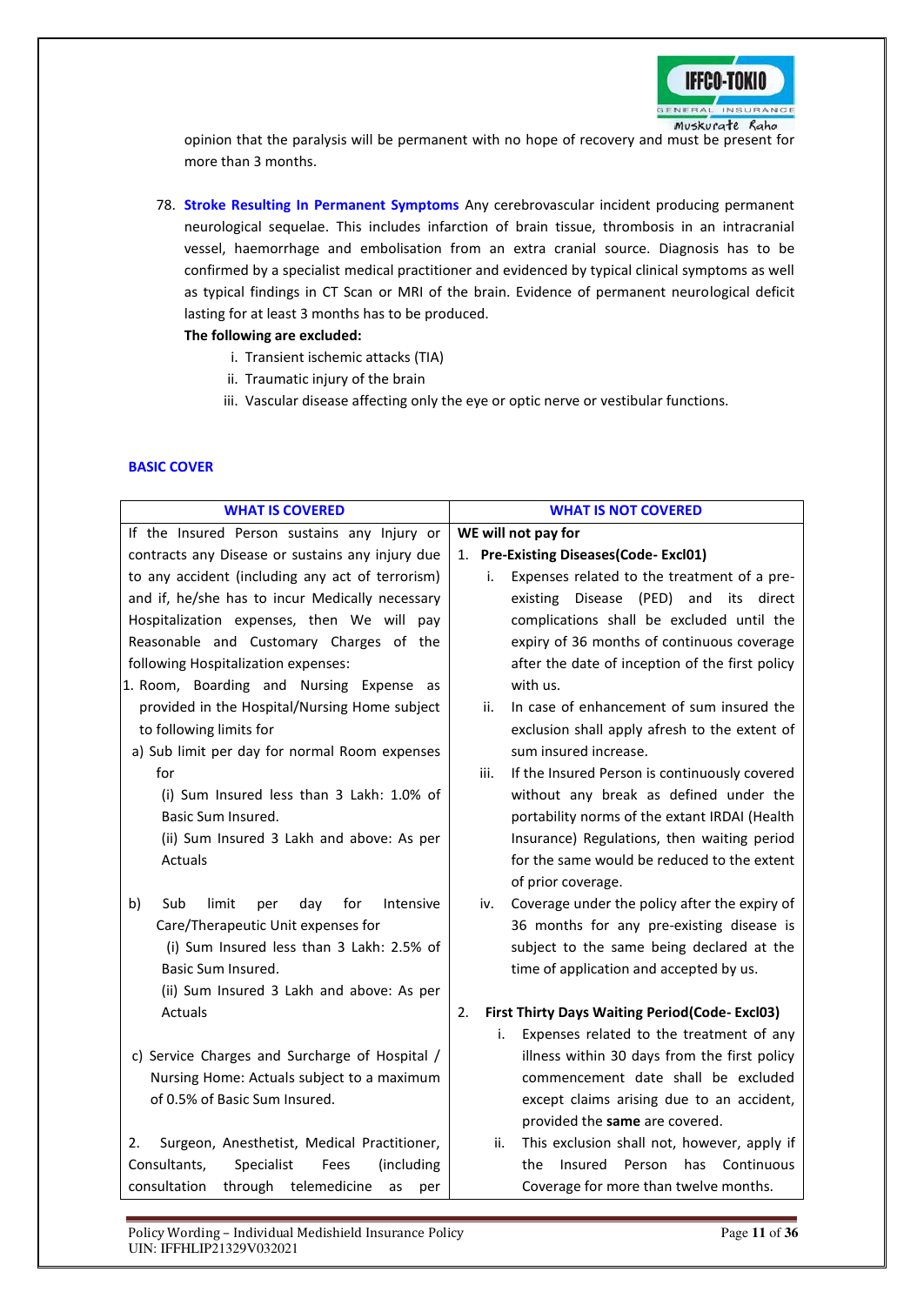

prevailing Telemedicine Practice Guideline) whether paid directly to the treating doctor / surgeon or to the hospital.

- 3. Expenses on Anesthesia, Blood, Oxygen, Operation Theatre, Surgical Appliances, Medicines and Drugs, Diagnostic Materials, diagnostic imaging modalities, Dialysis, Chemotherapy, Radiotherapy, Cost of Pacemaker, Artificial Limbs, Cost of Organ and similar expenses.
- 4. The above stated relevant expenses incurred for Domiciliary Hospitalization is Medically Necessary and at Reasonable and Customary Charges up to a maximum aggregate sub-limit of 20% of the Basic Sum Insured.
- 5. An additional Daily Allowance amount equivalent to 0.1% of the Basic Sum Insured or Rs. 250/- per day whichever is less, for the duration of Hospitalization towards defraying of miscellaneous expenses.
- 6. Ambulance charges in connection with any admissible claim limited to 1.0% of the Basic Sum Insured or Rupees 1500/- whichever is less for each claim.
- 7. AYUSH hospitalization expenses including Pre-Hospitalization and Post Hospitalization expenses shall be limited to 10% of the Basic Sum Insured.

# **Note 1:**

- 1. 1. The Hospitalization expenses incurred for treatment of any one illness under package charges of the Hospital/Nursing Home will be restricted to 80% of the package in hospitals outside the Preferred Provider Network.
- 2. Hospitalization expenses of person donating an organ during the course of organ transplant will also be payable subject to the above sub limits applicable to the Insured Person and within the overall Sum Insured (Basic plus Optional Extension, if applicable) of the Insured Person. For the Donor, no payment will be

iii. The within referred waiting period is made applicable to the enhanced sum insured in the event of granting higher sum insured subsequently.

# 3. **Specific Waiting Period: (Code- Excl02)**

- i. Expenses related to the treatment of the following listed conditions, surgeries/treatments shall be excluded until the expiry of 12 months of continuous coverage, as may be the case after the date of inception of the first policy with Us. This exclusion shall not be applicable for claims arising due to an accident.
- ii. In case of enhancement of sum insured the exclusion shall apply afresh to the extent of sum insured increase.
- iii. If any of the specified disease/procedure falls under the waiting period specified for pre-existing diseases, then the longer of the two waiting periods shall apply.
- iv. The waiting period for listed conditions shall apply even if contracted after the policy or declared and accepted without a specific exclusion.
- v. If the Insured Person is continuously covered without any break as defined under the applicable norms on portability stipulated by IRDAI, then waiting period for the same would be reduced to the extent of prior coverage.
- vi. List of specific diseases/procedures
	- a) Cataract, Benign Prostatic Hypertrophy, Hysterectomy for Menorrhagia or Fibromyoma
	- b) Hernia, Hydrocele, Congenital Internal Disease.
	- c) Fistula in anus, Piles, Sinusitis
	- d) Cholelithiasis and Cholecystectomy
- 4. War (whether declared or not) and war like occurrence or invasion, acts of foreign enemies, hostilities, civil war, rebellion, revolutions, insurrections, mutiny, military or usurped power, seizure, capture, arrest, restraints and detainment of all kinds
- 5. Circumcision, unless necessary for the treatment of a disease not otherwise excluded or required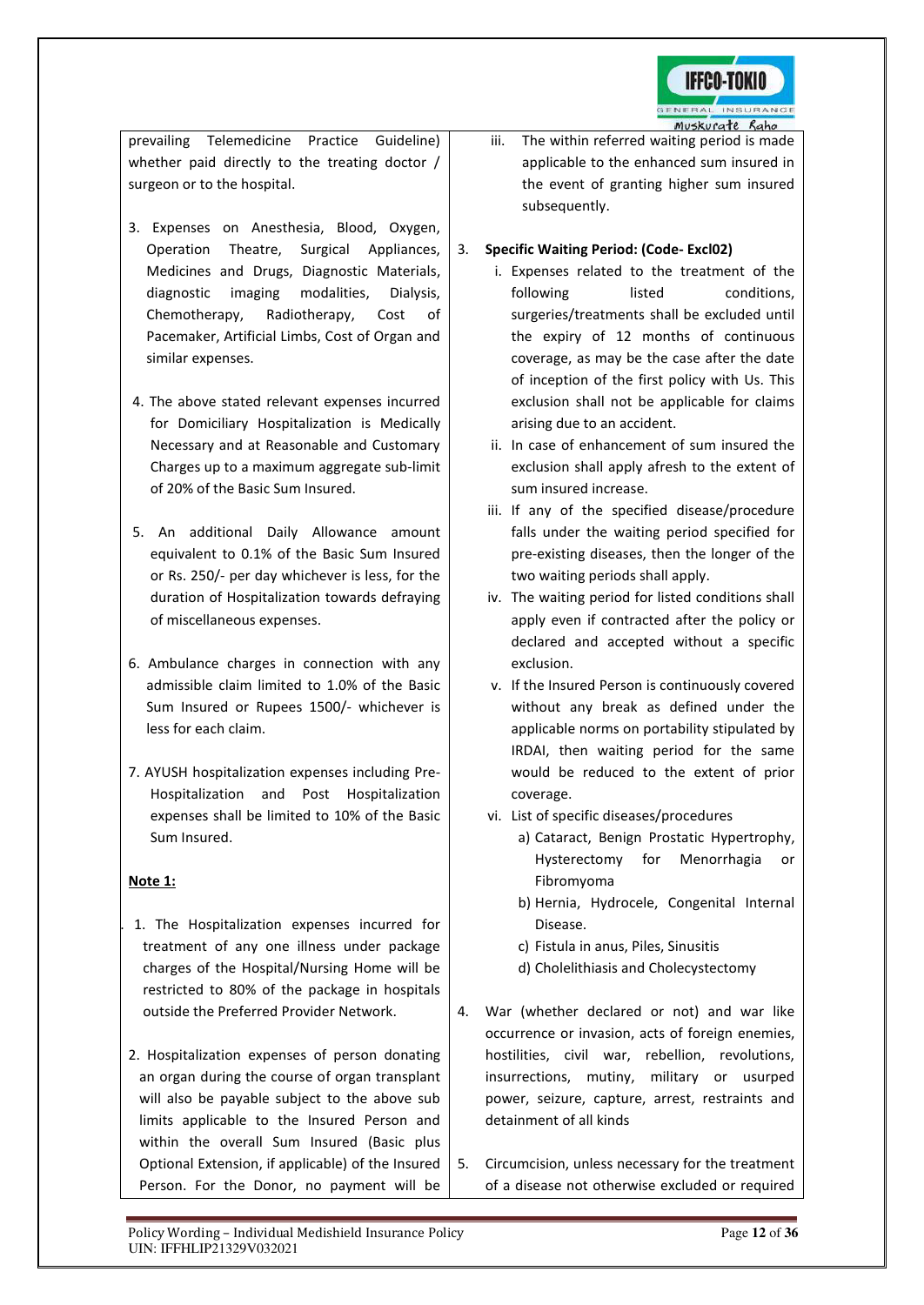

made towards Ambulance charges, Pre and Post Hospitalization expenses and Daily Allowance.

- 3. Pre-Hospitalization and Post Hospitalization expenses for 60 days respectively as defined under the Policy will also be reimbursed along with the aforesaid Hospitalization expenses subject to the overall Sum Insured (Basic plus Optional Extension, if applicable) limit of the Insured Person. Any Nursing expenses during Pre and Post Hospitalization will be considered only if Qualified Nurse is employed and is Medically Necessary for the duration specified.
- 4. For the purpose of determining the sub-limits of expenses for Room/ Boarding/Nursing, Domiciliary Hospitalization, Daily Allowance and Ambulance charges as detailed under Item (1), (4), (5), (6) and (7) above, the specified percentages will be applied on the Basic Sum Insured only and not on the Cumulative Bonus amount or Optional Extension (Critical Illness) Sum Insured amount.
- 5. Cumulative Bonus: The Basic Sum Insured under the Policy shall be increased by 5% of the Basic Sum Insured at each renewal in respect of each claim free year of insurance, subject to maximum of 50% of the Insured Person's Basic Sum Insured of the expiring Policy. The Optional Extension (Critical Illness) Sum Insured is not eligible for any Cumulative Bonus

 For Cumulative Bonus eligibility, the Policy has to be renewed within the expiry date or within a maximum of 30 days from the expiry date, beyond which the entire Cumulative Bonus earned will lapse and be forfeited. Any Medishield Insurance cover thereafter will be treated as a fresh cover for the purposes of the Pre-existing Disease, 30 days Waiting Period and First Year Disease Exclusions.

In case of a claim under the Policy in respect of any Insured Person who has earned Cumulative Bonus, the existing Cumulative Bonus will be reduced by 5% of Basic Sum Insured at the next renewal, subject to the as a result of accidental bodily Injury, vaccination unless forming part of post-bite treatment, inoculation.

# 6. **Cosmetic or plastic Surgery: Code- Excl08**

Expenses for cosmetic or plastic surgery or any treatment to change appearance unless for reconstruction following an Accident, Burn(s) or Cancer or as part of medically necessary treatment to remove a direct and immediate health risk to the insured. For this to be considered a medical necessity, it must be certified by the attending Medical Practitioner

- 7. Cost of spectacles and contact lens or hearing aids.
- 8. Dental treatment or surgery of any kind, unless requiring Hospitalization.
- 9. **Rest Cure, rehabilitation and respite care- Code-Excl05**
	- a) Expenses related to any admission primarily for enforced bed rest and not for receiving treatment. This also includes:
		- i. Custodial care either at home or in a nursing facility for personal care such as help with activities of daily living such as bathing, dressing, moving around either by skilled nurses or assistant or nonskilled persons.
		- ii. Any services for people who are terminally ill to address physical, social, emotional and spiritual needs.

10. **Treatment for, Alcoholism, drug or substance abuse or any addictive condition and consequences thereof. Code- Excl12** 

11. Treatment of, external congenital Disease or defects or anomalies, venereal Disease or intentional self-Injury

# 12. **Investigation & Evaluation(Code- Excl04)**

- **a)** Expenses related to any admission primarily for diagnostics and evaluation purposes.
- **b)** Any diagnostic expenses which are not related or not incidental to the current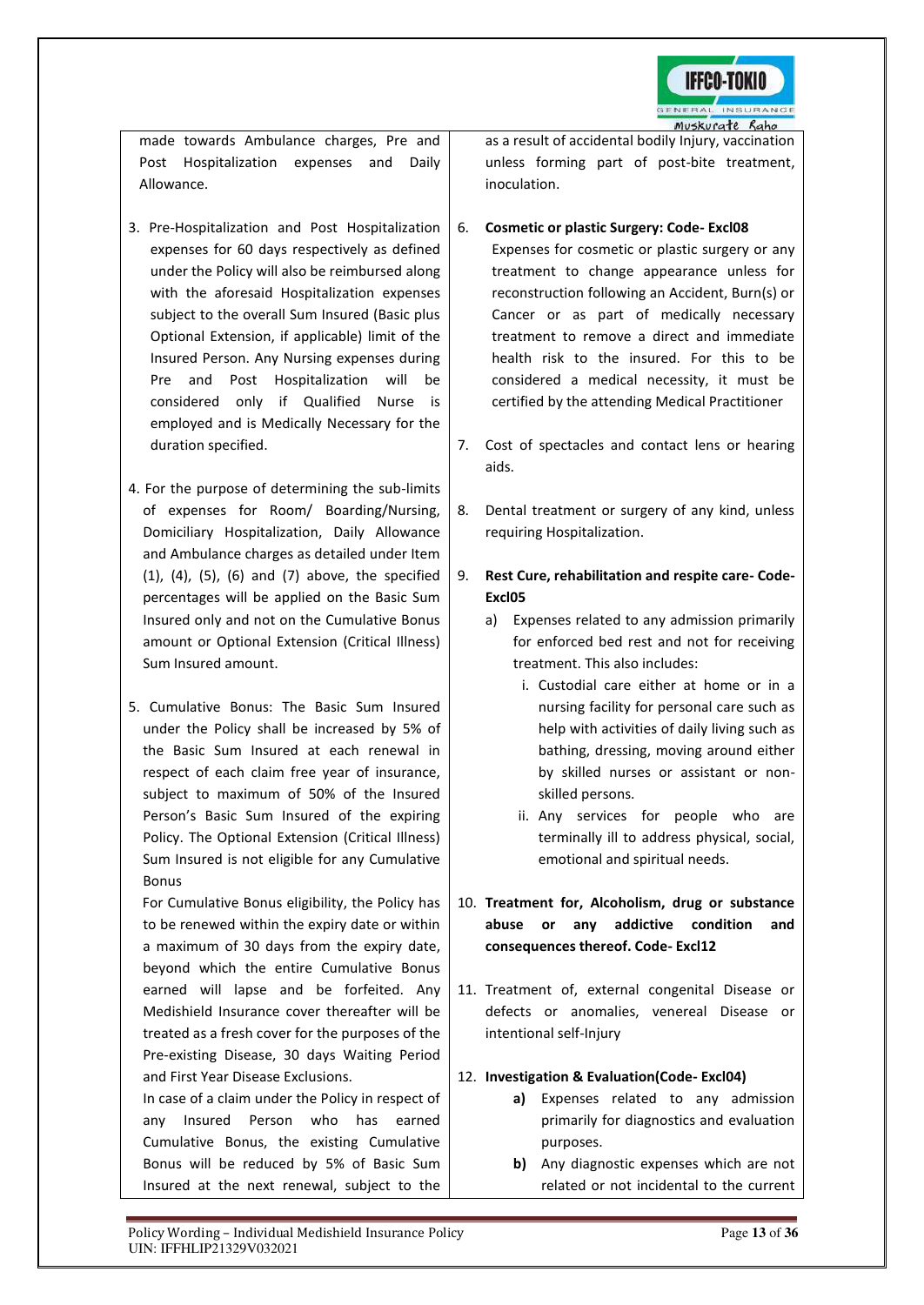

stipulation that Basic Sum Insured shall be maintained.

- 6. Cost of Health Check Up: Insured Person shall be entitled for reimbursement of cost of medical checkup once at the end of a block of every four claim-free policy years with us in the subsequent renewal. The reimbursement shall not exceed the amount equal to 1% of the average Basic Sum Insured during the block of four claim free years.
- 7. The amounts payable under Item (2) and (3) of 'What is Covered' shall be at the rate applicable to the entitled room category. In case You opt for a room with expenses higher than the entitled category as under 1(a), the associated medical expenses payable under (2) and (3) (except costs of pharmacy & covered consumables, implants & medical devices and cost of diagnostics provided by the Hospital) shall be limited to the charges applicable to the entitled category or (where the charges applicable are not specified) in the same proportion as the charges applicable for entitled room category bears to charges applicable for higher room category.

Note 2: The expenses that are not covered in this policy are placed under List-I of Annexure-A. The list of expenses that are to be subsumed into room charges, or procedure charges or costs of treatment are placed under List-II, List-III and List-IV of Annexure-A respectively.

.

diagnosis and treatment.

# 13. **Maternity Expenses (Code - Excl 18):**

- i. Medical treatment expenses traceable to childbirth (including complicated deliveries and caesarean sections incurred during hospitalization) except ectopic pregnancy;
- ii. expenses towards miscarriage (unless due to an accident) and lawful medical termination of pregnancy during the policy period.

# 14. **Sterility and Infertility: (Code- Excl17)**

Expenses related to sterility and infertility. This includes:

- i. Any type of contraception, sterilization
- ii. Assisted Reproduction services including artificial insemination and advanced reproductive technologies such as IVF, ZIFT, GIFT, ICSI
- iii. Gestational Surrogacy
- iv. Reversal of sterilization
- 15. Nuclear, attack or weapons, contributed to, caused by, resulting from or from any other cause or event contributing concurrently or in any other sequence to the loss, claim or expense. For the purpose of this exclusion:
	- a. Nuclear attack or weapons means the use of any nuclear weapon or device or waste or combustion of nuclear fuel or the emission, discharge, dispersal, release or escape of fissile/ fusion material emitting a level of radioactivity capable of causing any Illness, incapacitating disablement or death.
- 16. Any expense on treatment of Insured Person as outpatient in a Hospital.

# 17. **Unproven Treatments: Code- Excl16**

Expenses related to any unproven treatment, services and supplies for or in connection with any treatment. Unproven treatments are treatments, procedures or supplies that lack significant medical documentation to support their effectiveness

18. Any expense on procedure and treatment including acupressure, acupuncture and magnetic therapies.

19. **Hazardous or Adventure sports: Code- Excl09** Expenses related to any treatment necessitated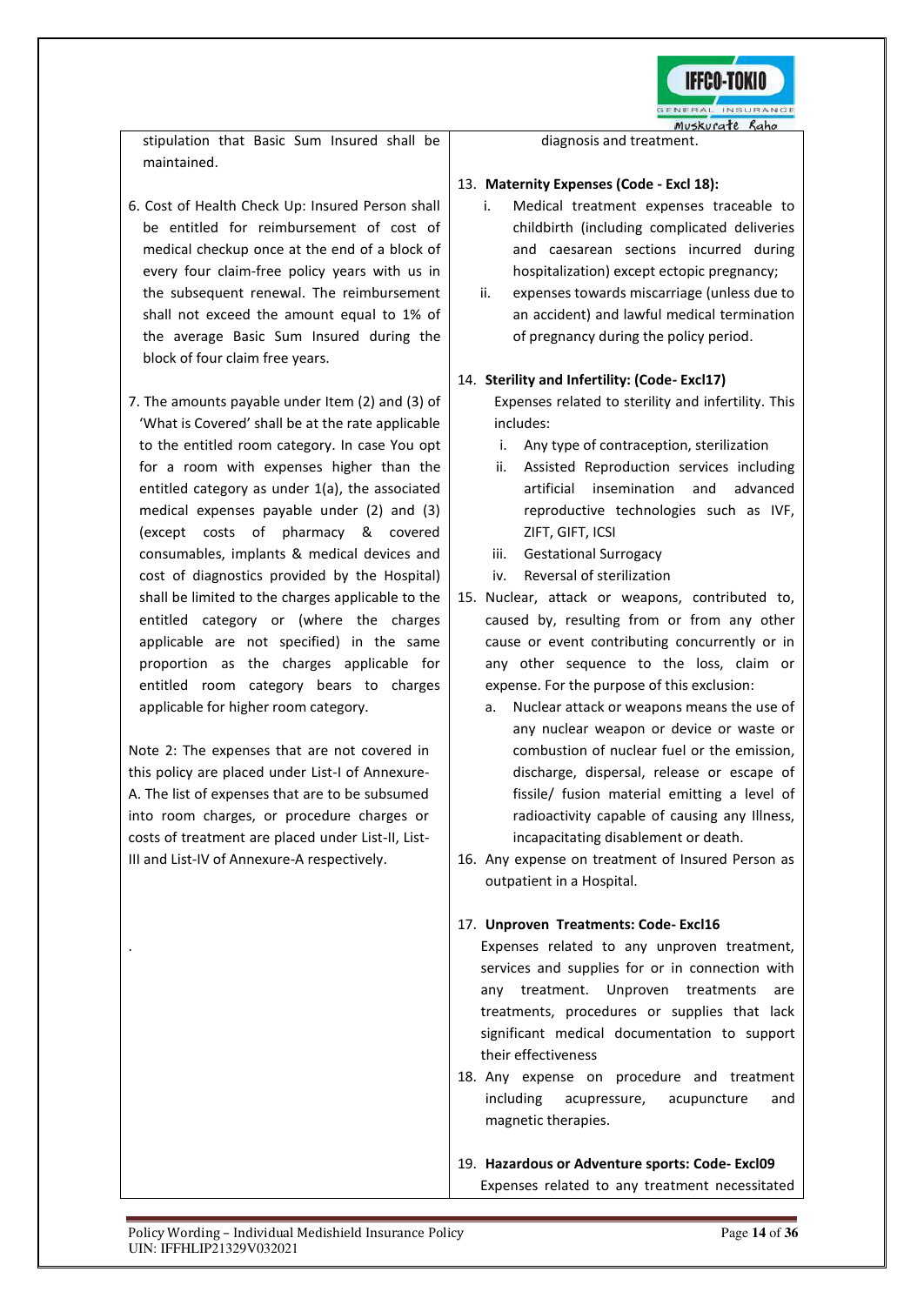

due to participation as a professional in hazardous or adventure sports, including but not limited to, para-jumping, rock climbing, mountaineering, rafting, motor racing, horse racing or scuba diving, hand gliding, sky diving, deep-sea diving

- 20. **E**xpenses related to any treatment necessitated due to participation as a non-professional in hazardous or adventure sports, including but not limited to, para-jumping, rock climbing, mountaineering, rafting, motor racing, horse racing or scuba diving, hand gliding, sky diving, deep-sea diving
- 21. External/Durable medical/non-medical equipment of any kind which can be used at home subsequently, except the medicines or the solutions required for the treatment.
- 22. All non-medical expenses including personal comfort and convenience items or services and similar incidental expenses or servicing including aya, barber, cosmetics and napkins

# 23. **Obesity/ Weight Control: Code- Excl06**

Expenses related to the surgical treatment of obesity that does not fulfil all the below conditions:

- 1) Surgery to be conducted is upon the advice of the Doctor
- 2) The surgery/Procedure conducted should be supported by clinical protocols
- 3) The member has to be 18 years of age or older and
- 4) Body Mass Index (BMI);
	- a) greater than or equal to 40 or
	- b) greater than or equal to 35 in conjunction with any of the following severe co-morbidities following failure of less invasive methods of weight loss:
		- i. Obesity-related
			- cardiomyopathy
		- ii. Coronary heart disease
		- iii. Severe Sleep Apnea
		- iv. Uncontrolled Type2 Diabetes

# 24. **Change-of-Gender treatments: Code- Excl07**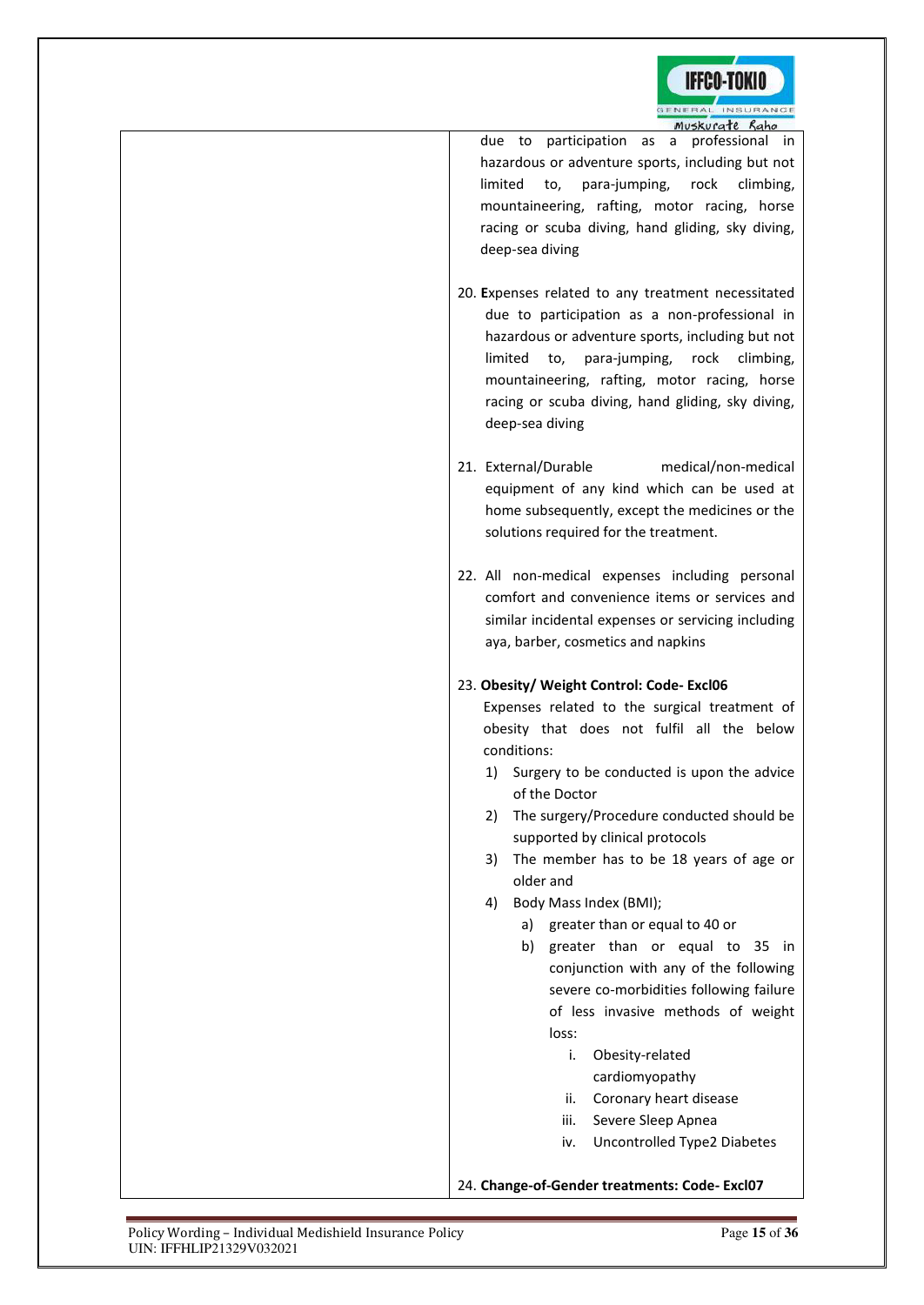

| GENERAL INSURANCE<br>Muskurate Raho                     |
|---------------------------------------------------------|
| Expenses related to any treatment, including            |
| surgical management, to change characteristics          |
|                                                         |
| of the body to those of the opposite sex                |
|                                                         |
| 25. Travel or transportation expenses, other than       |
| Ambulance service charges                               |
|                                                         |
| 26. Pre-natal and post-natal expenses.                  |
|                                                         |
| 27. Any consequential or indirect loss or expenses      |
| arising out of or related to the Hospitalization.       |
|                                                         |
|                                                         |
| 28. Any treatment charges or fees charged by any        |
| Medical Practitioner acting outside the scope of        |
| license or registration granted to him by any           |
| medical Council.                                        |
| 29. Any expense under Domiciliary Hospitalization       |
| for the Treatment of following Diseases:                |
| Asthma<br>i.                                            |
| <b>Bronchitis</b><br>ii.                                |
| iii.<br>Chronic Nephritis and Nephritic Syndrome        |
| Diarrhoea and all type of Dysenteries<br>iv.            |
|                                                         |
| including Gastro-enteritis                              |
| <b>Diabetes Mellitus</b><br>v.                          |
| Epilepsy<br>vi.                                         |
| Hypertension<br>vii.                                    |
| viii.<br>Influenza, Cough and Cold                      |
| Pyrexia of unknown origin for less than 15<br>ix.       |
| days                                                    |
| Tonsillitis and Upper Respiratory Tract<br>х.           |
| infection including Laryngitis and Pharyngitis          |
| Arthritis, Gout and Rheumatism<br>xi.                   |
|                                                         |
| xii.<br>Dental Treatment or Surgery                     |
|                                                         |
| 30. Excluded Providers: Code- Excl11                    |
| Expenses incurred towards treatment in any              |
| hospital or by any Medical Practitioner or any          |
| other provider specifically excluded by Us and          |
| disclosed in Our website / notified to the              |
| policyholders are not admissible. However, in           |
| case of life threatening situations or following an     |
| accident,<br>the<br>expenses<br>up<br>to<br>stage<br>ot |
|                                                         |
| stabilization are payable but not the complete          |
| claim.                                                  |
| (Note: The list of such excluded provider(s) is         |
| dynamic and hence may change from time to               |
| time. Hence we suggest you to please check our          |
| website or contact our call centre/nearest office       |
| for updated list of such excluded hospitals             |
|                                                         |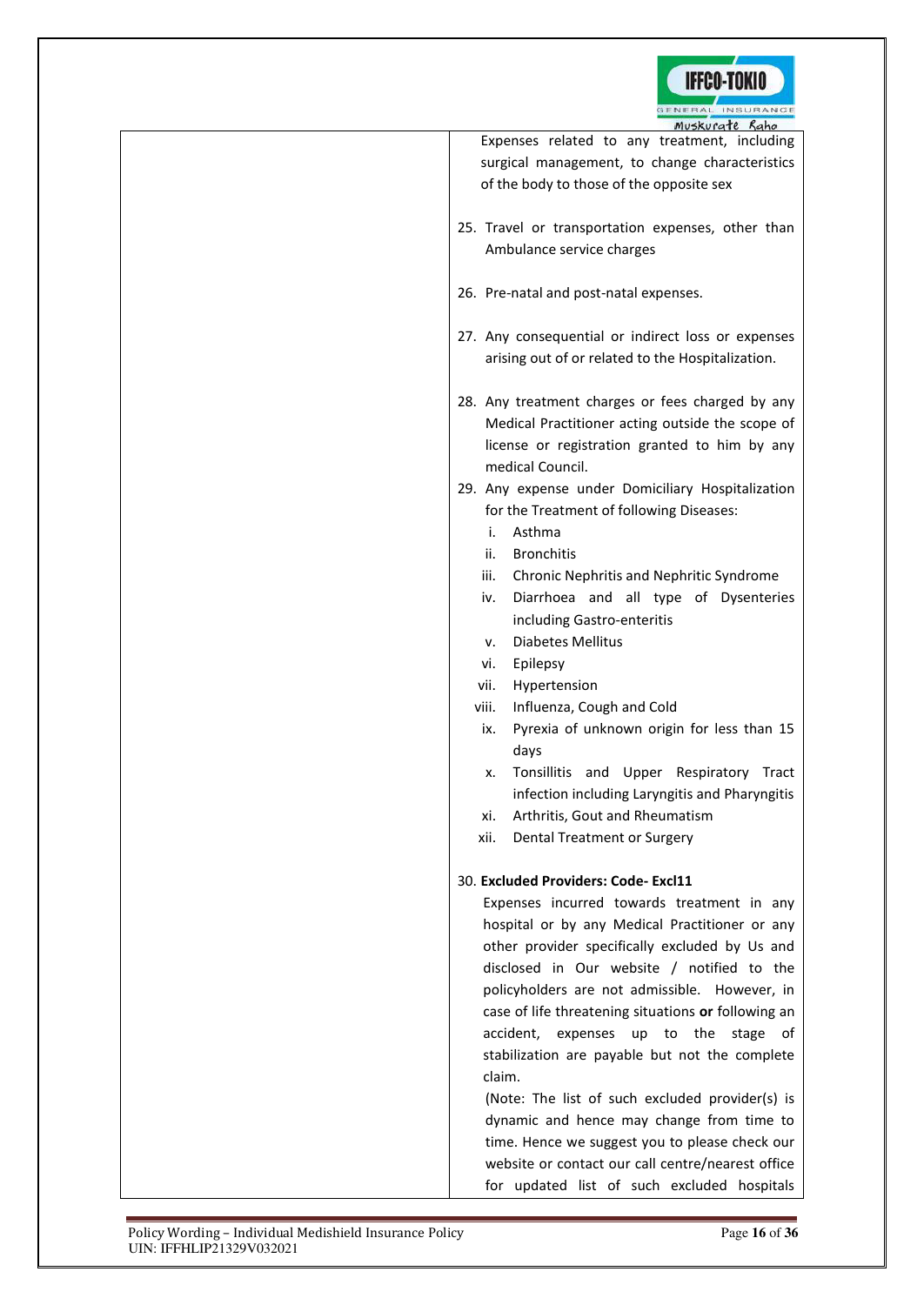

| Muskurgte Raho                                                                                                                                                                                                                                                                           |
|------------------------------------------------------------------------------------------------------------------------------------------------------------------------------------------------------------------------------------------------------------------------------------------|
| before admission.)                                                                                                                                                                                                                                                                       |
| 31. Refractive Error: Code-Excl15:<br>Expenses related to the treatment for<br>correction of eye sight due to refractive error<br>less than 7.5 dioptres                                                                                                                                 |
| 32. Any other type of Laser treatments / surgeries for<br>EYE which can be performed on OPD basis                                                                                                                                                                                        |
| 33. Cytotron Therapy, Rotational Field Quantum<br>Magnetic Resonance (RFQMR), EECP (Enhanced<br>External Counter Pulsation) Therapy, Chelation<br>Therapy, Hyperberic Oxygen Therapy                                                                                                     |
| 34. Intra-articular injections.                                                                                                                                                                                                                                                          |
| 35. Breach of law: Code-Excl10<br>Expenses for treatment directly arising from or<br>consequent upon any Insured Person committing<br>or attempting to commit a breach of law with<br>criminal intent                                                                                    |
| 36. Treatments received in health hydros, nature<br>cure clinics, spas or similar establishments or<br>private beds registered as a nursing home<br>attached to such establishments or where<br>admission is arranged wholly or partly for<br>domestic reasons. Code-Excl13              |
| 37. Dietary supplements and substances that can be<br>purchased without prescription, including but<br>not limited to Vitamins, minerals and organic<br>substances unless prescribed by a medical<br>practitioner as part of hospitalization claim or<br>day care procedure. Code-Excl14 |

# **ADDITIONAL BENEFITS**

# 1. **MODERN TREATMENT METHODS AND ADVANCEMENT IN TECHNOLOGIES:**

The following procedures will be covered (wherever medically indicated) either as in patient or as part of Domiciliary Hospitalization or as part of day care treatment in a hospital upto 50% of Sum Insured, during the policy period:

- A. Uterine Artery Embolization and HIFU (High intensity focused ultrasound)
- B. Balloon Sinuplasty
- C. Deep Brain stimulation
- D. Oral chemotherapy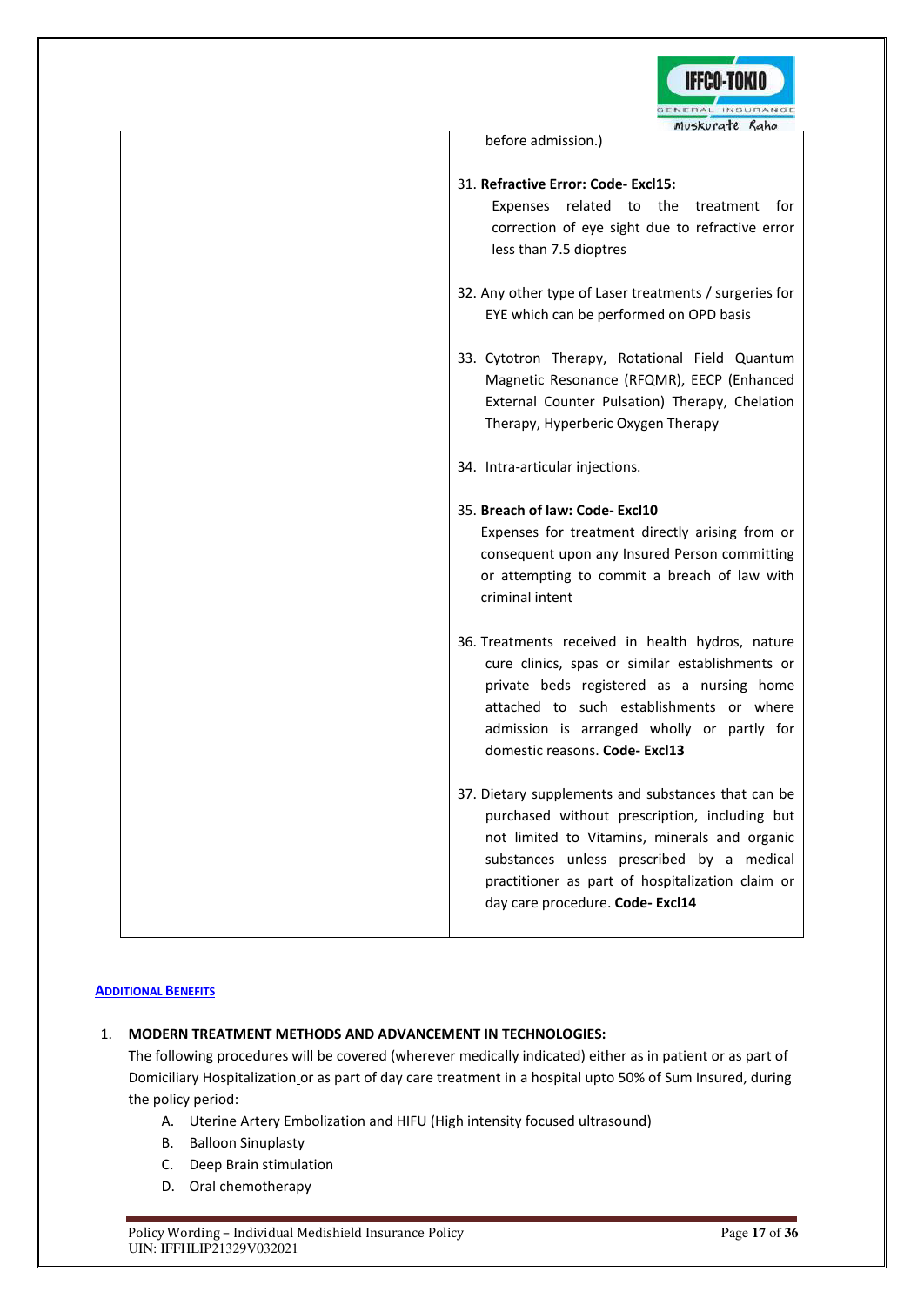

- E. Immunotherapy- Monoclonal Antibody to be given as injection
- F. Intra vitreal injections
- G. Robotic surgeries
- H. Stereotactic radio surgeries
- I. Bronchial Thermoplasty
- J. Vaporisation of the prostrate (Green laser treatment or holmium laser treatment)
- K. IONM (Intra Operative Neuro Monitoring)
- L. Stem cell therapy: Hematopoietic stem cells for bone marrow transplant for haematological conditions to be covered.
- 2. **DAY CARE TREATMENT**:) Day care medical treatments listed in Annexure "List of Day Care Procedures" of the policy document, will be payable even if the duration of hospitalization is less than 24 (Twentyfour) hours.

(Note: The list of such treatments is dynamic and hence may change from time to time. Hence we suggest you to please check our website/ contact our nearest office for updated list of such treatments.)

# **3. EMERGENCY ASSISTANCE SERVICES**

This Policy provides You, at no additional cost, whatsoever, a host of value added Emergency Medical Assistance and Emergency Personal Services as described below. The services are provided by **Emergency Assistance Service Provider** when You are traveling within India 150 kilometers or more away from Your residential address as mentioned in the Policy Schedule for less than 90 days**. All services will be arranged by Emergency Assistance Service Provider only. No claims for reimbursement of expenses incurred for services arranged by You will be entertained.** 

- 1. **Medical Consultation, Evaluation and Referral**: You have access to an Operations Center with multilingual medical staff on duty 24 hours a day, 365 days a year. Medical personnel are available for medical consultation, evaluation and referrals to qualified physicians.
- 2. **Emergency Medical Evacuation:** If You have a medical emergency and an adequate medical facility is not available (as determined by the **Emergency Assistance Service Provider**'s Physician and the Consulting Physician) proximate to where You are located, **Emergency Assistance Service Provider** will arrange an emergency evacuation, with medical supervision, by an appropriate means to the nearest medical facility capable of providing the required care.
- 3. **Medical Repatriation**: When medically necessary, as determined by the **Emergency Assistance Service Provider**'s Physician and the Consulting Physician, repatriation under medical supervision to Your address as mentioned in the Policy Schedule at such time as You are medically cleared for travel via commercial carrier, provided the repatriation can be accomplished without compromising Your medical condition. If the time period to receive medical clearance to travel by common carrier exceeds fourteen days from the date of discharge from the hospital, an appropriate mode of transportation may be arranged, such as an air ambulance. Medical or non-medical escorts may be provided as necessary.
- 4. **Transportation to Join Patient**: Provide a designated family member or personal friend with an economy, round-trip, common carrier transportation to the major airport closest to the place of hospitalization, provided You have travelled alone and You are required to be hospitalized for more than seven consecutive days. At Your request, **Emergency Assistance Service Provider** will also provide assistance with arrangements for the family member or the friend's accommodation. It is the responsibility of the family member or the friend to meet all documentary requirements for the travel and accommodation costs.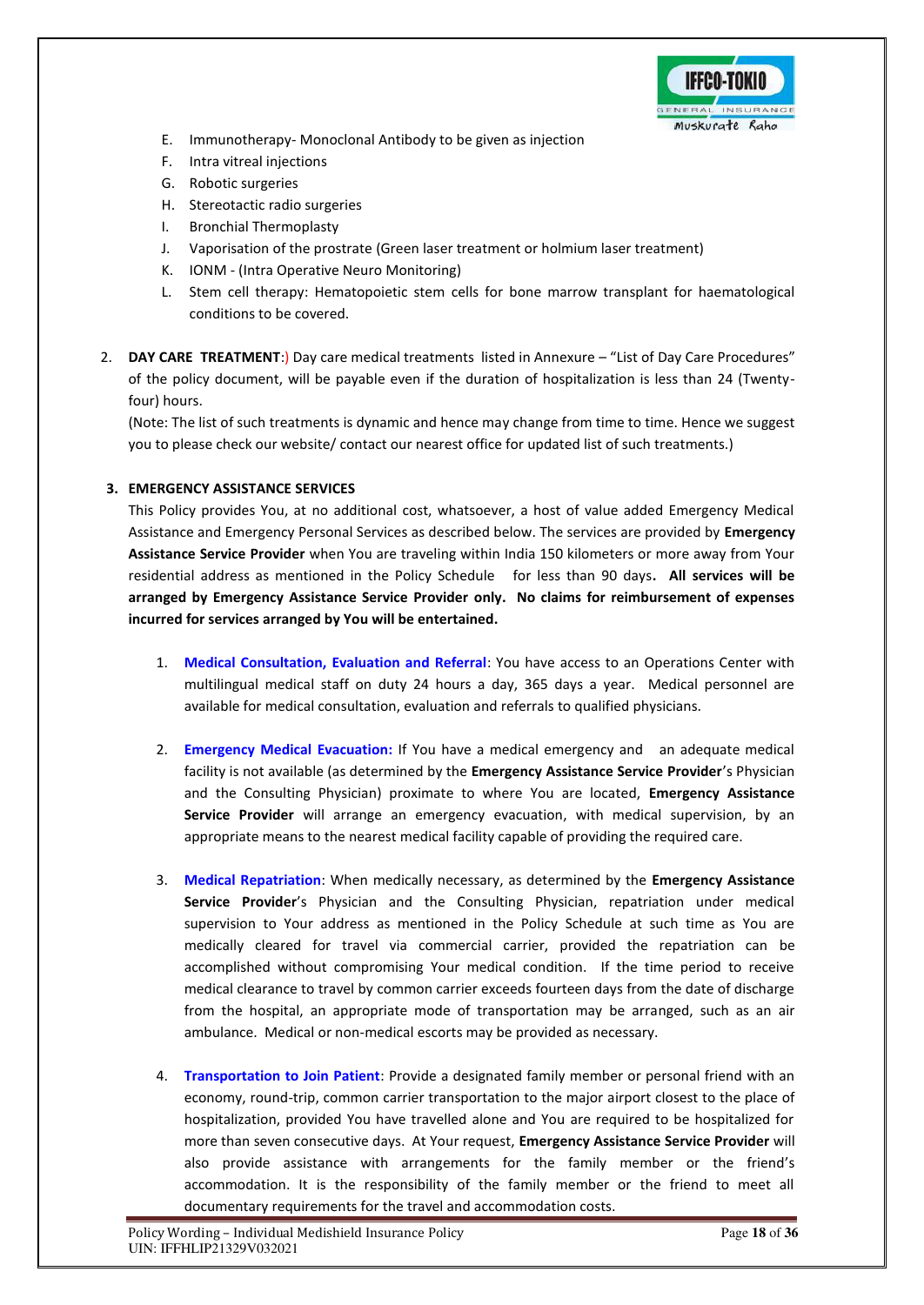

- 5. **Care and/or Transportation of Minor Children**: When Your minor child(ren) is left unattended as a result of Your medical situation, **Emergency Assistance Service Provider** will provide the child with transportation to home or to the home of a person designated by You living in the same city as Your address. If appropriate, an attendant will escort the child.
- 6. **Emergency Message Transmission**: **Emergency Assistance Service Provider** will receive and transmit emergency messages to/from home.
- 7. **Return of Mortal Remains**: In the event of death of Insured Person, **Emergency Assistance Service Provider** will arrange and pay for the return of mortal remains. **Emergency Assistance Service Provider** will render any assistance necessary in the transport including locating a local, Emergency Assistance funeral home, mortuary or direct disposition facility to prepare the body for transport, completing all documentation, obtaining all legal clearances, providing death certificates, purchasing the minimally necessary casket or air transport container, as well as transporting the remains, including retrieval from site of death and delivery to receiving funeral home.
- 8. **Emergency Cash Coordination**: **Emergency Assistance Service Provider** will assist in coordinating the transfer of emergency cash. Source of funds is solely Your responsibility

# **Conditions**:

- 1. The Emergency Assistance Services-Medical and Personal are not available on reimbursement basis.
- 2. The provision of the Emergency Medical or Personal Assistance Services to You during the Period of Insurance by **Emergency Assistance Service Provider** does not necessarily mean that the hospitalization claim is admissible under the Policy.

**Exclusions**: **The Emergency Assistance Services are available subject to certain limited exclusions as set forth below:** 

#### **Emergency Assistance Service Provider will not provide services in the following instances:**

- (i) Travel undertaken specifically for securing medical treatment
- (ii) Services sought outside India.
- (iii) Injuries resulting from participation in acts of war or insurrection
- (iv) Commission of unlawful act(s) with malafide intent.
- (v) Attempt at suicide /self-inflicted injuries
- (vi) Incidents involving the use of drugs, unless prescribed by a physician
- (vii) Transfer of the Insured Person from one medical facility to another medical facility of similar capabilities and providing a similar level of care

# **Emergency Assistance Service Provider will not evacuate or repatriate an Insured Person in the following instances:**

(i) Without medical authorization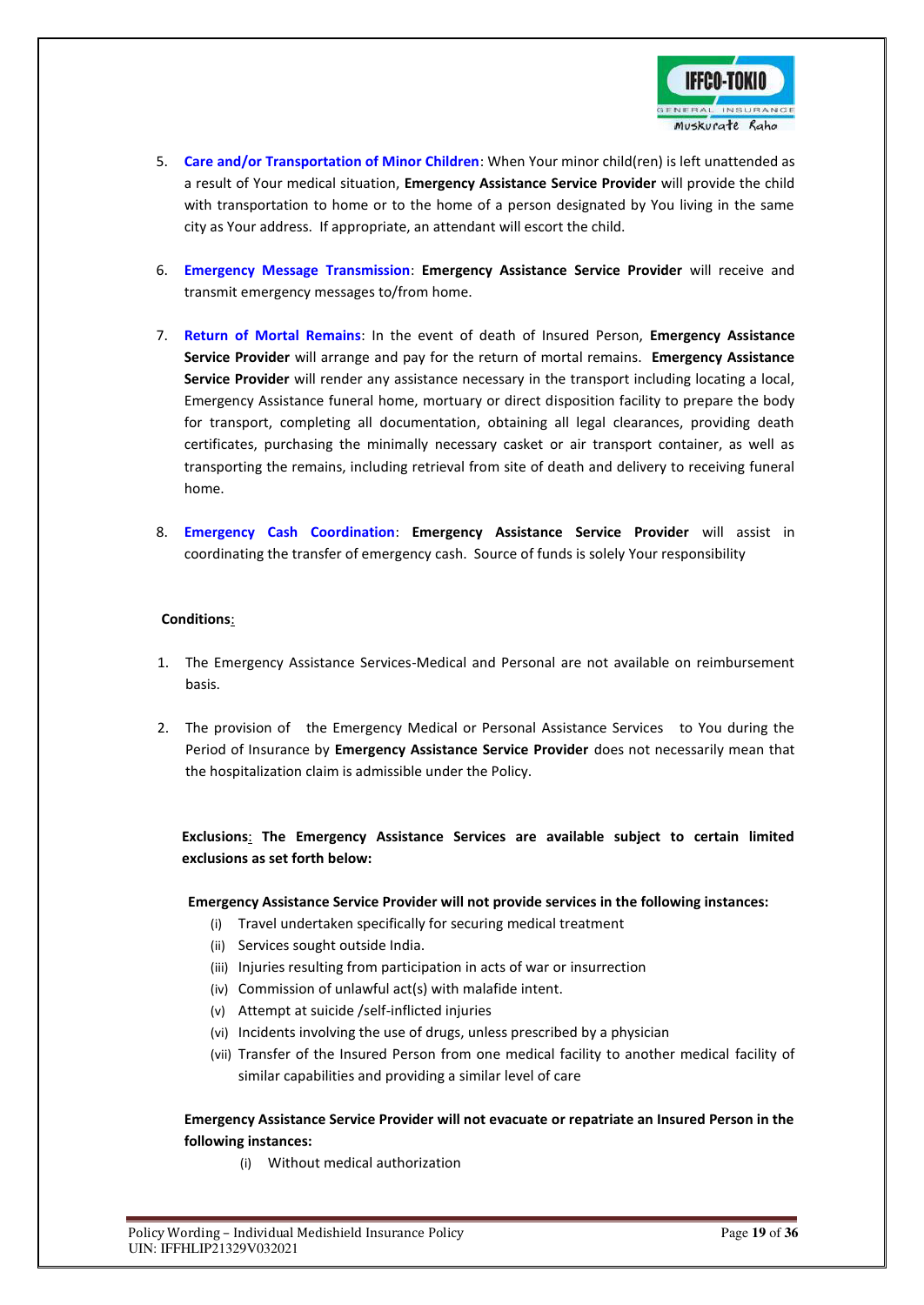

- (ii) With mild lesions, simple injuries such as sprains, simple fractures, or mild sickness which can be treated by local doctors and do not prevent You from continuing Your trip or returning home
- (iii) With a pregnancy term of over six months
- (iv) With mental or nervous disorders unless hospitalized

# **Specific Exclusions:**

- (i) Trips exceeding 90 days from declared residence without prior notification to Emergency Assistance Service Provider.
- (ii) Students at home/school campus address (as they are not considered to be in travel status)

Legal actions arising hereunder shall be barred unless written notice thereof is received by Us / **Emergency Assistance Service Provider** within one (1) year from the date of event giving rise to such legal action.

While assistance services are available all over India, transportation response time is directly related to the location/jurisdiction where an event occurs. We/ **Emergency Assistance Service Provider** are not responsible for failing to provide services or for delays in the delivery of services caused by strikes or conditions beyond our / their control, including by way of example and not by limitation, weather conditions, availability of airports, flight conditions, availability of hyperbaric chambers, communications systems or where rendering of service is limited or prohibited by local law or edict.

All consulting physicians and attorneys are independent contractors and not under Our control or of **Emergency Assistance Service Provider**. We/ **Emergency Assistance Service Provider** are not responsible or liable for any malpractice committed by professionals rendering services to You.

You must reimburse **Emergency Assistance Service Provider** for any service rendered upon request, that is beyond the scope of this Policy. The liability to pay for such service and the charge applicable will be informed to You prior to provision of such service.

We shall not be held liable or responsible for any acts or omissions by **Emergency Assistance Service Provider** in connection with or arising from the rendering of services described above.

# **OPTIONAL EXTENSION**

# **I. Critical Illness**

- 1. If the Insured Person be diagnosed during the Period of Insurance as suffering from a Critical Illness as defined under the Policy, We shall reimburse Medically Necessary and Reasonable and Customary Charges incurred on expenses as listed under 'What Is Covered' up to an additional Sum Insured limit stipulated for the Insured Person in the Policy Schedule (equal to his/her Basic Cover Sum Insured)**.**
- 2. The additional Sum Insured available for Critical Illness under this Optional Extension cover will not qualify for Cumulative Bonus or for the limit for Room/ Board/ Nursing, Domiciliary Hospitalization, Daily Allowance, Ambulance expenses and Cost of Health Check Up as stipulated under "What is Covered" of the Policy.
- 3. The other terms of coverage (What is Covered/ Not Covered) as detailed under Basic Cover will remain unaltered for this Optional Extension coverage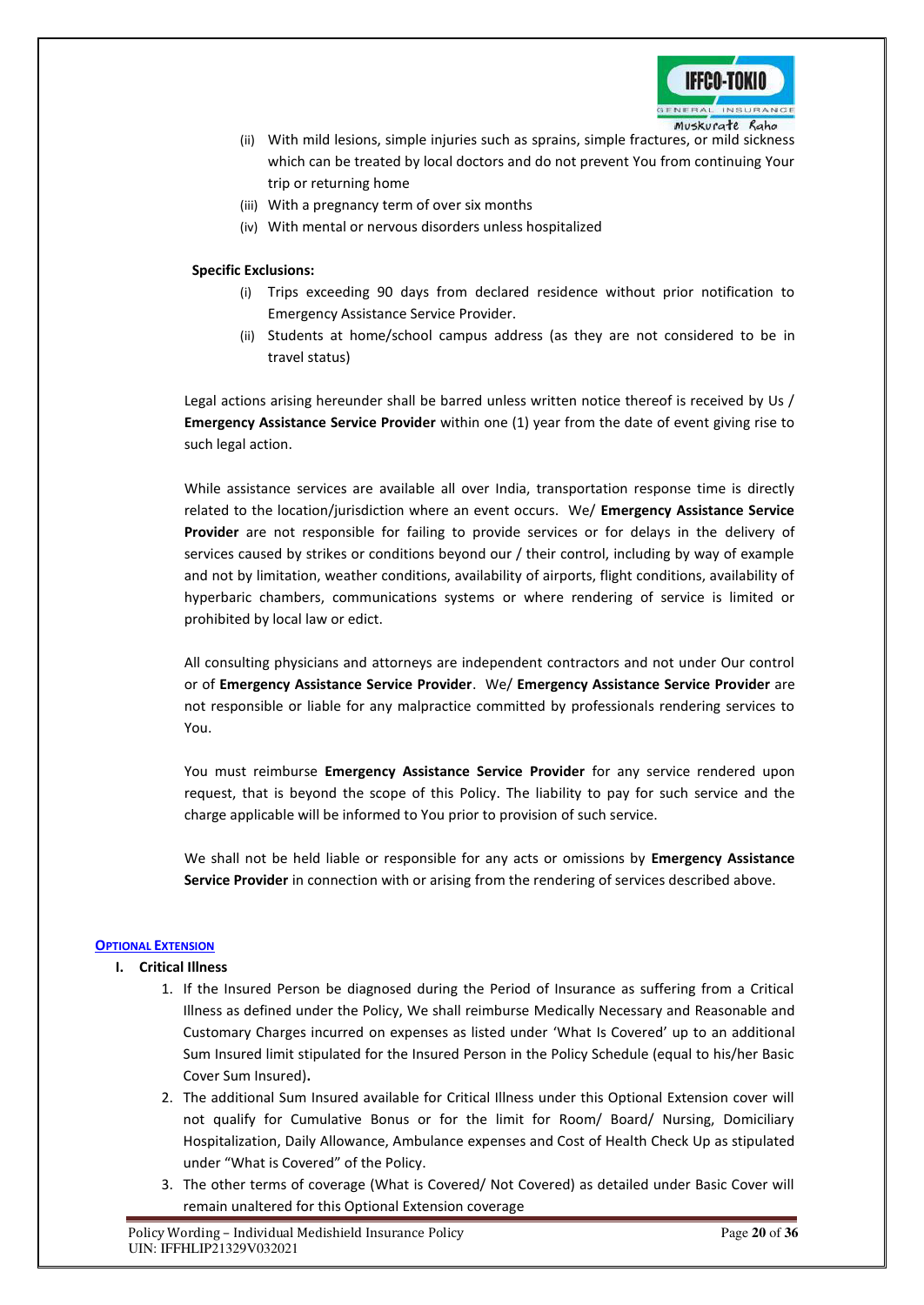

# **II. REINSTATEMENT OF SUM INSURED**

- 1. If the Insured person gets hospitalized and the claim is payable, the sum insured gets reduced by the payable amount. Hence, in case insured wants to reinstate the sum insured, he may opt for the same at the time of claim.
- 2. After occurrence of a claim under the policy, the basic sum insured under the policy will be reinstated by the amount of the claim after charging appropriate premium as per the following method for reinstatement of the basic sum insured so that full basic sum insured is available for the policy period:
	- a) Reinstatement of basic sum insured will be to the extent of claim amount paid.
	- b) Reinstatement premium will be deducted from the claim amount.
	- c) Reinstatement will be effected for the period from the first date of hospitalization up to the expiry date of the policy.
	- d) This reinstated basic sum insured will not be available for the hospitalization treatment expenses of the illness, disease, injury for which the insured person(s) was/were hospitalized. It will be available for treatment including that for the same illness or any other disease, illness (other than chronic diseases listed below under point g) which are not cases of relapse within 45(forty five) days of first hospitalization for which Insured person(s) was/were hospitalised. Further even in the first hospitalization period, if the insured person(s) sustain any injury or contract(s) any disease other than injury, disease for which he/she was hospitalised, then the reinstated basic sum insured will be available for payment of claim for subsequent disease/injury/illness which insured person(s) has/have sustained whilst being in the hospital for the other disease/injury.
	- e) Though the basic sum insured will be reinstated as soon as hospitalization of the insured person(s) take place, the premium for the same shall be recovered from the claim settlement amount.
	- f) Premium will be computed on pro-rata on the proportion of claimed amount to basic sum insured and the annual premium as per the following calculation



- g) The reinstated basic sum insured will not be available for the following chronic disease where the initial claim under the same policy period has been lodged for:
	- (i) Cancer of specified severity
	- (ii) Coma Of Specified Severity
	- (iii) End Stage Liver Failure
	- (iv) Kidney Failure Requiring Regular Dialysis
	- (v) Third Degree Burns
	- (vi) Major Injuries
	- (vii) Major Organ /Bone Marrow Transplant
	- (viii)Motor Neurone Disease with Permanent Symptoms
	- (ix) Multiple Sclerosis With Persisting Symptoms
	- (x) Myocardial Infarction (First Heart Attack Of Specified Severity)
	- (xi) Open Chest CABG
	- (xii) Open Heart Replacement Or Repair Of Heart Valves
	- (xiii)Permanent Paralysis Of Limbs
	- (xiv)Stroke Resulting In Permanent Symptoms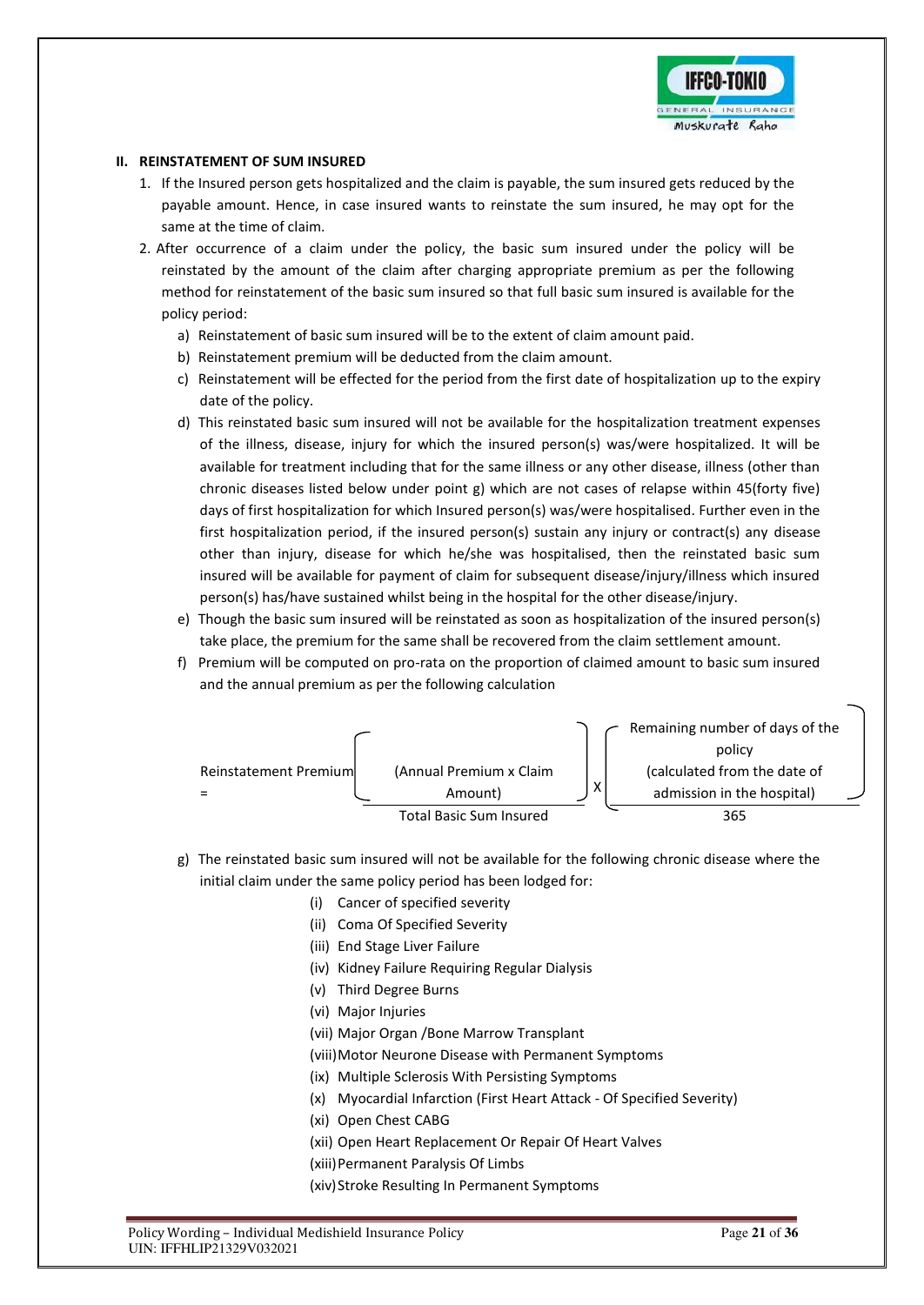

- h) The reinstatement of sum insured will not be available for Critical illness extension and cumulative bonus.
- i) The reinstatement of sum insured will not be available for Domiciliary Hospitalization and AYUSH hospitalization.

# **CLAIM PROCEDURE AND REQUIREMENTS:**

**Notification of Claim:** An event which might become a claim under the Policy must be reported to Us at least 72 hours before hospitalization, except in case of emergency Hospitalizations in which case it must be reported as soon as possible, but not later than 48 hours from the time of Hospitalization in any case.

- a. A written statement of the claim will be required and a Claim Form will have to be completed. The claim must be filed along with all supporting documents within 30 days from the date of discharge from the Hospital or completion of treatment, except in extreme cases of hardship where it is proved to Our satisfaction that under the circumstances in which You / Insured Person or Your/his or her personal representative were placed, it was not possible for any one of You to give notice or file claim within the prescribed time limit. In such case the claim should be duly filed with Us within 90 days from the date of discharge from Hospital.
- b. Queries raised, if any on such claim submitted by You should be satisfactorily responded with supporting documents within 15 days from the date of query.
- c. You must submit all as listed below:
	- i. Claim Form duly filled in and signed As per prescribed format (Form B to be filled in and signed by the Hospital authorities under seal)
	- ii. Copy of Photo ID / Proof
	- iii. Discharge Summary (Photo Copy in case of claim for Pre/Post Hospitalization only)
	- iv. Hospital Bill (Original Only)
	- v. Hospital Receipt (Original Only)
	- vi. Investigation Reports with supporting prescriptions
	- vii. Investigation Bills (Original Only)
	- viii. Pharmacy Bills (Original Only) with supporting prescriptions
	- ix. All previous treatment papers related to Ailment of last 4 years. (In some cases, we may ask for more than 4 years record if required)
	- x. Copy/Copies of previous insurance policies if required (in case not provided earlier)
	- xi. Copy/Copies of previous insurance policies if not provided already
	- xii. Registration Certificate of the Hospital under Clinical Establishment Act or similar state act for medical establishments. Please note registration under Shops and Establishment Act, Registration with CMO etc. are not sufficient to meet the requirements of policy.
	- xiii. KYC (know your customer) form, if claim is more than 1(One) lakh
	- xiv. Any other document if insured wants to furnish in support of the claim (Pl Specify)
- d. Our representative shall be allowed to carry out examination and obtain information on any alleged Injury or Disease requiring Hospitalization, if and when We may reasonably require.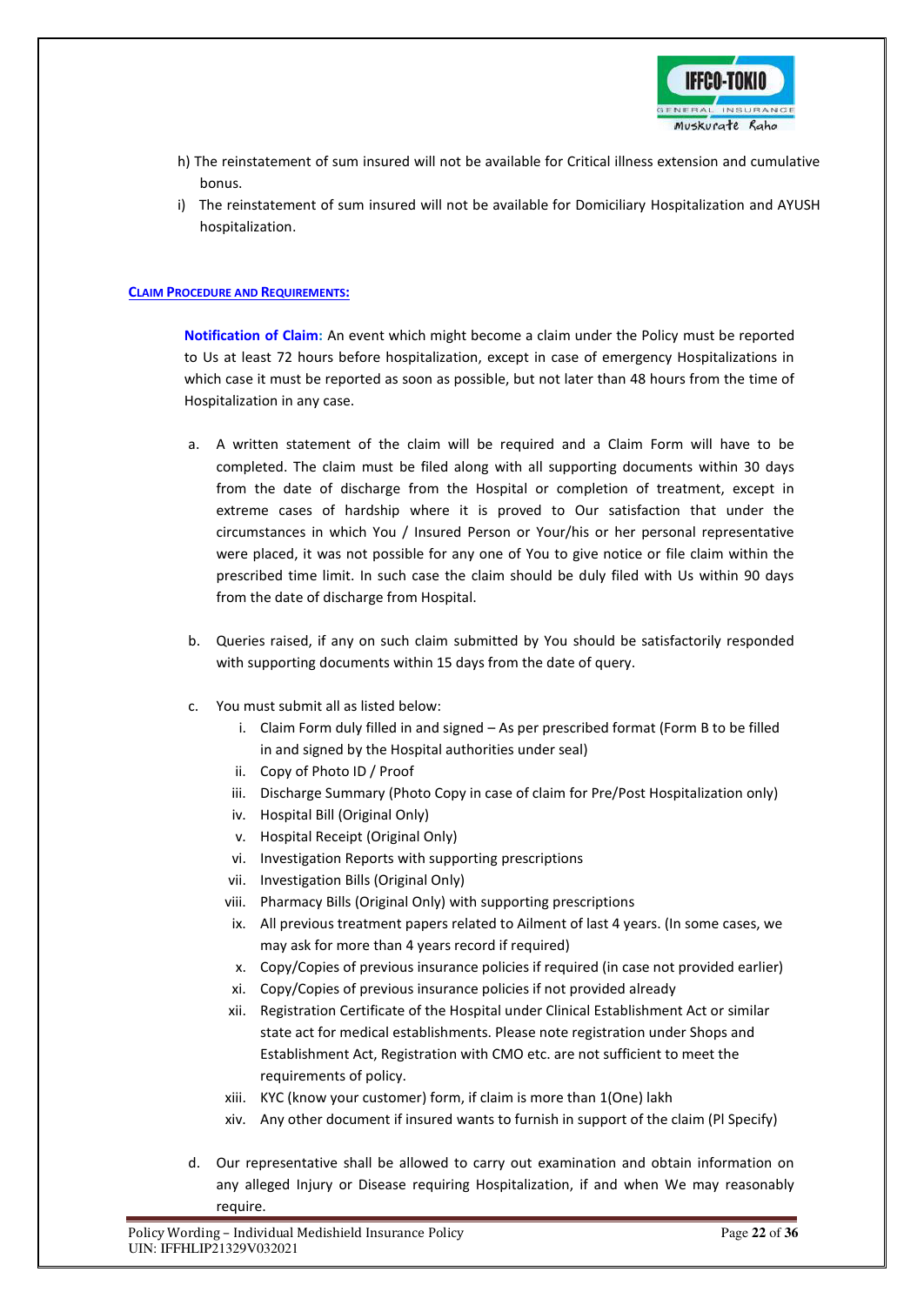

e. In case You / Insured Person does not comply with the provisions of this clause or other obligations cast upon You / Insured Person under this Policy or in any of the Policy documents, all benefit under the Policy shall be forfeited, at Our option.

# f. **Claim Settlement (provision for Penal Interest)**

- i. We shall settle or reject a claim, as the case may be, within 30 days from the date of receipt of last necessary document.
- ii. ln the case of delay in the payment of a claim, We shall be liable to pay interest to You/the policyholder from the date of receipt of last necessary document to the date of payment of claim at a rate 2% above the bank rate\*\*
- iii. However, where the circumstances of a claim warrant an investigation in Our opinion, We shall initiate and complete such investigation at the earliest, in any case not later than 30 days from the date of receipt of last necessary document- ln such cases, We shall settle or reject the claim

within 45 days from the date of receipt of last necessary document.

- iv. ln case of delay beyond stipulated 45 days, the Company shall be liable to pay interest to the policyholder at a rate 2% above the bank rate\*\* from the date of receipt of last necessary document to the date of payment of claim.
	- \*\*"Bank rate" shall mean the rate fixed by the Reserve Bank of India (RBl) at the beginning of the financial year in which claim has fallen due)

Note : This Clause shall always correspond with the amendment(s), if any, to the relevant provisions of Protection of Policyholder's lnterests Regulations, 2017.

# **GENERAL CONDITIONS**

# 1. **Disclosure of Information**

The Policy shall be void and all premium paid thereon shall be forfeited to us, in the event of misrepresentation, mis-description or non-disclosure of any material fact\* by you/policyholder. \*Material facts for the purpose of this policy shall mean all relevant information sought by Us in the proposal form and other connected documents to enable it to take informed decision in the context of underwriting the risk.

(Note: We, at our discretion, might choose to continue the policy by imposing a waiting period or by taking any other measures in such an event of non-declaration/ mis-representation of material facts that surface during the course of the policy contract.)

# 2. **Condition Precedent to Admission of Liability**

The terms and conditions of the policy must be fulfilled by You /the insured person for Us to make any payment for claim(s) arising under the policy.

# 3. **Records to be Maintained**

The Insured Person shall keep an accurate record containing all relevant medical records and shall allow Us or Our representatives to inspect such records. You/ Insured Person shall furnish such information as We may require for settlement of any claim under the Policy, within reasonable time limit and within the time limit specified in the Policy.

# 4. **Complete Discharge**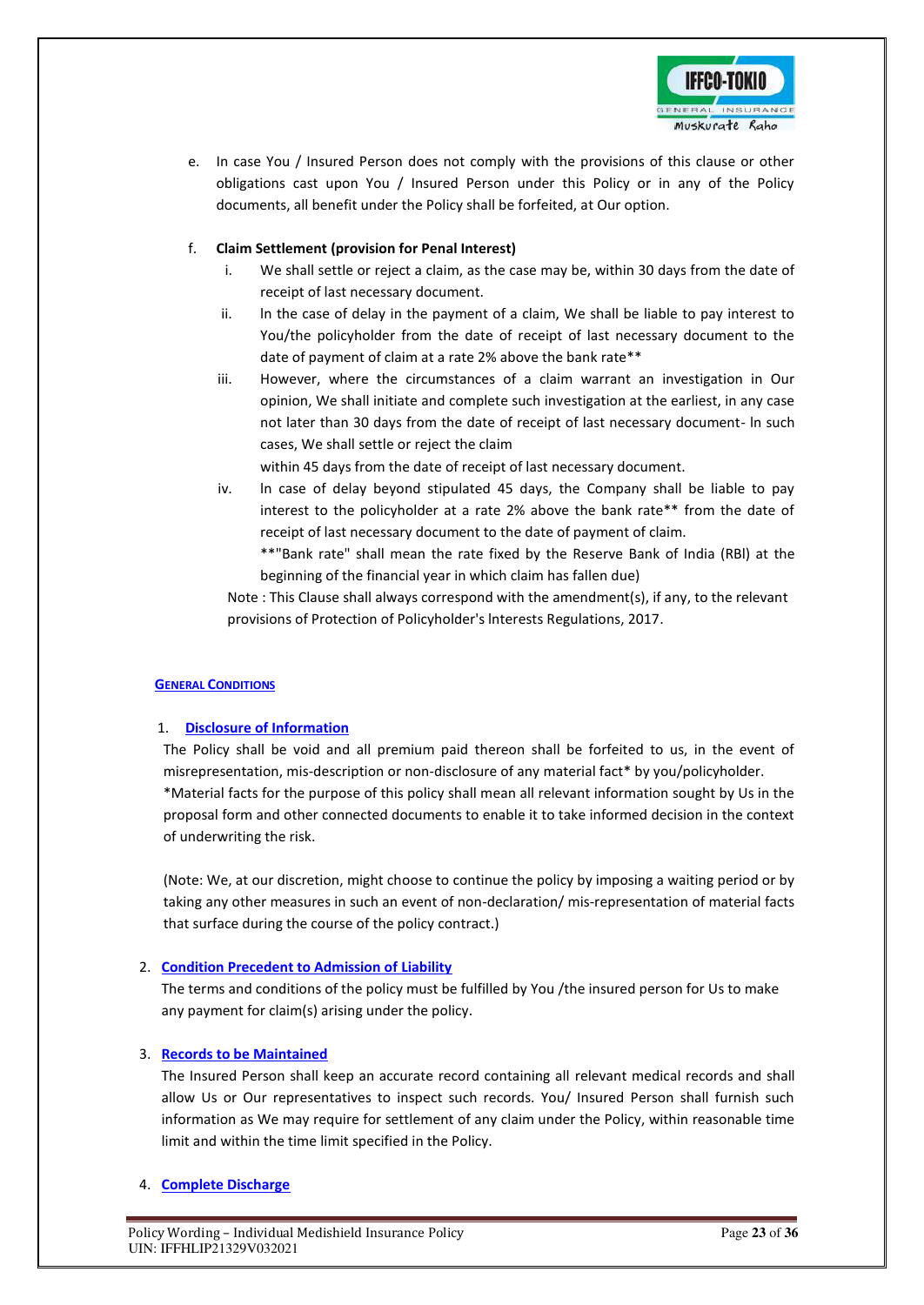

Any payment to You/the policyholder/insured person or your/his/ her nominees or his/ her legal representative or assignee or to the Hospital, as the case may be, for any benefit under the policy shall be a valid discharge towards payment of claim by Us to the extent of that amount for the particular claim.

# 5. **Multiple Policies**

- i. ln case of multiple policies taken by You/ insured person during a period from one or more insurers to indemnify treatment costs, the insured person shall have the right to require a settlement of his/her claim in terms of any of his/her policies. ln all such cases the insurer chosen by the insured person shall be obliged to settle the claim as long as the claim is within the limits of and according to the terms of the chosen policy.
- ii. You/lnsured person having multiple policies shall also have the right to prefer claims under this policy for the amounts disallowed under any other policy / policies even if the sum insured is not exhausted. Then the insurer shall independently settle the claim subject to the terms and conditions of this policy.
- iii. lf the amount to be claimed exceeds the sum insured under a single policy, the insured person shall have the right to choose insurer from whom he/she wants to claim the balance amount.
- iv. Where You/Insured person has policies from more than one insurer to cover the same risk on indemnity basis, You/the insured person shall only be indemnified the treatment costs in accordance with the terms and conditions of the chosen policy.

# 6. **Fraud**

lf any claim made by the insured person, is in any respect fraudulent, or if any false statement, or declaration is made or used in support thereof, or if any fraudulent means or devices are used by the insured person or anyone acting on his/her behalf to obtain any benefit under this policy, all benefits under this policy and the premium paid shall be forfeited.

Any amount already paid against claims made under this policy but which are found fraudulent later shall be repaid by all recipient(s)/policyholder(s), who has made that particular claim, who shall be jointly and severally liable for such repayment to Us.

For the purpose of this clause, the expression "fraud" means any of the following acts committed by You/the insured person or by your/his agent or the hospital/doctor/any other party acting on behalf of the insured person, with intent to deceive Us or to induce Us to issue an insurance policy:

a) the suggestion, as a fact of that which is not true and which You/the insured person do/does not believe to be true;

b) the active concealment of a fact by the insured person having knowledge or belief of the fact; c) any other act fitted to deceive; and

d) any such act or omission as the law specially declares to be fraudulent

We shall not repudiate the claim and / or forfeit the policy benefits on the ground of Fraud, if the insured person / beneficiary can prove that the misstatement was true to the best of his knowledge and there was no deliberate intention to suppress the fact or that such misstatement of or suppression of material fact are within the knowledge of the insurer.

# 7. **Cancellation**

a) You/the Policy holder may cancel this Policy by giving 15 days' written notice, and in such an event, We shall refund premium on short term rates for the unexpired Policy Period as per the rates detailed below.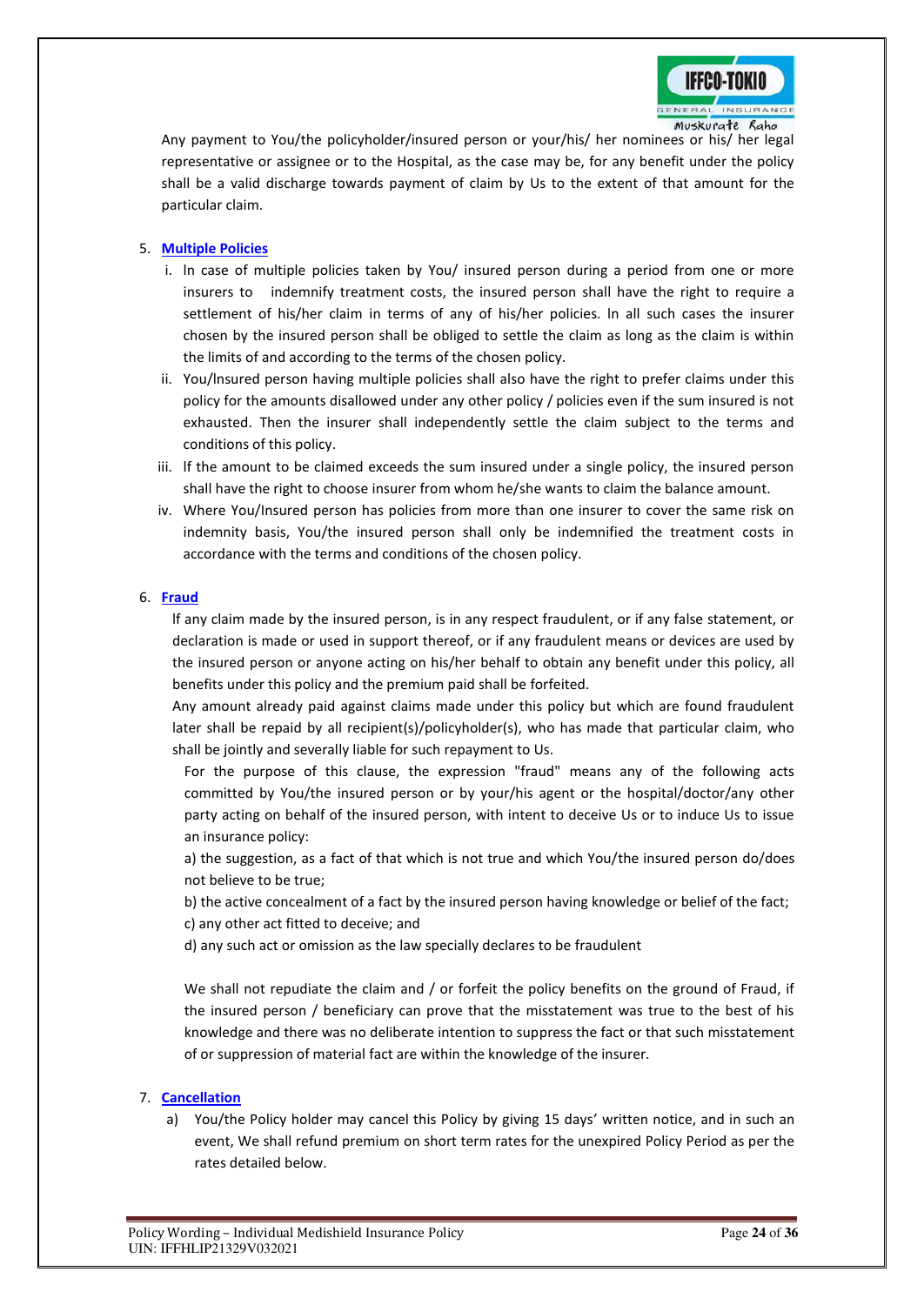

| MUSKUrate Sano        |                                  |
|-----------------------|----------------------------------|
| Period of cover up to | Refund of annual premium rate(%) |
| 1(one) month          | 75%(seventy five percent)        |
| 3(three) months       | 50%(fifty percent)               |
| 6(six) months         | 25%(twenty five percent)         |
| Exceeding six months  | Nil                              |

Notwithstanding anything contained herein or otherwise, no refunds of premium shall be made in respect of Cancellation where, any claim has been admitted or has been lodged or any benefit has been availed by any Insured person under the Policy.

b) We may cancel the Policy at any time on grounds of mis-representation, non-disclosure of material facts, fraud by the Insured Person, by giving 15 days' written notice. There would be no refund of premium on cancellation on grounds of mis-representation, non-disclosure of material facts or fraud.

# 8. **Migration**

You/the Insured Person will have the option to migrate the Policy to other health insurance products/plans offered by Us by applying for migration of the policy atleast 30 days before the policy renewal date as per IRDAI guidelines on Migration.

If such person is presently covered and has been continuously covered without any lapses under any health insurance product/plan offered by Us, the Insured Person will get the accrued continuity benefits in waiting periods as per IRDAI guidelines on migration.

For Detailed Guidelines on migration, kindly refer the link

[https://www.irdai.gov.in/ADMINCMS/cms/whatsNew\\_Layout.aspx?page=PageNo3987&flag=1](https://www.irdai.gov.in/ADMINCMS/cms/whatsNew_Layout.aspx?page=PageNo3987&flag=1)

# 9. **Portability**

You/the Insured Person will have the option to port the Policy to other insurers by applying to such insurer to port the entire policy along with all the members of the family, if any, at least 45 days before, but not earlier than 60 days from the policy renewal date as per IRDAI guidelines related to portability.

If such person is presently covered and has been continuously covered without any lapses under any health insurance plan with an Indian General/Health insurer, the proposed insured person will get the accrued continuity benefits in waiting periods as per IRDAI guidelines on portability. For Detailed Guidelines on portability, kindly refer the link

[https://www.irdai.gov.in/ADMINCMS/cms/frmGeneral\\_Layout.aspx?page=PageNo2908&flag=1](https://www.irdai.gov.in/ADMINCMS/cms/frmGeneral_Layout.aspx?page=PageNo2908&flag=1) [https://www.irdai.gov.in/ADMINCMS/cms/whatsNew\\_Layout.aspx?page=PageNo3987&flag=1](https://www.irdai.gov.in/ADMINCMS/cms/whatsNew_Layout.aspx?page=PageNo3987&flag=1)

#### 10. **Renewal of Policy**

The policy shall ordinarily be renewable except on grounds of fraud, misrepresentation by You/the insured person.

- i. The Company shall endeavor to give notice for renewal. However, the Company is not under obligation to give any notice for renewal.
- ii. Renewal shall not be denied on the ground that the insured person had made a claim or claims in the preceding policy years
- iii. Request for renewal along with requisite premium shall be received by the Company before the end of the policy period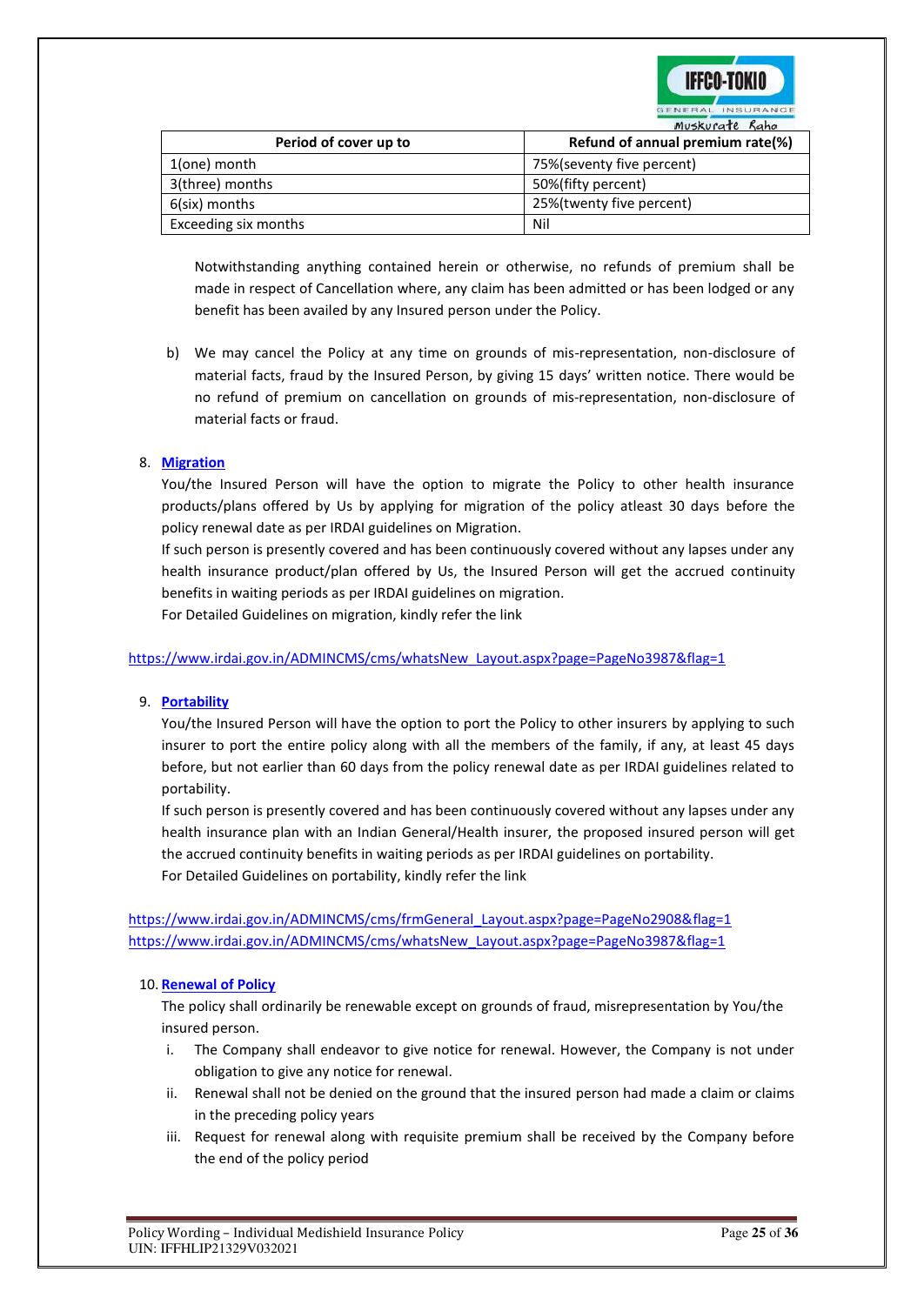

- iv. At the end of the policy period, the policy shall terminate and can be renewed within the Grace Period of 30 days to maintain continuity of benefits without break in policy. Coverage is not available during the grace period.
- v. No loading shall apply on renewals based on individual claims experience

# 11. **Withdrawal of Policy**

- i. ln the likelihood of this product being withdrawn in future, We will intimate You/the insured person about the same 90 days prior to expiry of the policy.
- ii. You/ lnsured Person will have the option to migrate to similar health insurance product available with Us at the time of renewal with all the accrued continuity benefits such as cumulative bonus, waiver of waiting period as per IRDAI guidelines, provided the policy has been maintained without a break.

# 12. **Moratorium Period**

After completion of eight continuous years under the policy no look back to be applied. This period of eight years is called as moratorium period. The moratorium would be applicable for the sums insured of the first policy and subsequently completion of 8 continuous years would be applicable from date of enhancement of sums insured only on the enhanced limits. After the expiry of Moratorium Period, no health insurance claim shall be contestable except for proven fraud and permanent exclusions specified in the policy contract. The policies would however be subject to all limits, sub limits, co-payments, deductibles as per the policy contract.

# 13. **Possibility of Revision of Terms of the Policy Including the Premium Rates**

We, with prior approval of IRDAI, may revise or modify the terms of the policy including the premium rates. You shall be notified three months before the changes are affected.

# 14. **Free look period**

The Free Look Period shall be applicable at the inception of the Policy and not on renewals or at the time of porting/ migrating the policy.

You/the insured shall be allowed a period of fifteen days from date of receipt of the Policy document to review the terms and conditions of the Policy, and to return the same if not acceptable.

If the insured has not made any claim during the Free Look Period, the insured shall be entitled to

- i. a refund of the premium paid less any expenses incurred by Us on medical examination of the insured person and the stamp duty charges; or
- ii. where the risk has already commenced and the option of return of the Policy is exercised by the insured person, a deduction towards the proportionate risk premium for period of cover or
- iii. Where only a part of the insurance coverage has commenced, such proportionate premium commensurate with the insurance coverage during such period.

# 15. **Nomination**

The policyholder is required at the inception of the policy to make a nomination for the purpose of payment of claims under the policy in the event of death of the policyholder. Any change of nomination shall be communicated to Us in writing and such change shall be effective only when an endorsement on the policy is made. ln the event of death of the policyholder, We will pay the nominee {as named in the Policy Schedule/Policy Certificate/Endorsement (if any)} and in case there is no subsisting nominee, to the legal heirs or legal representatives of the policyholder whose discharge shall be treated as full and final discharge of its liability under the policy.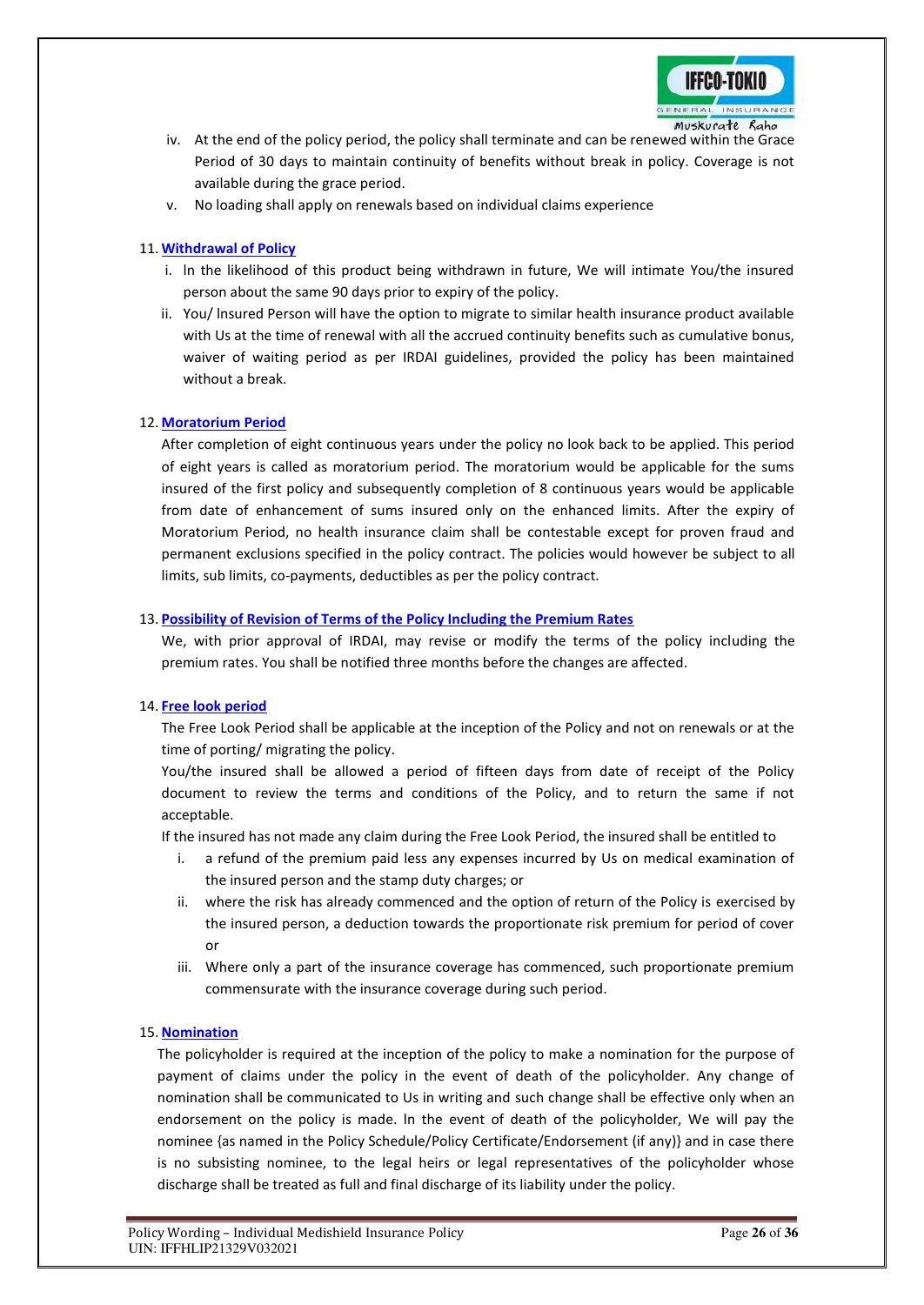

# 16. **Notice & Communication**

- i. Any notice, direction, instruction or any other communication related to the Policy should be made in writing.
- ii. Such communication shall be sent to Our address or through any other electronic modes specified in the Policy Schedule.
- iii. We shall communicate with You/ Insured person at the address or through any other electronic mode mentioned in the schedule.

# 17. **No Constructive Notice**

Any knowledge or information of any circumstance(s) or condition in connection with you / insured person(s), in possession of any of our official shall not be the notice to or be held to bind or prejudicially affect us notwithstanding subsequent acceptance of the premium.

# 18. **Notice of Charge**

We will not be bound to take cognizance or be affected by any notice of trust, charge, lien, assignment or other dealings with or relating to this policy. Your receipt or receipt of insured person shall in all cases be an effective discharge to us.

# 19. **Territorial Limit**

All medical treatment for the purpose of this insurance will have to be taken in India only and all claims shall be payable in Indian currency.

# 20. **Territorial Jurisdiction**

All disputes or differences under or in relation to the interpretation of the terms, conditions, validity, construct, limitations and/or exclusions contained in the Policy shall be determined by the Indian court and according to Indian law.

# 21. **Automatic change in Coverage under the policy**

The coverage for the Insured Person(s) shall automatically terminate:

- a) In the case of his/ her (Insured Person) demise. However the cover shall continue for the remaining Insured Persons till the end of Policy Period. The other insured persons may also apply to renew the policy. In case, the other insured person is minor, the policy shall be renewed only through any one of his/her natural guardian or guardian appointed by court. All relevant particulars in respect of such person (including his/her relationship with the insured person) must be submitted to Us along with the application. Provided no claim has been made, and termination takes place on account of death of the insured person, pro-rata refund of premium of the deceased insured person for the balance period of the policy will be effective.
- b) Upon exhaustion of sum insured and cumulative bonus, for the policy year. However, the policy is subject to renewal on the due date as per the applicable terms and conditions.

# 22. **Endorsements (Changes in Policy)**

- i. This policy constitutes the complete contract of insurance. This Policy cannot be modified by anyone (including an insurance agent or broker) except Us. Any change made by Us shall be evidenced by a written endorsement signed and stamped.
- ii. The policyholder may be changed only at the time of renewal. The new policyholder must be the legal heir/immediate family member. Such change would be subject to acceptance by Us and payment of premium (if any). The renewed Policy shall be treated as having been renewed without break.

The policyholder may be changed during the Policy Period only in case of his/her demise or him/her moving out of India.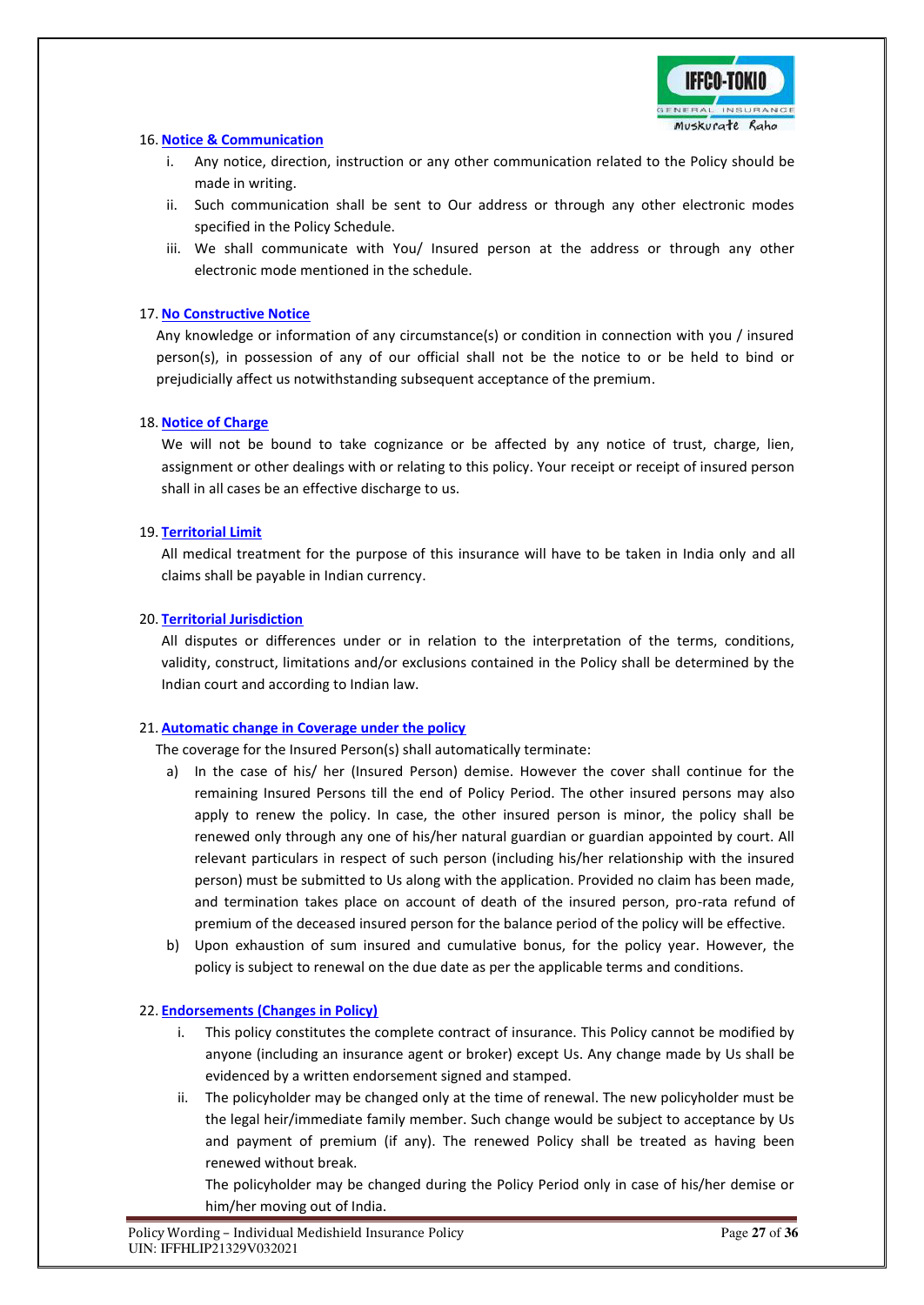

# 23. **Changes in Circumstances**

You must inform us, as soon as reasonably possible of any change in information you have provided to us about insured person(s) which may affect the insurance cover provided.

# 24. **Terms and conditions of the Policy**

The terms and conditions contained herein and in the Policy Schedule shall be deemed to form part of the Policy and shall be read together as one document.

# 25. **Payment of Premium:**

The premium payable shall be paid in advance before commencement of risk.

# 26. **Electronic Transaction**

You /insured person(s) agree(s) to adhere to and comply with all such terms and conditions as we may prescribe from time to time and hereby agree(s) and confirm(s) that all transactions effected by or through facilities for conducting remote transactions including the internet, world wide web, electronic data interchange, call centers, teleservice operations (whether voice, video, data or combination thereof)or by means of electronic, computer, automated machines network or through other means of telecommunication established by or on behalf of us for and in respect of the policy or its terms or our other products and services, shall constitute legally binding and valid transactions when done in adherence to and in compliance with our terms and conditions for such facilities, as may be prescribed from time to time. However, the terms of the condition shall not override provisions of any law(s) or statutory regulations including provisions of IRDA regulations for protection of policy holder's interests.

# 27. **Reasonable Precaution**

You**/**insured person(s) shall take all reasonable precaution to prevent injury, illness, and disease in order to minimize claims.

# 28. **Disclaimer Clause**

If we shall disclaim our liability for any claim and such claim shall not have been made subject matter of suit in a court of law within 12(twelve) months from date of disclaimer, then the claim shall for all purpose be deemed to have been abandoned and shall not thereafter be recoverable under this policy.

# 29. **Arbitration**

- i. If any dispute or difference shall arise as to the quantum to be paid by the Policy, (liability being otherwise admitted) such difference shall independently of all other questions, be referred to the decision of a sole arbitrator to be appointed in writing by the parties here to or if they cannot agree upon a single arbitrator within thirty days of any party invoking arbitration, the same shall be referred to a panel of three arbitrators, comprising two arbitrators, one to be appointed by each of the parties to the dispute/difference and the third arbitrator to be appointed by such two arbitrators and arbitration shall be conducted under and in accordance with the provisions of the Arbitration and Conciliation Act 1996, as amended by Arbitration and Conciliation (Amendment) Act, 2015 (No. 3 of 2016).
- ii. It is clearly agreed and understood that no difference or dispute shall be preferable to arbitration as herein before provided, if the Company has disputed or not accepted liability under or in respect of the policy.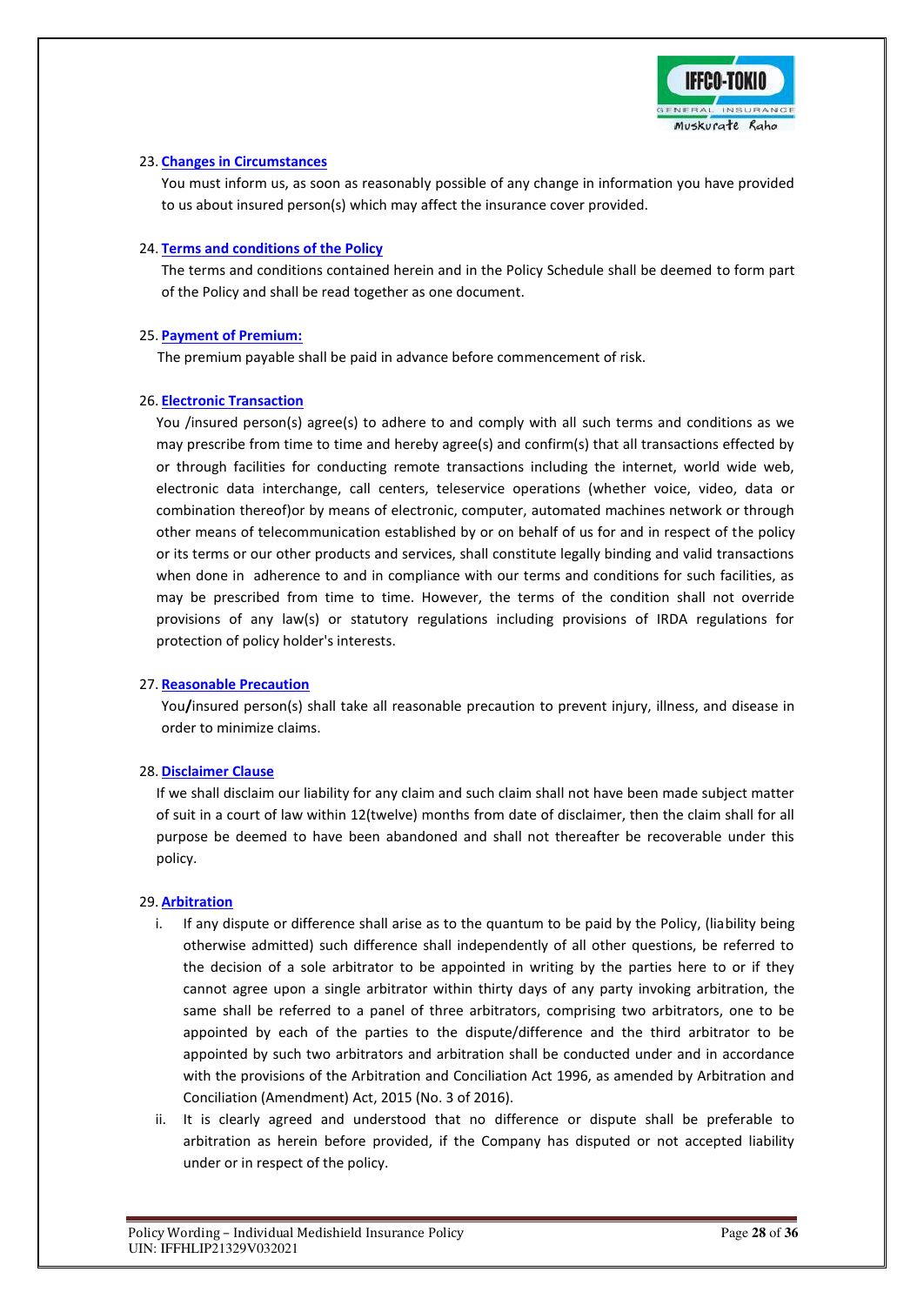

iii. It is hereby expressly stipulated and declared that it shall be a condition precedent to any right of action or suit upon the policy that award by such arbitrator/arbitrators of the amount of expenses shall be first obtained.

# 30. **Provision for Senior Citizens**

Separate channel to address the related claims and grievances of senior citizen are mentioned below:

Claims/ Grievance: seniorcitizengrievance@iffcotokio.co.in

Courier: Chief Grievance Officer IFFCO-Tokio General Insurance Co Ltd IFFCO Tower, Plot no. 3 Sector -29, Gurgaon - 122001

# 31. **Redressal Of Grievance**

In case of any grievance, the insured person may contact Us through:

- Website: <https://www.iffcotokio.co.in/customer-services/grievance-redressal>
- Toll free: 1800-103-5499

E-mail: [support@iffcotokio.co.in](mailto:support@iffcotokio.co.in)

Courier : Chief Grievance Officer IFFCO-Tokio General Insurance Co Ltd IFFCO Tower, Plot no. 3 Sector -29, Gurgaon - 122001

Insured person may also approach the grievance cell at any of the company's branches with the details of grievance. The list of branches with addresses are available at <https://www.iffcotokio.co.in/contact-us>

If Insured person is not satisfied with the redressal of grievance through one of the above methods, insured person may contact the grievance officer at [chiefgrievanceofficer@iffcotokio.co.in](mailto:chiefgrievanceofficer@iffcotokio.co.in)

For updated details of grievance officer, kindly refer the link <https://www.iffcotokio.co.in/customer-services/grievance-redressal>

lf lnsured person is not satisfied with the redressal of grievance through above methods, the insured person may also approach the office of lnsurance Ombudsman of the respective area/region for redressal of grievance as per lnsurance Ombudsman Rules 2017. The contact details of the Insurance Ombudsman offices have been provided as below

#### **Grievance may also be lodged at IRDAI lntegrated Grievance Management System**

**-** <https://igms.irda.gov.in/>

# **Office Details**

# **AHMEDABAD** - **Shri Kuldip Singh**

Office of the Insurance Ombudsman, Jeevan Prakash Building, 6th floor, Tilak Marg, Relief Road, Ahmedabad – 380 001. Tel.: 079 - 25501201/02/05/06

**Jurisdiction of Office Union Territory, District)** 

Gujarat, Dadra & Nagar Haveli, Daman and Diu.

Policy Wording – Individual Medishield Insurance Policy **Page 29** of 36 UIN: IFFHLIP21329V032021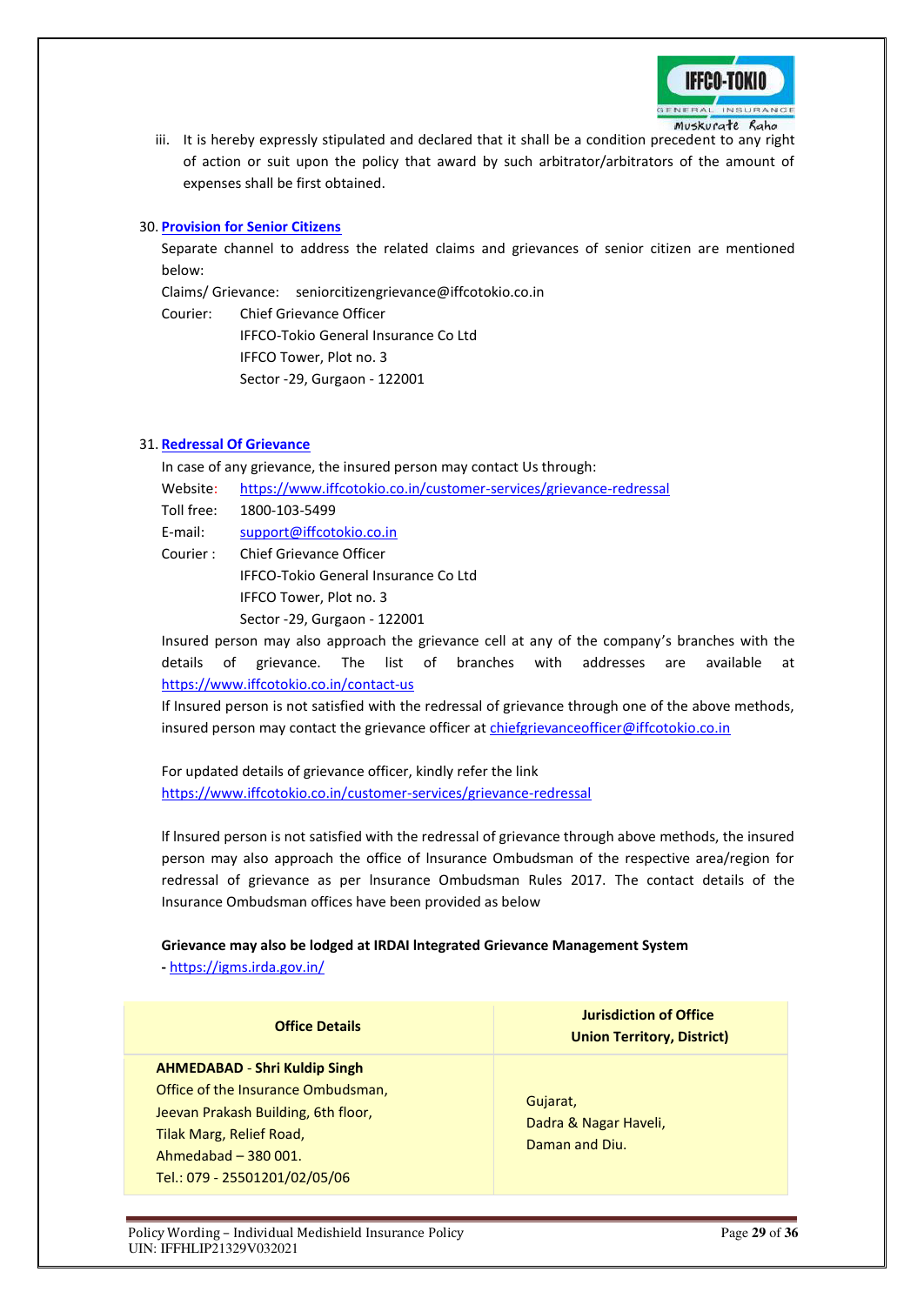

| Muskurate Rah                                                                                                                                                                                                                                                                                                  |                                                                                            |  |
|----------------------------------------------------------------------------------------------------------------------------------------------------------------------------------------------------------------------------------------------------------------------------------------------------------------|--------------------------------------------------------------------------------------------|--|
| <b>Office Details</b>                                                                                                                                                                                                                                                                                          | <b>Jurisdiction of Office</b>                                                              |  |
|                                                                                                                                                                                                                                                                                                                | <b>Union Territory, District)</b>                                                          |  |
| Email: bimalokpal.ahmedabad@ecoi.co.in                                                                                                                                                                                                                                                                         |                                                                                            |  |
| <b>BENGALURU - Smt. Neerja Shah</b><br>Office of the Insurance Ombudsman,<br>Jeevan Soudha Building, PID No. 57-27-N-19<br>Ground Floor, 19/19, 24th Main Road,<br>JP Nagar, Ist Phase,<br>Bengaluru - 560 078.<br>Tel.: 080 - 26652048 / 26652049                                                             | Karnataka.                                                                                 |  |
| Email: bimalokpal.bengaluru@ecoi.co.in                                                                                                                                                                                                                                                                         |                                                                                            |  |
| <b>BHOPAL - Shri Guru Saran Shrivastava</b><br>Office of the Insurance Ombudsman,<br>Janak Vihar Complex, 2nd Floor,<br>6, Malviya Nagar, Opp. Airtel Office,<br><b>Near New Market,</b><br>Bhopal $-462003$ .<br>Tel.: 0755 - 2769201 / 2769202<br>Fax: 0755 - 2769203<br>Email: bimalokpal.bhopal@ecoi.co.in | <b>Madhya Pradesh</b><br>Chattisgarh.                                                      |  |
| <b>BHUBANESHWAR - Shri Suresh Chandra Panda</b>                                                                                                                                                                                                                                                                |                                                                                            |  |
| Office of the Insurance Ombudsman,                                                                                                                                                                                                                                                                             |                                                                                            |  |
| 62, Forest park,<br>Bhubneshwar-751009.                                                                                                                                                                                                                                                                        | Orissa.                                                                                    |  |
| Tel.: 0674 - 2596461 /2596455                                                                                                                                                                                                                                                                                  |                                                                                            |  |
| Fax: 0674 - 2596429                                                                                                                                                                                                                                                                                            |                                                                                            |  |
| Email: bimalokpal.bhubaneswar@ecoi.co.in                                                                                                                                                                                                                                                                       |                                                                                            |  |
|                                                                                                                                                                                                                                                                                                                |                                                                                            |  |
| <b>CHANDIGARH - Dr. Dinesh Kumar Verma</b><br>Office of the Insurance Ombudsman,<br>S.C.O. No. 101, 102 & 103, 2nd Floor,<br>Batra Building, Sector 17 - D,<br>Chandigarh $-160017$ .<br>Tel.: 0172 - 2706196 / 2706468<br>Fax: 0172 - 2708274<br>Email: bimalokpal.chandigarh@ecoi.co.in                      | Punjab,<br>Haryana,<br>Himachal Pradesh,<br>Jammu & Kashmir,<br>Chandigarh.                |  |
| <b>CHENNAI - Shri M. Vasantha Krishna</b>                                                                                                                                                                                                                                                                      |                                                                                            |  |
| Office of the Insurance Ombudsman,<br>Fatima Akhtar Court, 4th Floor, 453,<br>Anna Salai, Teynampet,<br>CHENNAI - 600 018.<br>Tel.: 044 - 24333668 / 24335284<br>Fax: 044 - 24333664<br>Email: bimalokpal.chennai@ecoi.co.in                                                                                   | Tamil Nadu,<br><b>Pondicherry Town and</b><br>Karaikal (which are part of<br>Pondicherry). |  |
| <b>DELHI - Shri Sudhir Krishna</b>                                                                                                                                                                                                                                                                             |                                                                                            |  |
| Office of the Insurance Ombudsman,<br>2/2 A, Universal Insurance Building,                                                                                                                                                                                                                                     | Delhi.                                                                                     |  |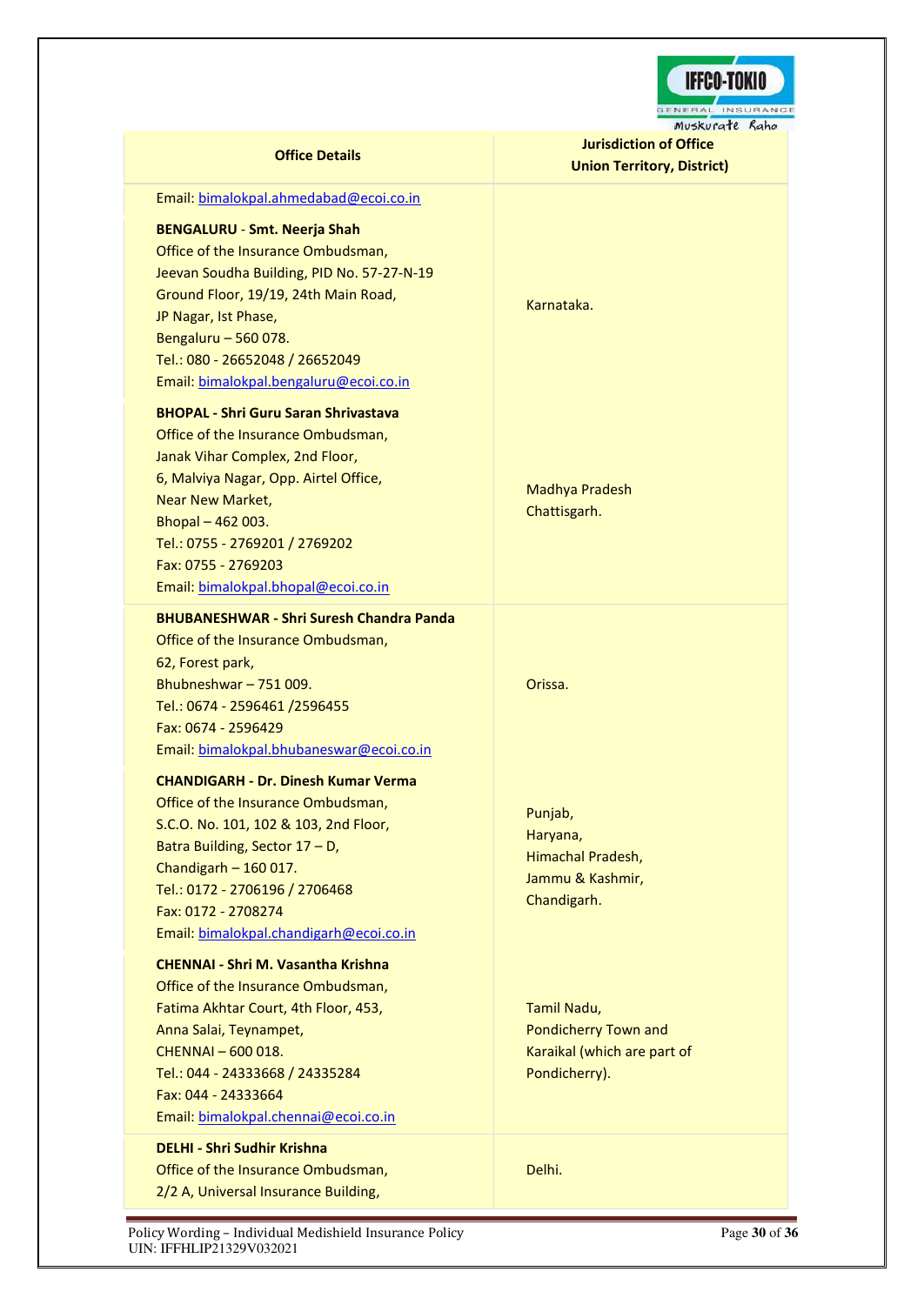

**Jurisdiction of Office Union Territory, District)** 

# **Office Details**

Asaf Ali Road, New Delhi – 110 002. Tel.: 011 - 23232481/23213504 Email: [bimalokpal.delhi@ecoi.co.in](mailto:bimalokpal.delhi@ecoi.co.in)

**GUWAHATI - Shri Kiriti .B. Saha**  Office of the Insurance Ombudsman, Jeevan Nivesh, 5th Floor, Nr. Panbazar over bridge, S.S. Road, Guwahati – 781001(ASSAM). Tel.: 0361 - 2632204 / 2602205 Email: [bimalokpal.guwahati@ecoi.co.in](mailto:bimalokpal.guwahati@ecoi.co.in)

#### **HYDERABAD - Shri I. Suresh Babu**

Office of the Insurance Ombudsman, 6-2-46, 1st floor, "Moin Court", Lane Opp. Saleem Function Palace, A. C. Guards, Lakdi-Ka-Pool, Hyderabad - 500 004. Tel.: 040 - 67504123 / 23312122 Fax: 040 - 23376599 Email: [bimalokpal.hyderabad@ecoi.co.in](mailto:bimalokpal.hyderabad@ecoi.co.in)

#### **JAIPUR - Smt. Sandhya Baliga**

Office of the Insurance Ombudsman, Jeevan Nidhi – II Bldg., Gr. Floor, Bhawani Singh Marg, Jaipur - 302 005. Tel.: 0141 - 2740363 Email: [Bimalokpal.jaipur@ecoi.co.in](mailto:bimalokpal.jaipur@ecoi.co.in)

# **ERNAKULAM - Ms. Poonam Bodra**

Office of the Insurance Ombudsman, 2nd Floor, Pulinat Bldg., Opp. Cochin Shipyard, M. G. Road, Ernakulam - 682 015. Tel.: 0484 - 2358759 / 2359338 Fax: 0484 - 2359336 Email: [bimalokpal.ernakulam@ecoi.co.in](mailto:bimalokpal.ernakulam@ecoi.co.in)

#### **KOLKATA - Shri P. K. Rath**

Office of the Insurance Ombudsman, Hindustan Bldg. Annexe, 4th Floor, 4, C.R. Avenue, KOLKATA - 700 072. Tel.: 033 - 22124339 / 22124340 Fax : 033 - 22124341 Email: [bimalokpal.kolkata@ecoi.co.in](mailto:bimalokpal.kolkata@ecoi.co.in) Assam, Meghalaya, Manipur, Mizoram, Arunachal Pradesh, Nagaland and Tripura.

Andhra Pradesh, Telangana, Yanam and part of Territory of Pondicherry.

Rajasthan.

Kerala, Lakshadweep, Mahe-a part of Pondicherry.

West Bengal, Sikkim, Andaman & Nicobar Islands.

Policy Wording – Individual Medishield Insurance Policy **Page 11** of **36** Page 31 of 36 UIN: IFFHLIP21329V032021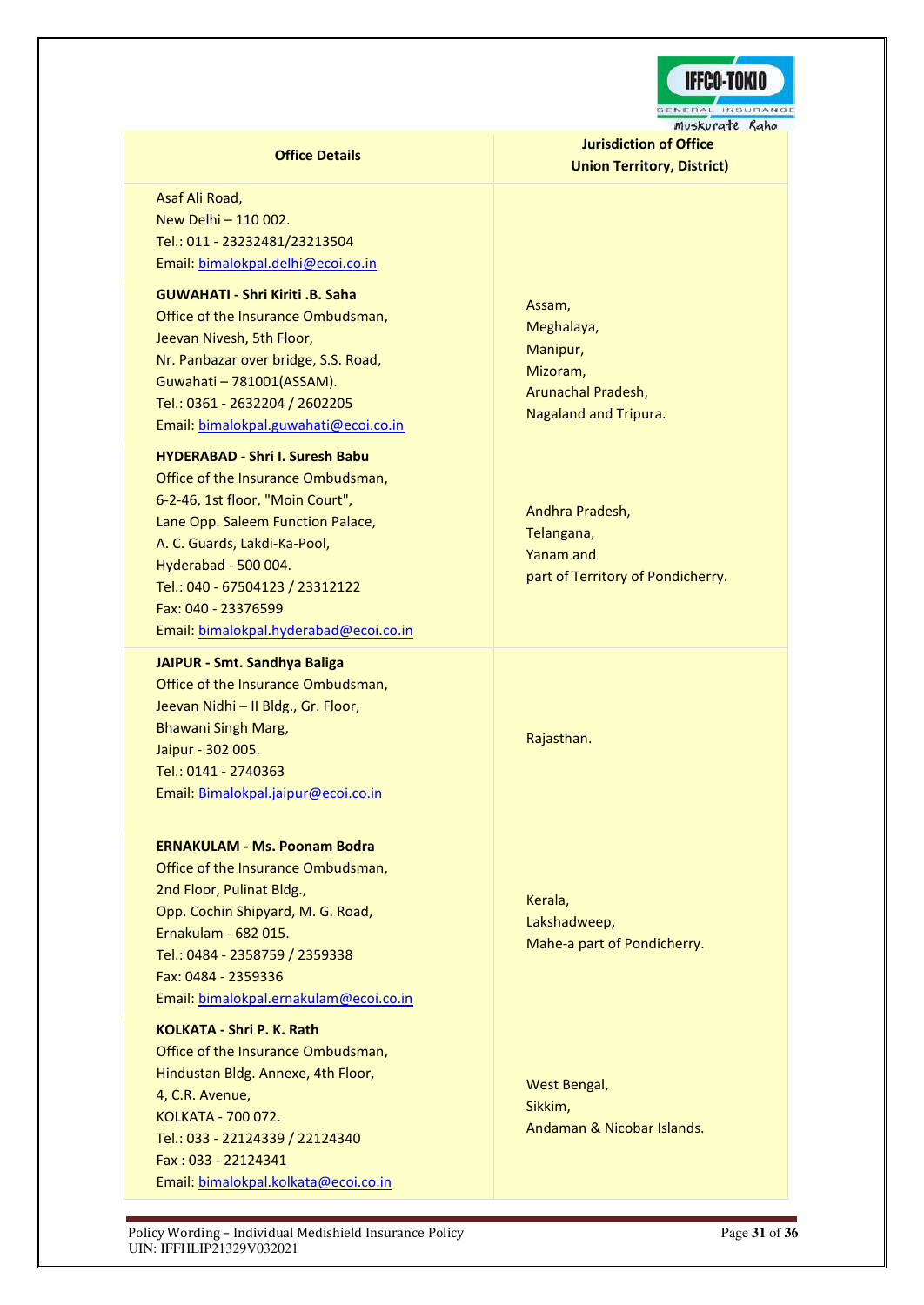

#### **Office Details**

# **LUCKNOW -Shri Justice Anil Kumar Srivastava**

Office of the Insurance Ombudsman, 6th Floor, Jeevan Bhawan, Phase-II, Nawal Kishore Road, Hazratganj, Lucknow - 226 001. Tel.: 0522 - 2231330 / 2231331 Fax: 0522 - 2231310 Email: [bimalokpal.lucknow@ecoi.co.in](mailto:bimalokpal.lucknow@ecoi.co.in)

#### **MUMBAI - Shri Milind A. Kharat**

Office of the Insurance Ombudsman, 3rd Floor, Jeevan Seva Annexe, S. V. Road, Santacruz (W), Mumbai - 400 054. Tel.: 022 - 26106552 / 26106960 Fax: 022 - 26106052 Email: [bimalokpal.mumbai@ecoi.co.in](mailto:bimalokpal.mumbai@ecoi.co.in) 

#### **NOIDA - Shri Chandra Shekhar Prasad**

Office of the Insurance Ombudsman, Bhagwan Sahai Palace 4th Floor, Main Road, Naya Bans, Sector 15, Distt: Gautam Buddh Nagar, U.P-201301. Tel.: 0120-2514250 / 2514252 / 2514253 Email: [bimalokpal.noida@ecoi.co.in](mailto:bimalokpal.noida@ecoi.co.in) 

# **PATNA - Shri N. K. Singh**

Office of the Insurance Ombudsman, 1st Floor,Kalpana Arcade Building,, Bazar Samiti Road, Bahadurpur, Patna 800 006. Tel.: 0612-2680952 Email: [bimalokpal.patna@ecoi.co.in](mailto:bimalokpal.patna@ecoi.co.in%20.) 

**PUNE - Shri Vinay Sah** Office of the Insurance Ombudsman, Jeevan Darshan Bldg., 3rd Floor,

**Jurisdiction of Office Union Territory, District)** 

Districts of Uttar Pradesh : Laitpur, Jhansi, Mahoba, Hamirpur, Banda, Chitrakoot, Allahabad, Mirzapur, Sonbhabdra, Fatehpur, Pratapgarh, Jaunpur,Varanasi, Gazipur, Jalaun, Kanpur, Lucknow, Unnao, Sitapur, Lakhimpur, Bahraich, Barabanki, Raebareli, Sravasti, Gonda, Faizabad, Amethi, Kaushambi, Balrampur, Basti, Ambedkarnagar, Sultanpur, Maharajgang, Santkabirnagar, Azamgarh, Kushinagar, Gorkhpur, Deoria, Mau, Ghazipur, Chandauli, Ballia, Sidharathnagar.

Goa, Mumbai Metropolitan Region excluding Navi Mumbai & Thane.

State of Uttaranchal and the following Districts of Uttar Pradesh: Agra, Aligarh, Bagpat, Bareilly, Bijnor, Budaun, Bulandshehar, Etah, Kanooj, Mainpuri, Mathura, Meerut, Moradabad, Muzaffarnagar, Oraiyya, Pilibhit, Etawah, Farrukhabad, Firozbad, Gautambodhanagar, Ghaziabad, Hardoi, Shahjahanpur, Hapur, Shamli, Rampur, Kashganj, Sambhal, Amroha, Hathras, Kanshiramnagar, Saharanpur.

Bihar, Jharkhand.

Maharashtra, Area of Navi Mumbai and Thane excluding Mumbai Metropolitan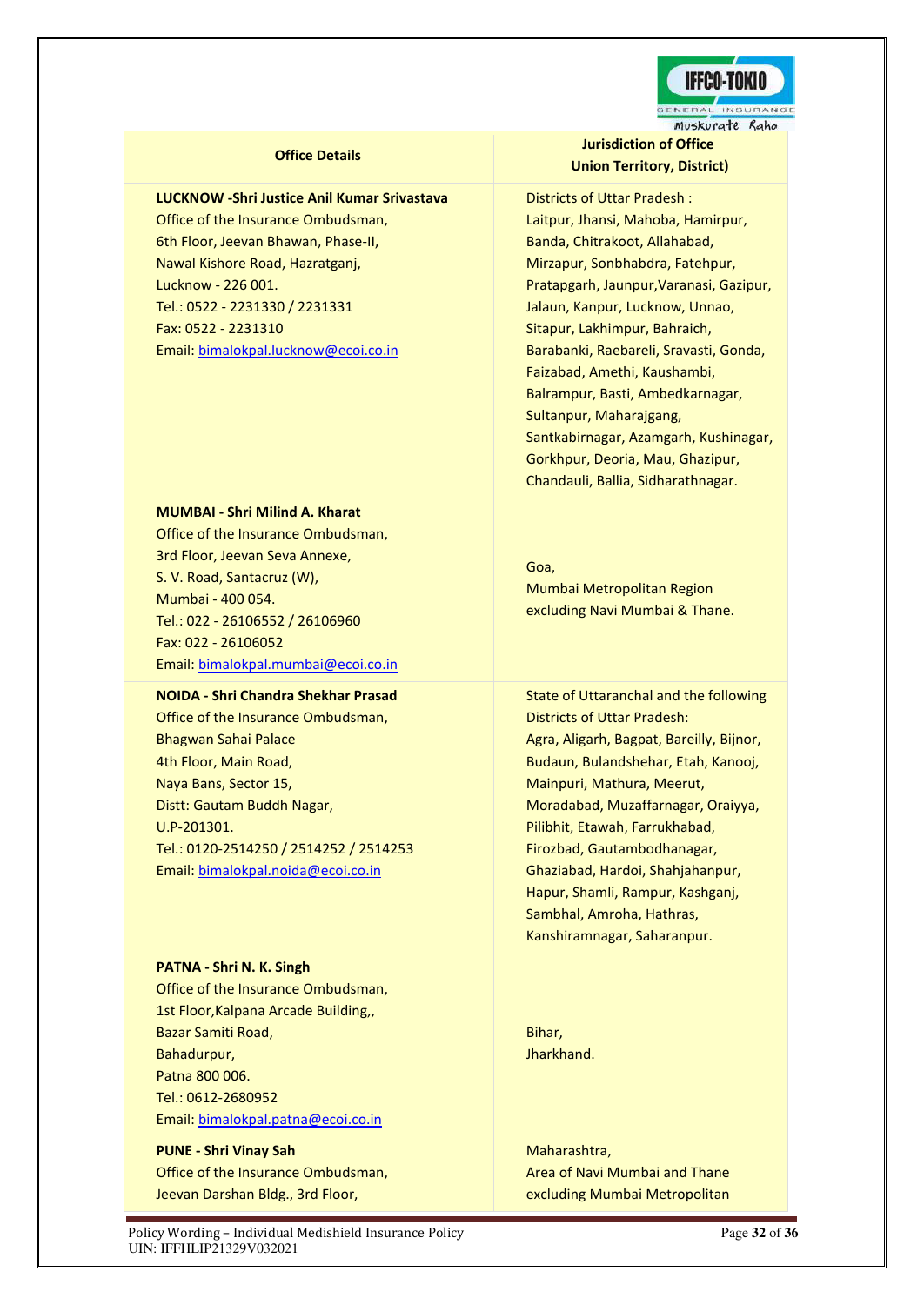

# **Office Details**

**Jurisdiction of Office Union Territory, District)** 

Region.

C.T.S. No.s. 195 to 198, N.C. Kelkar Road, Narayan Peth, Pune – 411 030. Tel.: 020-41312555 Email: [bimalokpal.pune@ecoi.co.in](mailto:bimalokpal.pune@ecoi.co.in) 

**Insurance is the subject matter of solicitation** 

# Annexure - A List I - List of non-payable Items

| Sl. No         | Item                                                          |
|----------------|---------------------------------------------------------------|
| $\mathbf{1}$   | <b>BABY FOOD</b>                                              |
| $\overline{2}$ | <b>BABY UTILITIES CHARGES</b>                                 |
| 3              | <b>BEAUTY SERVICES</b>                                        |
| 4              | <b>BELTS/ BRACES</b>                                          |
| 5              | <b>BUDS</b>                                                   |
| 6              | <b>COLD PACK/HOT PACK</b>                                     |
| $\overline{7}$ | <b>CARRY BAGS</b>                                             |
| 8              | <b>EMAIL / INTERNET CHARGES</b>                               |
| 9              | FOOD CHARGES (OTHER THAN PATIENT's DIET PROVIDED BY HOSPITAL) |
| 10             | <b>LEGGINGS</b>                                               |
| 11             | <b>LAUNDRY CHARGES</b>                                        |
| 12             | MINERAL WATER                                                 |
| 13             | <b>SANITARY PAD</b>                                           |
| 14             | <b>TELEPHONE CHARGES</b>                                      |
| 15             | <b>GUEST SERVICES</b>                                         |
| 16             | <b>CREPE BANDAGE</b>                                          |
| 17             | DIAPER OF ANY TYPE                                            |
| 18             | <b>EYELET COLLAR</b>                                          |
| 19             | <b>SLINGS</b>                                                 |
| 20             | BLOOD GROUPING AND CROSS MATCHING OF DONORS SAMPLES           |
| 21             | SERVICE CHARGES WHERE NURSING CHARGE ALSO CHARGED             |
| 22             | <b>Television Charges</b>                                     |
| 23             | <b>SURCHARGES</b>                                             |
| 24             | <b>ATTENDANT CHARGES</b>                                      |

Policy Wording – Individual Medishield Insurance Policy **Page 33** of **36** UIN: IFFHLIP21329V032021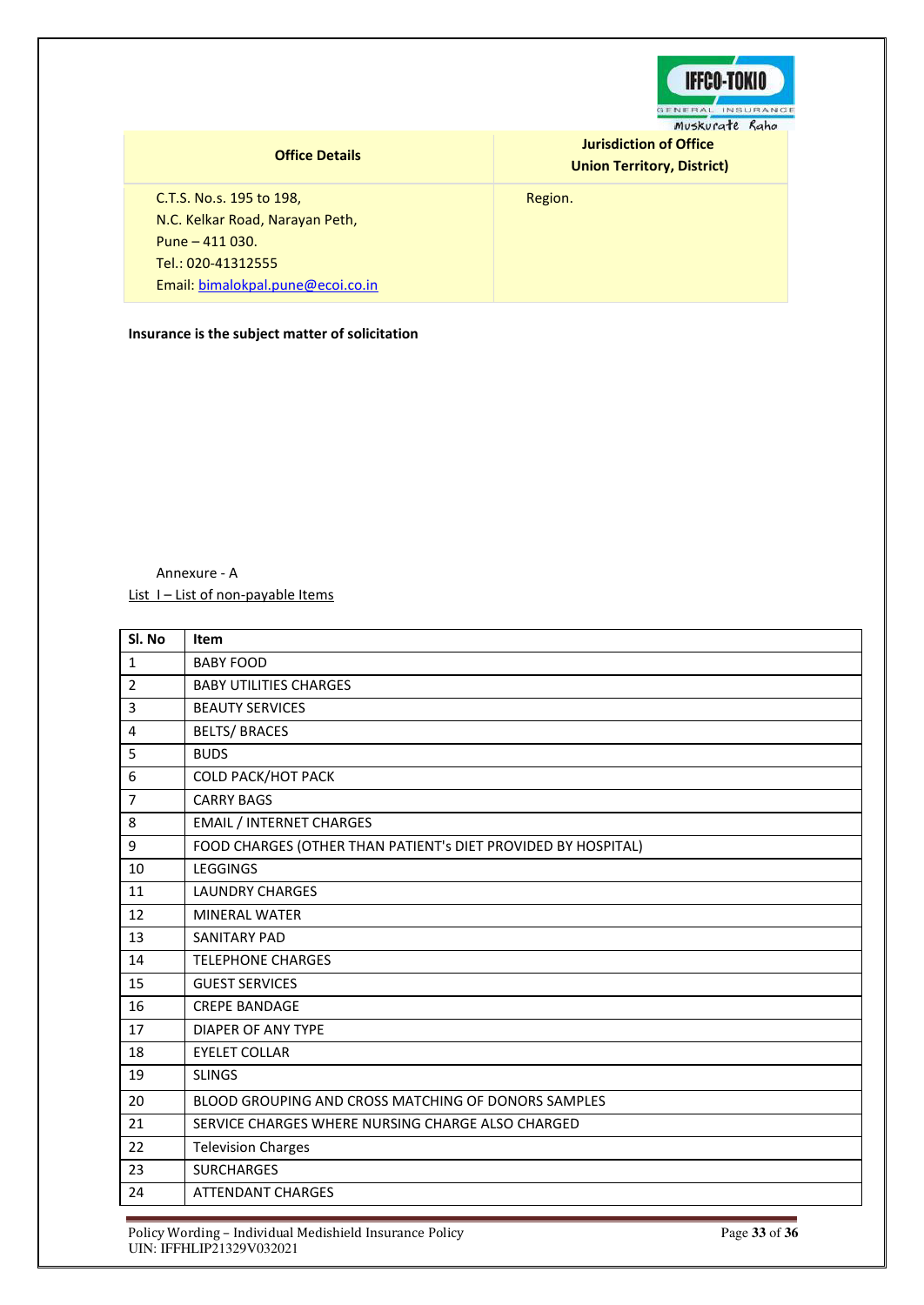

|    | Muskurate Kaho                                                                              |
|----|---------------------------------------------------------------------------------------------|
| 25 | EXTRA DIET OF PATIENT (OTHER THAN THAT WHICH FORMS PART OF BED CHARGE)                      |
| 26 | <b>BIRTH CERTIFICATE</b>                                                                    |
| 27 | <b>CERTIFICATE CHARGES</b>                                                                  |
| 28 | <b>COURIER CHARGES</b>                                                                      |
| 29 | <b>CONVEYANCE CHARGES</b>                                                                   |
| 30 | MEDICAL CERTIFICATE                                                                         |
| 31 | <b>MEDICAL RECORDS</b>                                                                      |
| 32 | PHOTOCOPIES CHARGES                                                                         |
| 33 | <b>MORTUARY CHARGES</b>                                                                     |
| 34 | <b>WALKING AIDS CHARGES</b>                                                                 |
| 35 | OXYGEN CYLINDER (FOR USAGE OUTSIDE THE HOSPITAL)                                            |
| 36 | <b>SPACER</b>                                                                               |
| 37 | SPIROMETRE                                                                                  |
| 38 | <b>NEBULIZER KIT</b>                                                                        |
| 39 | <b>STEAM INHALER</b>                                                                        |
| 40 | ARMSLING                                                                                    |
| 41 | <b>THERMOMETER</b>                                                                          |
| 42 | <b>CERVICAL COLLAR</b>                                                                      |
| 43 | <b>SPLINT</b>                                                                               |
| 44 | DIABETIC FOOT WEAR                                                                          |
| 45 | KNEE BRACES (LONG/ SHORT/ HINGED)                                                           |
| 46 | KNEE IMMOBILIZER/SHOULDER IMMOBILIZER                                                       |
| 47 | LUMBO SACRAL BELT                                                                           |
| 48 | NIMBUS BED OR WATER OR AIR BED CHARGES                                                      |
| 49 | AMBULANCE COLLAR                                                                            |
| 50 | AMBULANCE EQUIPMENT                                                                         |
| 51 | <b>ABDOMINAL BINDER</b>                                                                     |
| 52 | PRIVATE NURSES CHARGES- SPECIAL NURSING CHARGES                                             |
| 53 | <b>SUGAR FREE Tablets</b>                                                                   |
| 54 | CREAMS POWDERS LOTIONS (Toiletries are not payable, only prescribed medical pharmaceuticals |
|    | payable)                                                                                    |
| 55 | <b>ECG ELECTRODES</b>                                                                       |
| 56 | <b>GLOVES</b>                                                                               |
| 57 | <b>NEBULISATION KIT</b>                                                                     |
| 58 | ANY KIT WITH NO DETAILS MENTIONED [DELIVERY KIT, ORTHOKIT, RECOVERY KIT, ETC]               |
| 59 | <b>KIDNEY TRAY</b>                                                                          |
| 60 | <b>MASK</b>                                                                                 |
| 61 | <b>OUNCE GLASS</b>                                                                          |
| 62 | <b>OXYGEN MASK</b>                                                                          |
| 63 | PELVIC TRACTION BELT                                                                        |
| 64 | <b>PAN CAN</b>                                                                              |
| 65 | <b>TROLLY COVER</b>                                                                         |
| 66 | UROMETER, URINE JUG                                                                         |
| 67 | AMBULANCE                                                                                   |
| 68 | <b>VASOFIX SAFETY</b>                                                                       |
|    |                                                                                             |

List II - Items that are to be subsumed into Room Charges

Policy Wording – Individual Medishield Insurance Policy **Page 12** of **36** Page 34 of **36** UIN: IFFHLIP21329V032021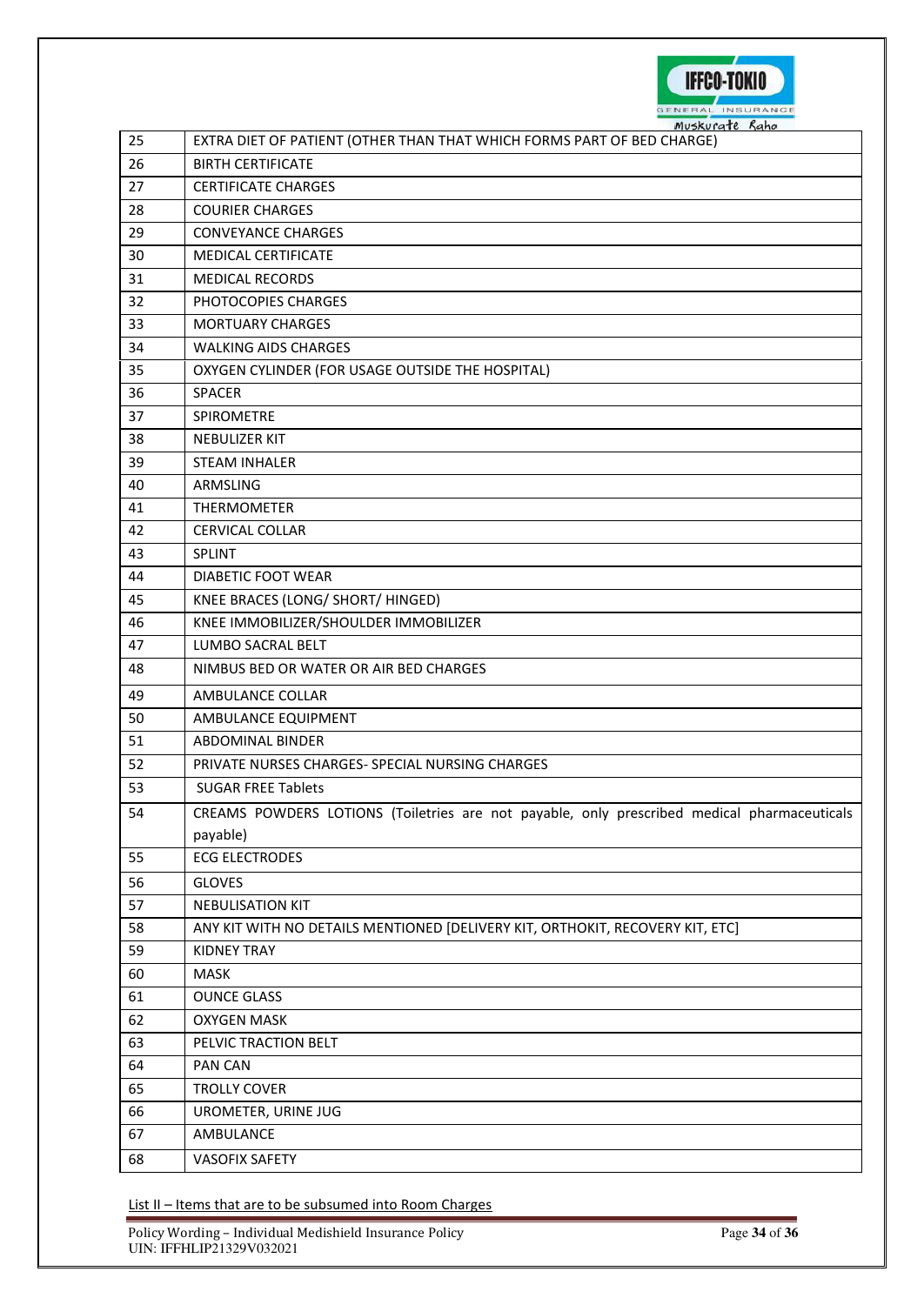

| SINo.          | Item                                                |
|----------------|-----------------------------------------------------|
| 1              | BABY CHARGES (UNLESS SPECIFIED/INDICATED)           |
| $\overline{2}$ | <b>HAND WASH</b>                                    |
| 3              | <b>SHOE COVER</b>                                   |
| 4              | <b>CAPS</b>                                         |
| 5              | <b>CRADLE CHARGES</b>                               |
| 6              | COMB                                                |
| $\overline{7}$ | EAU-DE-COLOGNE / ROOM FRESHNERS                     |
| 8              | <b>FOOT COVER</b>                                   |
| 9              | GOWN                                                |
| 10             | <b>SLIPPERS</b>                                     |
| 11             | <b>TISSUE PAPER</b>                                 |
| 12             | <b>TOOTH PASTE</b>                                  |
| 13             | <b>TOOTH BRUSH</b>                                  |
| 14             | <b>BED PAN</b>                                      |
| 15             | <b>FACE MASK</b>                                    |
| 16             | <b>FLEXI MASK</b>                                   |
| 17             | <b>HAND HOLDER</b>                                  |
| 18             | SPUTUM CUP                                          |
| 19             | DISINFECTANT LOTIONS                                |
| 20             | <b>LUXURY TAX</b>                                   |
| 21             | <b>HVAC</b>                                         |
| 22             | <b>HOUSE KEEPING CHARGES</b>                        |
| 23             | AIR CONDITIONER CHARGES                             |
| 24             | IM IV INJECTION CHARGES                             |
| 25             | <b>CLEAN SHEET</b>                                  |
| 26             | BLANKET/WARMER BLANKET                              |
| 27             | <b>ADMISSION KIT</b>                                |
| 28             | DIABETIC CHART CHARGES                              |
| 29             | DOCUMENTATION CHARGES / ADMINISTRATIVE EXPENSES     |
| 30             | DISCHARGE PROCEDURE CHARGES                         |
| 31             | <b>DAILY CHART CHARGES</b>                          |
| 32             | ENTRANCE PASS / VISITORS PASS CHARGES               |
| 33             | EXPENSES RELATED TO PRESCRIPTION ON DISCHARGE       |
| 34             | FILE OPENING CHARGES                                |
| 35             | INCIDENTAL EXPENSES / MISC. CHARGES (NOT EXPLAINED) |
| 36             | PATIENT IDENTIFICATION BAND / NAME TAG              |
| 37             | PULSEOXYMETER CHARGES                               |

# List III - Items that are to be subsumed into Procedure Charges

| SI No. | Item                                               |
|--------|----------------------------------------------------|
|        | <b>HAIR REMOVAL CREAM</b>                          |
|        | DISPOSABLES RAZORS CHARGES (for site preparations) |
|        | <b>FYF PAD</b>                                     |
|        | EYE SHEILD                                         |